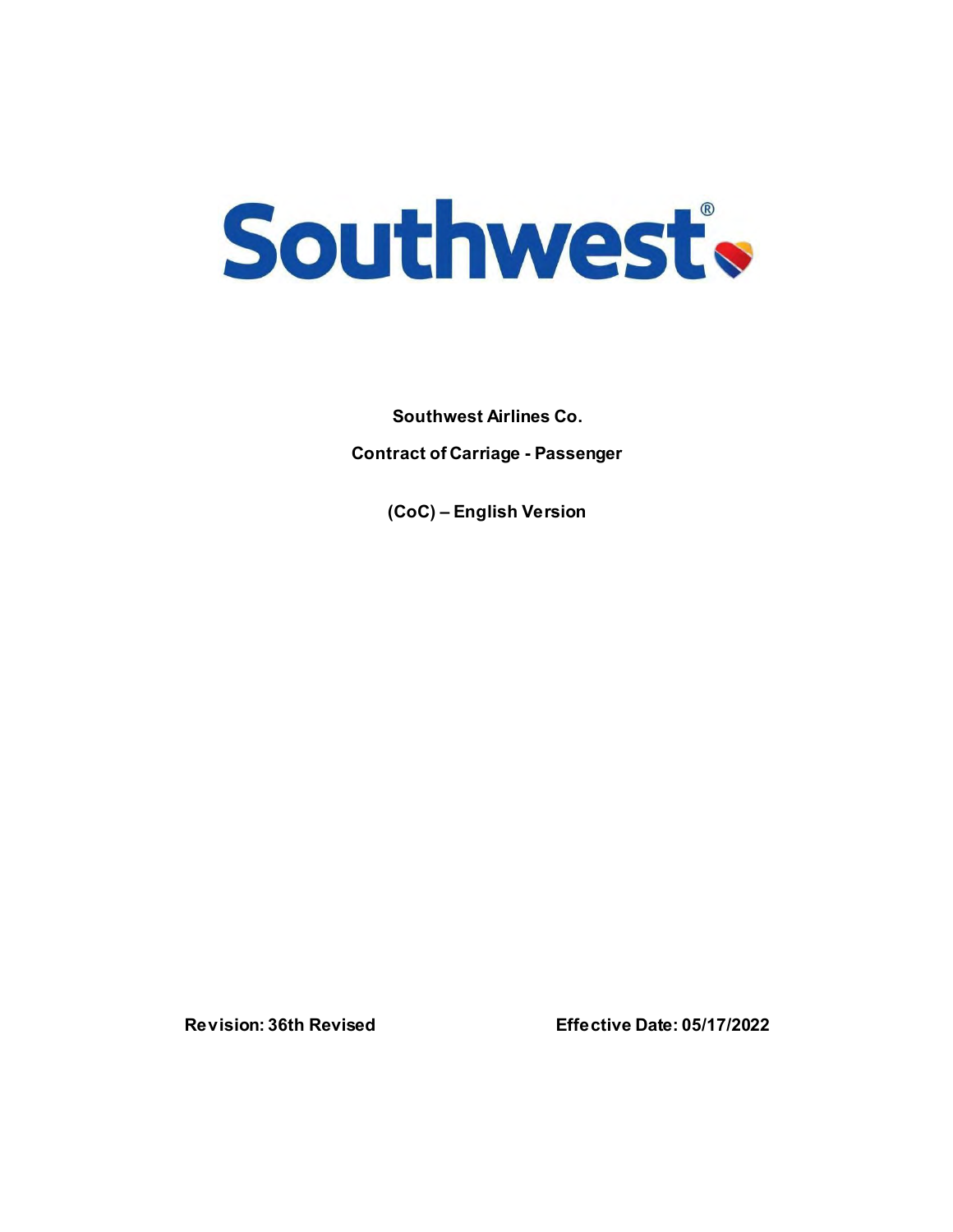# **Table of Contents**

| 1. |    |                                          |  |
|----|----|------------------------------------------|--|
|    | a. |                                          |  |
|    | b. |                                          |  |
| 2. |    |                                          |  |
|    | a. |                                          |  |
|    | b. |                                          |  |
| 3. |    |                                          |  |
|    | a. |                                          |  |
|    | b. |                                          |  |
|    | c. |                                          |  |
|    | d. |                                          |  |
|    | e. |                                          |  |
| 4. |    |                                          |  |
|    | a. |                                          |  |
|    | b. |                                          |  |
|    | c. |                                          |  |
| 5. |    |                                          |  |
|    | a. |                                          |  |
|    | b. |                                          |  |
| 6. |    |                                          |  |
|    | a. |                                          |  |
|    | b. |                                          |  |
|    | c. |                                          |  |
|    | d. |                                          |  |
|    | e. |                                          |  |
|    | f. |                                          |  |
| 7. |    |                                          |  |
|    | a. |                                          |  |
|    | b. |                                          |  |
|    | c. |                                          |  |
|    | d. |                                          |  |
|    | e. |                                          |  |
|    |    | Southwest Airlines Co.<br>$\overline{2}$ |  |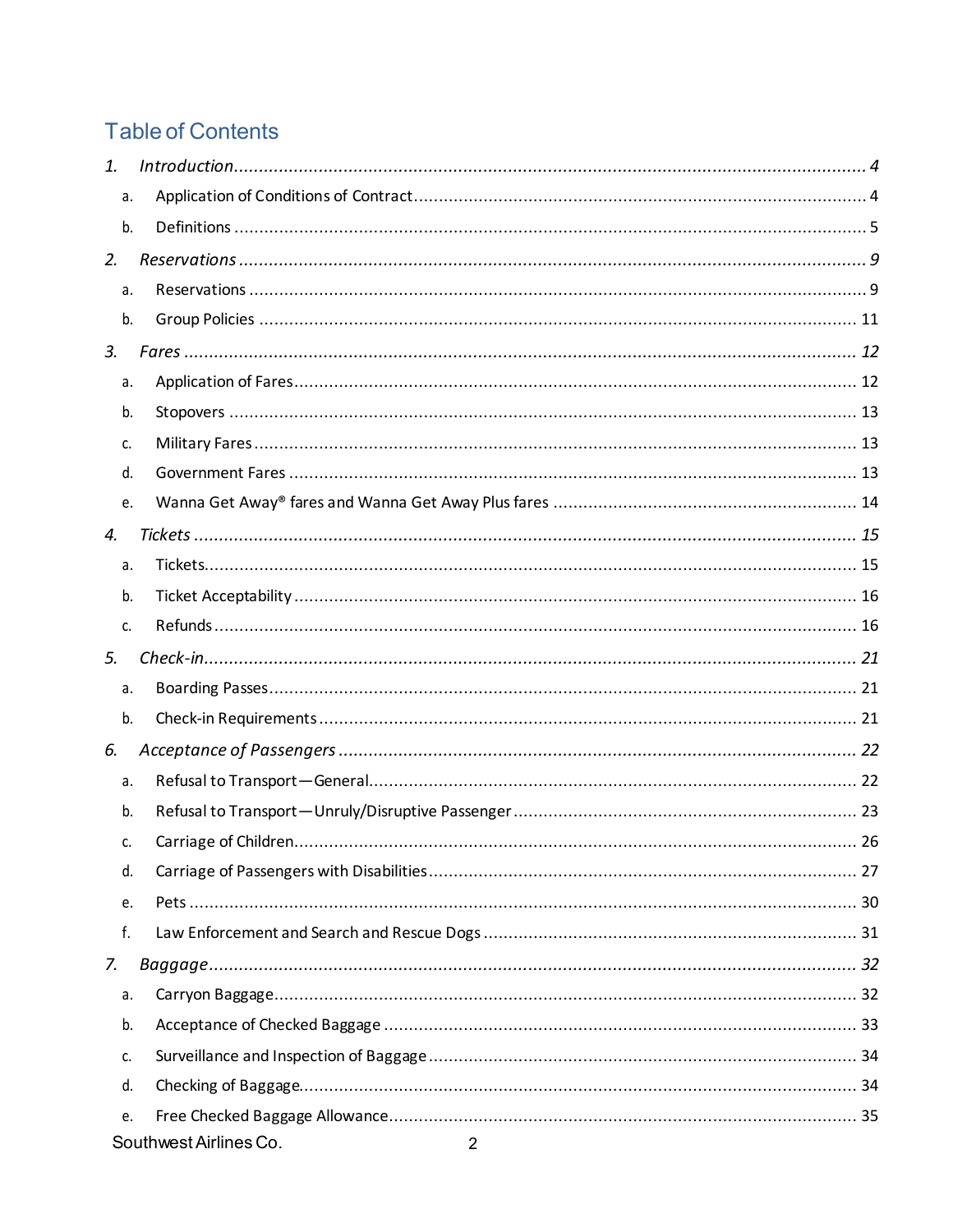|     | f. |  |
|-----|----|--|
|     | g. |  |
|     | h. |  |
|     | i. |  |
| 8.  |    |  |
|     | a. |  |
|     | b. |  |
|     | c. |  |
|     | d. |  |
|     | e. |  |
|     | f. |  |
|     | g. |  |
|     | h. |  |
|     | i. |  |
|     | j. |  |
|     | k. |  |
|     | I. |  |
| 9.  |    |  |
|     | a. |  |
|     | b. |  |
|     | c. |  |
| 10. |    |  |
|     | a. |  |
|     | b. |  |
|     | c. |  |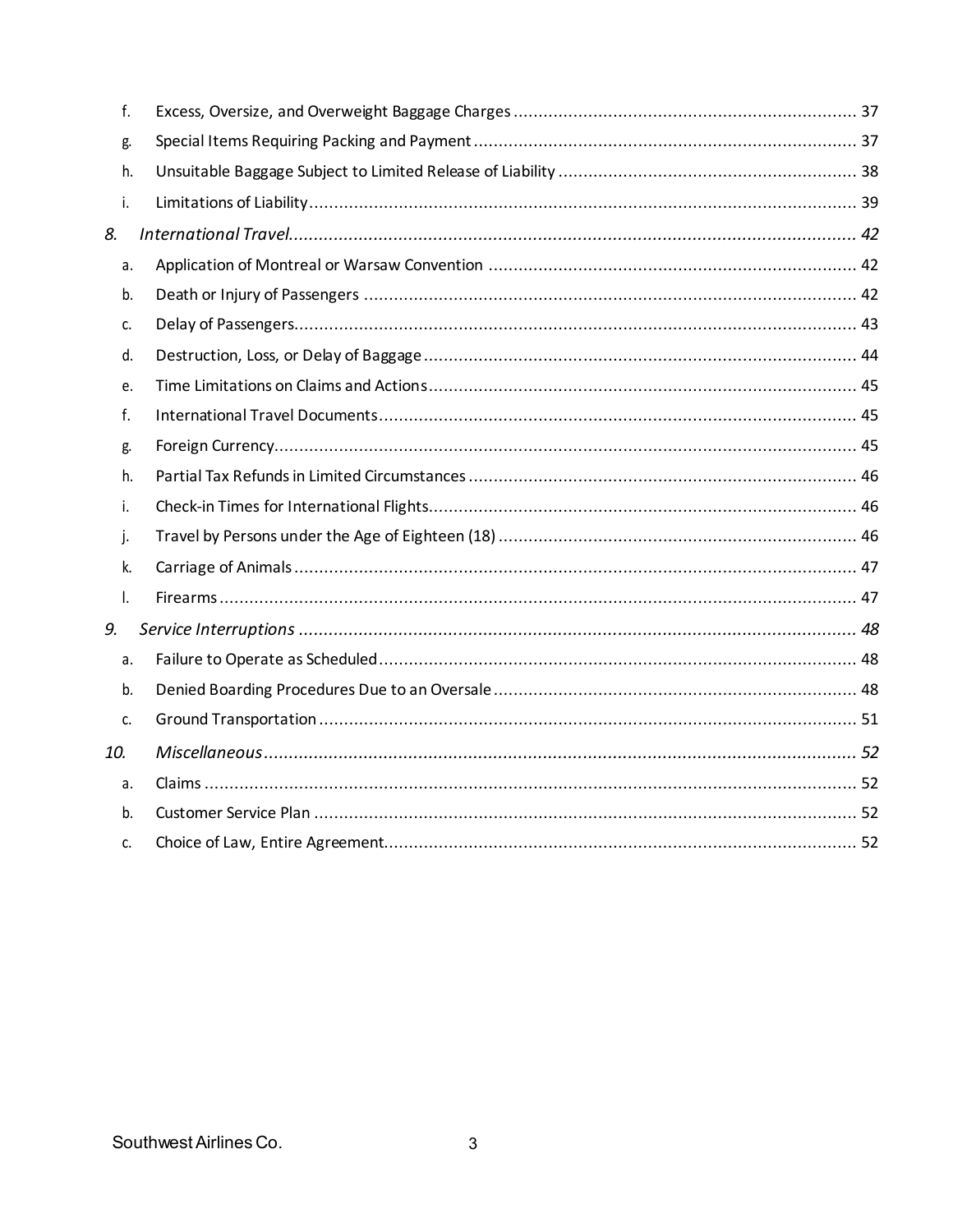### **1. Introduction**

- a. Application of Conditions of Contract
	- (1) Transportation by Southwest Airlines Co. (hereafter "Southwest Airlines" and its Officers, Employees, contractors, and agents acting in their official capacities under the direction of Southwest Airlines [collectively, together with Southwest Airlines hereafter "Carrier"]) is subject to the terms and conditions contained in this *Contract of Carriage*, in addition to any terms, conditions, and restrictions applicable to your booking channel and included on any Ticket. The terms and conditions contained in this *Contract of Carriage* shall govern all published routes and services provided by the Carrier as well as all fares and charges published by the Carrier. This *Contract of Carriage* is subject to applicable tariffs on file with the U.S. Department of Transportation and laws, regulations, and rules imposed by U.S. or foreign governmental agencies; however such tariffs, laws, regulations, and rules do not create any contractual or other obligations by the Carrier that are owed to the Passenger, the Customer, or any other person or entity, or any right of action as against the Carrier. If any portion of this *Contract of Carriage* conflicts with applicable laws, rules, or security directives from U.S. or foreign government agencies, the applicable laws, rules, or security directives shall govern. Carrier shall not be liable for any damage arising out of its compliance with any laws, government regulations, orders, rules, requirements or security directives.

By making a reservation, purchasing a Ticket, or accepting transportation, the Passenger and Customer agree to adhere to, be bound by, and comply with all of the terms, conditions, and requirements set forth herein and applicable laws and regulations, including but not limited to federal laws protecting federal, airport, and air carrier employees who have security duties from assault and interference with the performance of their duties. Transportation offered by the Carrier under this *Contract of Carriage* is subject to the Passenger's compliance with these obligations, and a Passenger's failure to comply shall constitute a material breach of this *Contract of Carriage*.

- (2) Southwest Airlines reserves the right, in its sole discretion and to the extent not prohibited by law, to change, delete, or add to any of the terms of this *Contract of Carriag*e without prior notice. All changes must be in writing and approved by an authorized representative of Southwest Airlines.
- (3) Applicable terms and conditions are those in effect as of the date a Passenger commences travel on a given itinerary. In the event this *Contract of Carriage* is amended after a Ticket is purchased but prior to commencement of travel in a way that substantially affects the terms and conditions of a Passenger's Carriage, a full refund of the Ticket price may be requested by the Customer if the Passenger does not agree to be bound by the conditions as amended.
- (4) This *Contract of Carriage* does not, and shall not be construed to; create any right or cause of action against the Carrier for any obligation other than an obligation expressly undertaken by Carrier in this *Contract of Carriage*.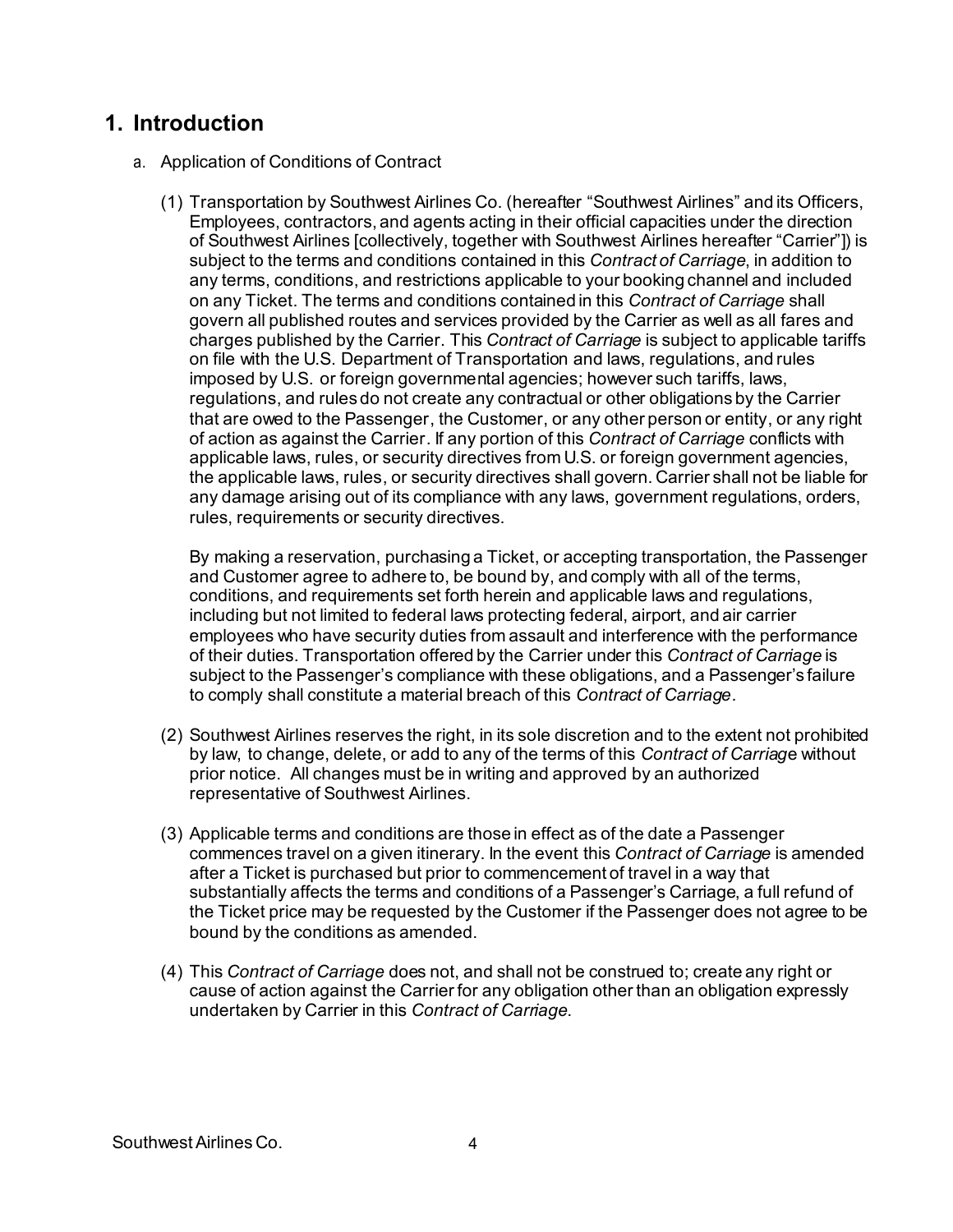- (5) The Carrier's obligations hereunder extend only to the Passenger and as expressly set forth herein, to the Customer. In the event of a refund payment, the Carrier may, at the discretion of the Carrier, refund all or a portion of the payment to the Customer but such payment shall not create a contractual relationship between the Carrier and such thirdparty payor.
- (6) This *Contract of Carriage* does not create, and shall not be construed to create, any right or cause of action based on any state, local, federal or international law, statute, regulation, rule, policy, guidance, treatise, convention, or other form of legal statements or requirements, and Southwest Airlines does not, in this *Contract of Carriage,* expressly or implicitly incorporate any such law, statute, regulation, rule, policy, guidance, treatise, convention, or other form of legal statements or requirements by reference.
- (7) The invalidity of any provision herein shall not affect the validity of any other provision that shall remain in full force and effect.
- (8) Unless specifically stated otherwise herein or where any limitation would expressly violate any applicable law, the Carrier shall not be liable for any consequential, compensatory, indirect, incidental, or punitive damages arising out of or in connection with the performance of its obligations under this *Contract of Carriage*.
- b. Definitions

**Baggage** means all luggage and contents contained inside, including suitcases, garment bags, tote bags, packages, camera and electronics bags, computer and equipment cases, briefcases, musical instruments, and similar articles, whether carried by the Passenger in the cabin or carried in the aircraft cargo compartments. Coats and wraps, when carried by the Passenger in the passenger cabin, will not be considered as Baggage.

**Boarding Pass** means a document (paper or electronic) issued by Carrier. A Southwest Airlines Boarding Pass bears the title *Boarding Pass*, the Passenger's first and last name, the flight number and date, the departure and destination airports, and a boarding group letter and number, which represents the Passenger's boarding group and reserved spot in the boarding group line. A Passenger must have a Boarding Pass to be considered as having Confirmed Reserved Space as defined i[n Section 9.b.\(1\)](#page-47-0).

Boarding Passes may be obtained a[t Southwest.com®](http://www.southwest.com/)[, SWABIZ.com,](https://www.swabiz.com/) on Southwest Airlines mobile apps, or at the airport from Carrier at:

(1) E-Ticket Check-In kiosks (where available), (2) skycap podiums (where available), (3) ticket counters, or (4) departure gate podiums. Carrier reserves the right to restrict Boarding Pass distribution to the departure gate podium.

**Carriage** means the transportation of Passengers and/or Baggage by air, gratuitously or for hire, and all services of Carrier related thereto.

**Checked Baggage** means Baggage of which Carrier takes sole custody and for which Carrier has issued a baggage claim check and Carrier or Passenger affixed a baggage tag.

Southwest Airlines Co. 5 **Customer** means the person, agent, or entity who held a reservation(s) or paid for, changed, or cancelled a Ticket for the Passenger. For clarity, if the Passenger holds a reservation or purchases, changes, or cancels a Ticket, the Passenger is the Customer.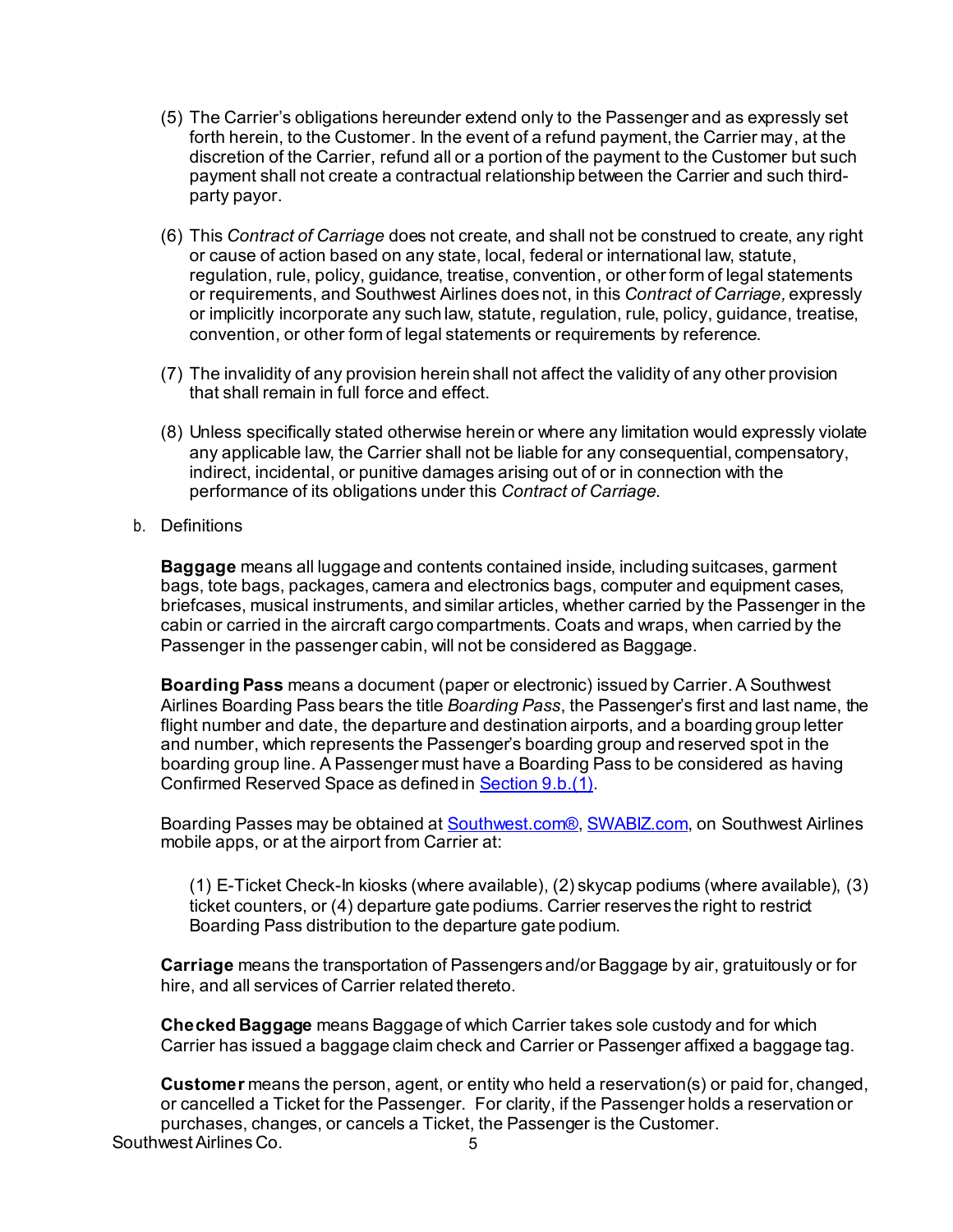**Flight Credit** means a credit, or a miscellaneous charge order if issued by a travel agency, in a specified dollar amount with a specified expiration date. A Flight Credit must be used (travel booked and flown) by the Flight Credit's expiration date. Flight Credits are nontransferable unless otherwise stated herein or within a Customer's Rapid Rewards account.

**Force Majeure Event** means any event outside of Carrier's control, including, without limitation, acts of God, and meteorological events, such as storms, polar vortex, rain, wind, fire, fog, flooding, earthquakes, haze, or volcanic eruption. It also includes, without limitation, a pandemic, public health emergency, catastrophe, government action, disturbance, or potentially volatile international condition, armed conflict, civil unrest or commotion, riot, embargo, war, or hostility, whether actual, threatened, or reported, strike, work stoppage, slowdown, lockout, or any other labor related dispute involving or affecting Carrier's service, mechanical difficulties by entities other than Carrier, Air Traffic Control, or the inability to obtain fuel, supplies, components, parts, fluids, airport gates, labor, landing facilities, or other items which Carrier, in its unilateral discretion, decides is reasonably necessary for the flight in question, or any fact or situation that was not foreseen, anticipated, or predicted by Carrier.

**Individual with a Disability,** as defined in 14 CFR § 382.3, means any individual who has a physical or mental impairment that, on a permanent or temporary basis, substantially limits one or more major life activities, has a record of such an impairment, or is regarded as having such an impairment.

**Limited Release of Liability** means Passenger's tender, and Carrier's acceptance, of checked Baggage in a condition, or of a nature, unsuitable for Carriage where Carrier limits or excludes liability for loss, damage, or delay under [Section 7](#page-31-0).

**Montreal Convention** means, unless the context requires otherwise, the Convention for the Unification of Certain Rules for International Carriage by Air, done at Montreal, May 28, 1999.

**Nonstop Flight** means a flight scheduled to operate between origin and destination airports without any intermediate stops.

**One-way** means Scheduled Air Service on Southwest Airlines from an originating airport to a destination airport.

**Passenger** means any person, except members of the Crew working on the flight, who is carried or will be carried in an aircraft with the consent of Carrier.

**Qualified Individual with a Disability**, as defined in 14 CFR § 382.3, means an Individual with a Disability who, as a Passenger:

- (i) With respect to obtaining a Ticket for air transportation on Southwest Airlines, offers or makes a good faith attempt to offer, purchase, or otherwise validly obtain a Ticket.
- (ii) With respect to obtaining air transportation, or other services or accommodations:
	- a. Buys or otherwise validly obtains, or makes a good faith effort to obtain, a Ticket for air transportation on Southwest Airlines and presents themselves at the airport for the purpose of traveling on the flight to which the Ticket pertains.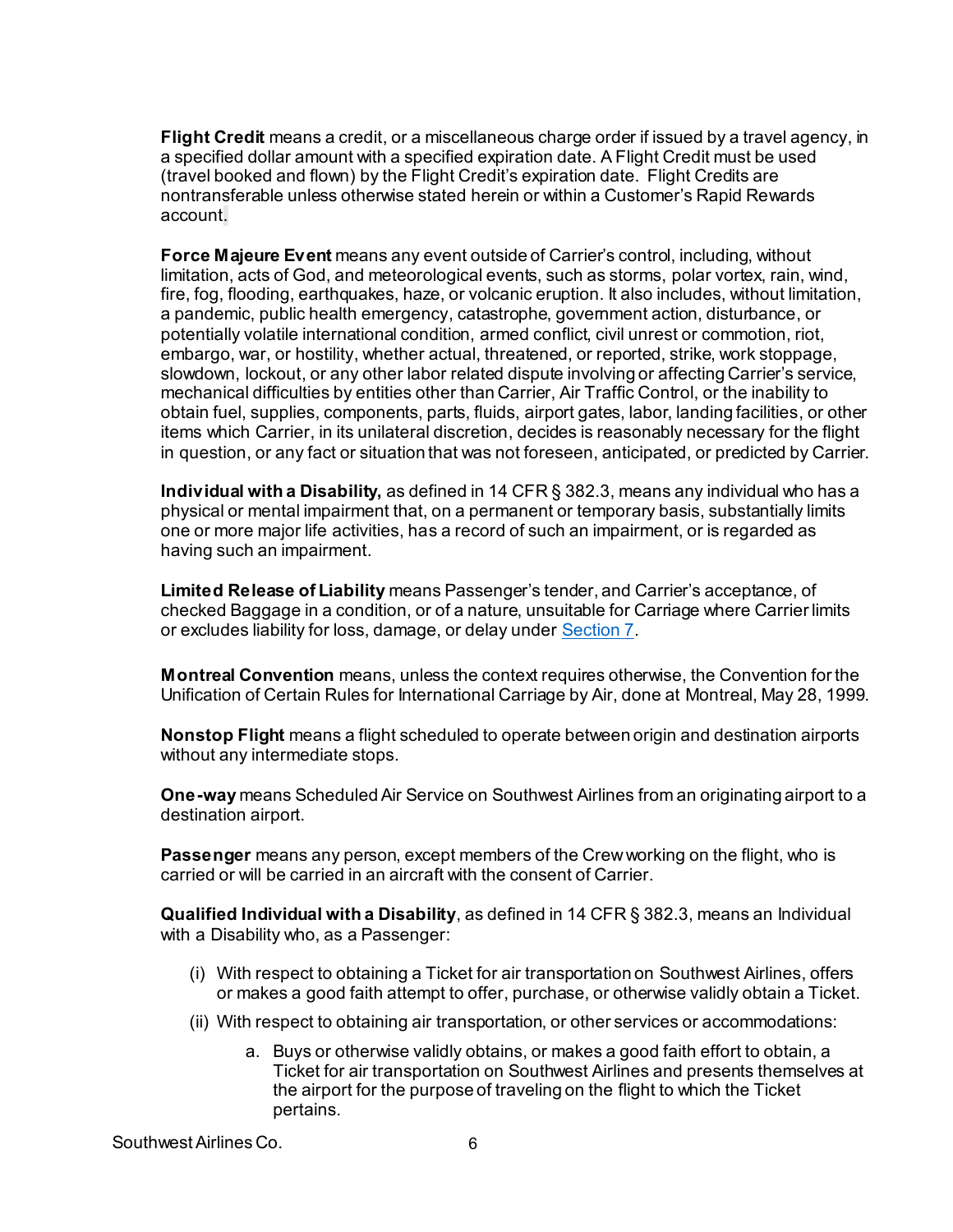- b. Meets reasonable, nondiscriminatory *Contract of Carriage* requirements applicable to all Passengers.
- (iii) With respect to accompanying or meeting a traveler, using ground transportation, using terminal facilities, or obtaining information about schedules, fares, reservations, or policies, takes those actions necessary to use facilities or services offered by Carrier to the general public, with reasonable accommodations, as needed, provided by the Carrier.

**Roundtrip** means Scheduled Air Service on Southwest Airlines from an originating airport to a destination airport and back to the originating airport or Southwest Airlines-recognized coterminal.

**Same-Plane Service** means service between an origin and destination airport with scheduled stops at one or more intermediate airports. With the exception of unexpected ground delays or other unforeseen flight disruptions, Passengers on Same-Plane Service are not required to disembark the aircraft at any intermediate stop.

**Scheduled Air Service** means any current or future flight published on Southwest Airlines website, Southwest Airlines mobile apps, or in a computer reservation system used by Carrier.

**Special Drawing Rights (SDR)** means a unit of currency created by the International Monetary Fund (IMF) in 1969, which operates as a supplement to the existing reserves of member countries. The current value of an SDR in U.S. dollars is provided daily by the IMF at [http://www.imf.org/external/np/fin/data/rms\\_sdrv.aspx.](http://www.imf.org/external/np/fin/data/rms_sdrv.aspx)

**Standby Passengers** means Passengers who will be enplaned on a flight subject to availability of space at departure time and only after all Passengers with confirmed reserved space for such flight have been enplaned on such flight.

**Ticket** means the electronic six-digit alphanumeric confirmation number issued by Carrier or an authorized travel agent, which provides for the Carriage of the Passenger occupying a seat.

**Ticketing Time Limit (TTL)** means the time by which the Passenger must secure their Ticket for a confirmed reservation.

**Trained Service Animal** means a dog, regardless of breed or type that is individually trained to do work or perform tasks for the benefit of a Qualified Individual with a Disability, including a physical, sensory, psychiatric, intellectual, or other mental disability. A Trained Service Animal also must be trained to behave properly in a public setting, remain under the control of the handler, and avoid engaging in disruptive behavior at all times. Animal species other than dogs, emotional support animals, comfort animals, companionship animals, and service animals in training are not Trained Service Animals for the purposes of this *Contract of Carriage*. The Carrier does not agree to admit any animal onboard the aircraft where such animal carriage is not required by the federal Air Carrier Access Act or applicable rules and regulations of the U.S. Department of Transportation.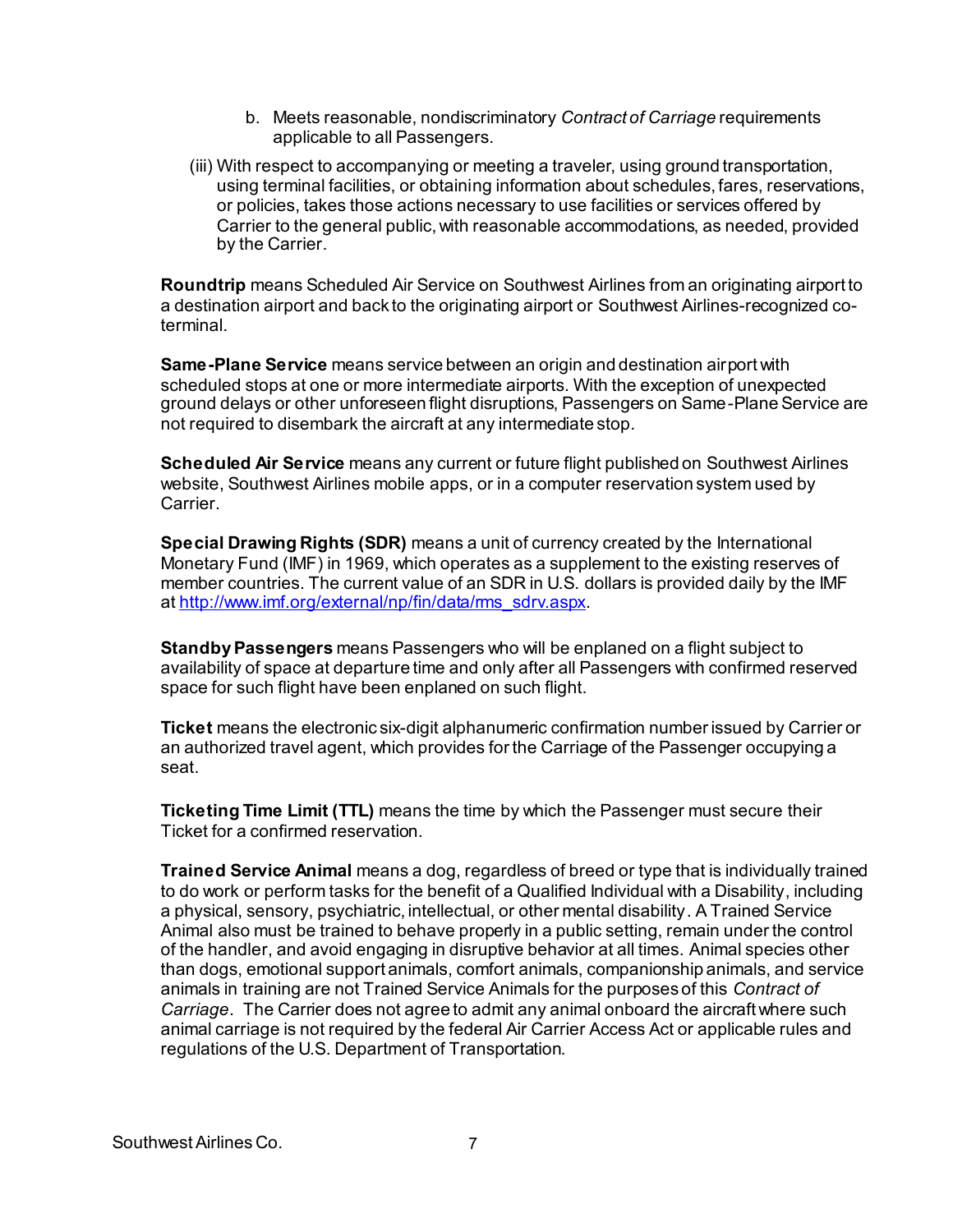**Transferable Flight Credit** means a Flight Credit created on or after May 17, 2022, that explicitly states within a Customer's Rapid Rewards account that it is transferable. A Transferable Flight Credit must be used (travel booked and flown) by the Transferable Flight Credit's expiration date.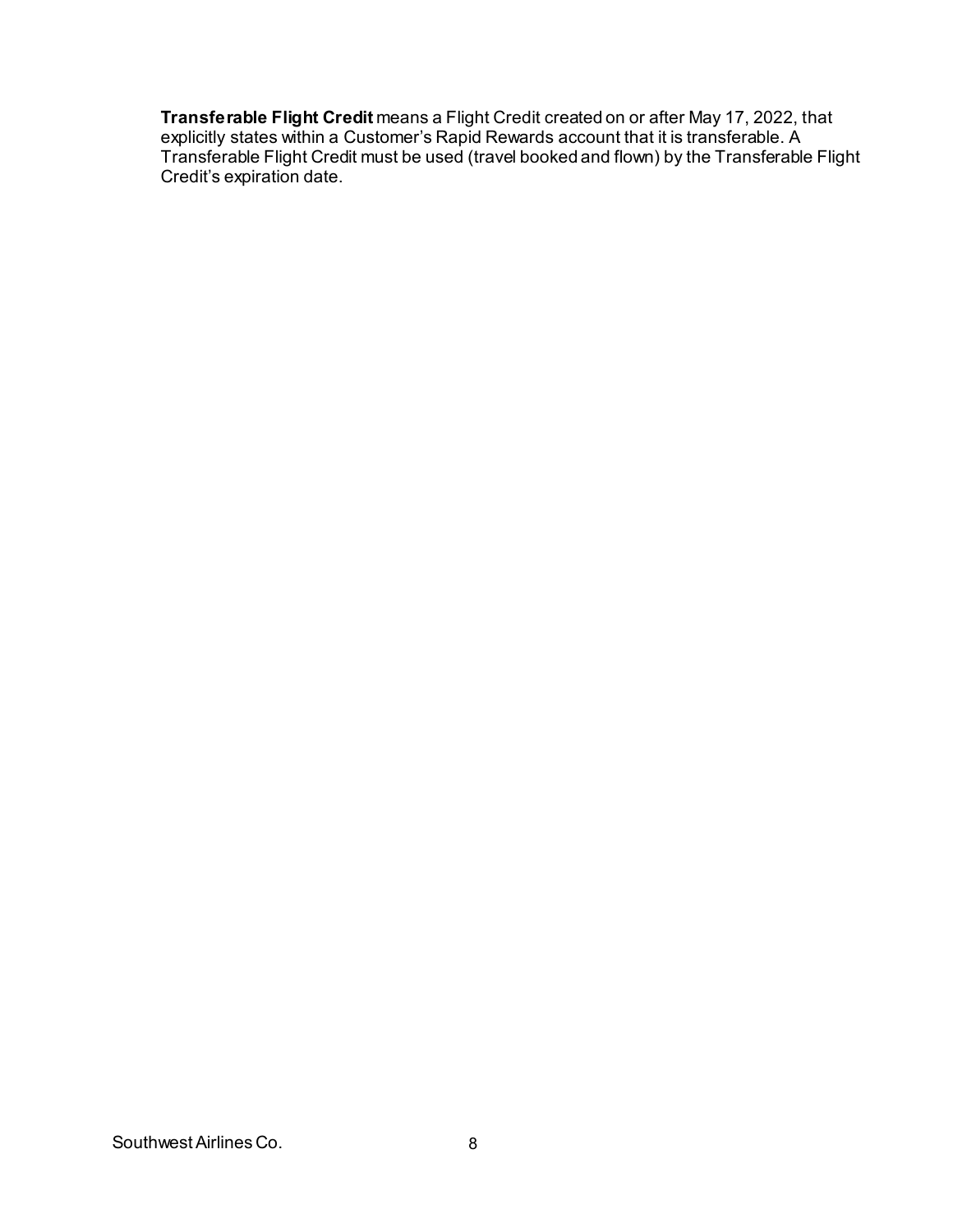### **2. Reservations**

- <span id="page-8-3"></span><span id="page-8-2"></span><span id="page-8-1"></span><span id="page-8-0"></span>a. Reservations
	- (1) Confirmation of Reservations. A reservation on a given flight is confirmed by the issuance of a Ticket.
	- (2) Cancellation of Reservations.
		- (i) Passenger Initiated Cancellation Prior to Date of Travel. If a Customer does not travel and cancels their Ticket at least ten (10) minutes prior to the scheduled departure time, and if the Ticket is eligible for a refund which the Passenger affirmatively requests within a reasonable period of time, the refund will be provided consistent with [Section 4.c,](#page-15-0) otherwise, the fare paid for unused travel by Customers associated with the Ticket will be handled in accordance with the procedures specified i[n Section](#page-8-0)  $2.a.(2)(v)$ .
		- (ii) The Carrier has the right to cancel reservations (whether or not confirmed) due to the Passenger's failure to comply with the rules set forth herein, including but not limited to, the Passenger's failure to pay for the applicable Ticket under the conditions applicable to the fare for such travel.
		- (iii) Check-in Requirements[. Section 5](#page-20-0) contains additional information on Carrier's checkin procedures.
		- (iv) The Carrier will refuse to carry and will cancel the reservations (whether or not confirmed) of any Passenger when such refusal is necessary to comply with a government regulation, to protect the safety of Passengers and Crewin the discretion of the Carrier, to accommodate a request for emergency transportation in connection with the national defense, or when necessary or advisable by reason of a Force Majeure Event and the cancelled reservations will follow the rules unde[r Sections](#page-8-1)   $2.a.(2)(v)(a)$ [, \(b\)](#page-8-2), an[d \(c\)](#page-9-0).
		- (v) No Show Policy.
			- (a) If a Wanna Get Away® fare segment or Wanna Get Away Plus fare segment on a Ticket is not changed or canceled at least ten (10) minutes prior to the scheduled departure time and the Passenger does not travel, all segments associated with the Ticket are canceled, and funds (including taxes and government fees) associated with the Wanna Get Away® or Wanna Get Away Plus fare segment(s) are forfeited.
			- (b) If a Business Select® fare or Anytime fare segment on a Ticket is not changed or canceled at least ten (10) minutes prior to the scheduled departure time and the Passenger does not travel, all segments associated with the Ticket are canceled, and funds (including taxes and government fees) associated with the Business Select® Fare or Anytime Fare segment(s) are held as a Transferable Flight Credit.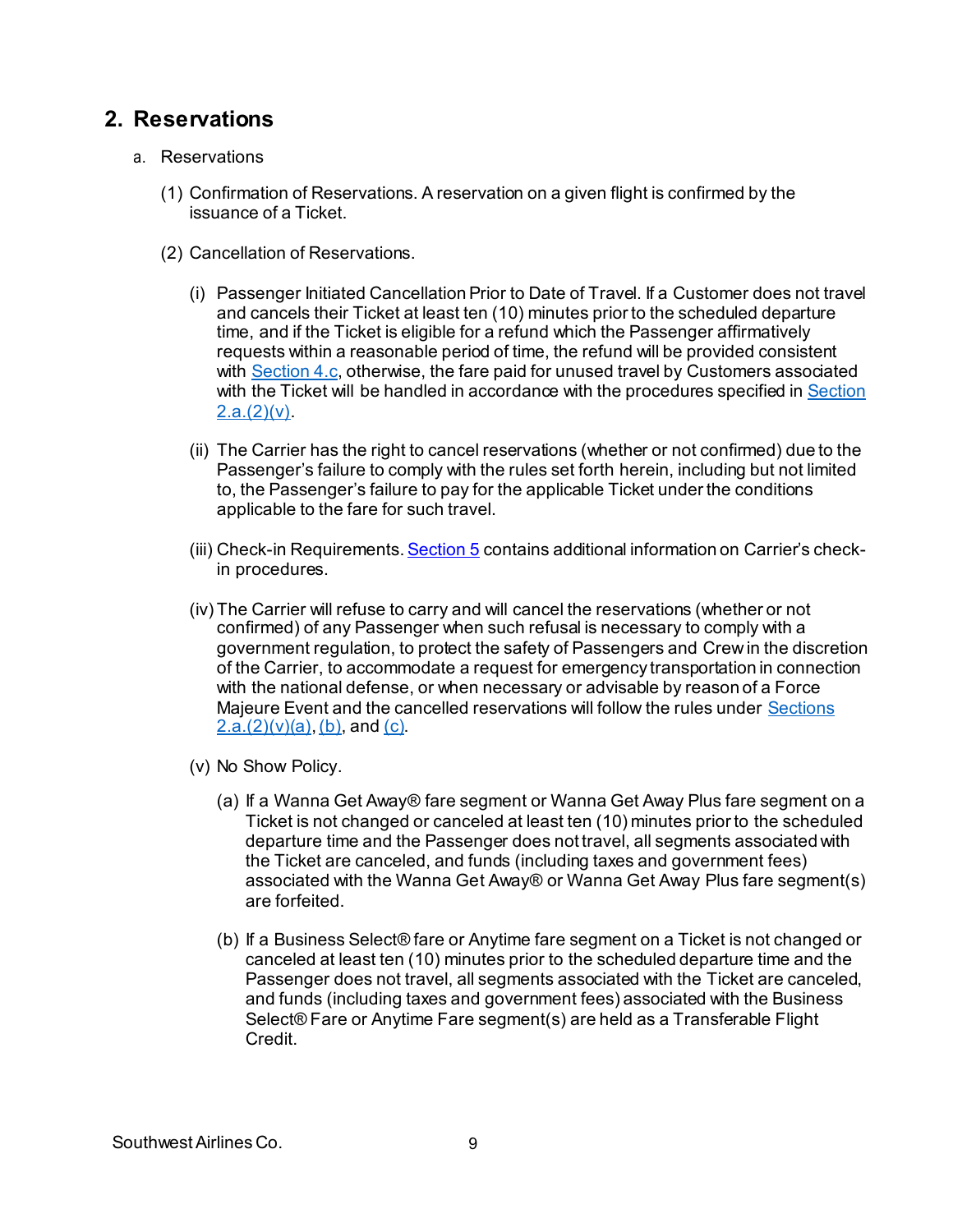- <span id="page-9-0"></span>(c) When a Ticket contains flight segments with mixed fare types and the Ticket is not changed or canceled at least ten (10) minutes prior to the scheduled departure time and the Passenger does not travel, all segments associated with the Ticket are canceled and the individual flight segments will follow the aforementioned rules associated with the fare type in regard to forfeiture of funds under Sections  $2.a.(2)(v)(a)$  and  $(b).$
- (d) When a Ticket is purchased using Rapid Rewards points and the Ticket is not changed or canceled at least ten (10) minutes prior to departure time and the Passenger does not travel, all segments associated with the Ticket are canceled, but the points will be returned to the Rapid Rewards account from which the points were initially debited. Taxes and government fees associated with Rapid Rewards points and Companion Pass Tickets follow the aforementioned rules under Sections  $2.a.(2)(v)(a)$ [, \(b\)](#page-8-2), an[d \(c\)](#page-9-0).

(vi) Prohibited Booking Practices

- (a) Fraudulent, fictitious, and/or abusive bookings violate Southwest Airlines rules. Reservations made by Passengers or Customers or Tickets issued to Passengers must be made only in respect of a Passenger's genuine travel requirements. Reservations made to exploit or circumvent fare and Ticket rules are strictly prohibited. Examples include (but are not limited to):
	- Purchasing a Ticket without intending to fly all flights to gain lower fares (hidden cities);
	- Purchasing a Ticket without intent to travel, including to gain access to our facilities;
	- Combining two or more roundtrip excursion fares end-to-end to circumvent minimum stay requirements (back-to-back ticketing);
	- Reserving a Ticket in someone's name without the person's consent; and
	- Reserving duplicate or impossible trips; for example, multiple trips for the same Passenger around the same time (i.e., trips a Passenger physically could not complete), multiple trips for the same Passenger departing from the same city on the same date, or any multiple reservations containing conflicting or overlapping itineraries (such as departures for the same Passenger from multiple cities at the same time).
- (b) If Carrier finds evidence that the Passenger or Customer is using a prohibited practice, then without advance notice to the Passenger or Customer, Carrier reserves the right to the following:
	- Cancel any unused part of the Ticket,
	- Cancel any other reservations that it believes, in its sole discretion, were made without intent to travel,
	- Refuse to let the Passenger and Passenger's Checked Baggage fly,
	- Not refund an otherwise refundable Ticket,
	- Charge the Customer for what the Ticket would have cost if the Customer hadn't engaged in a prohibited practice, and
	- Require the Customer to refund to Southwest Airlines any compensation Southwest Airlines provided to the Passenger or Customer (such as costs for delivering Baggage or reimbursements for clothes or toiletries).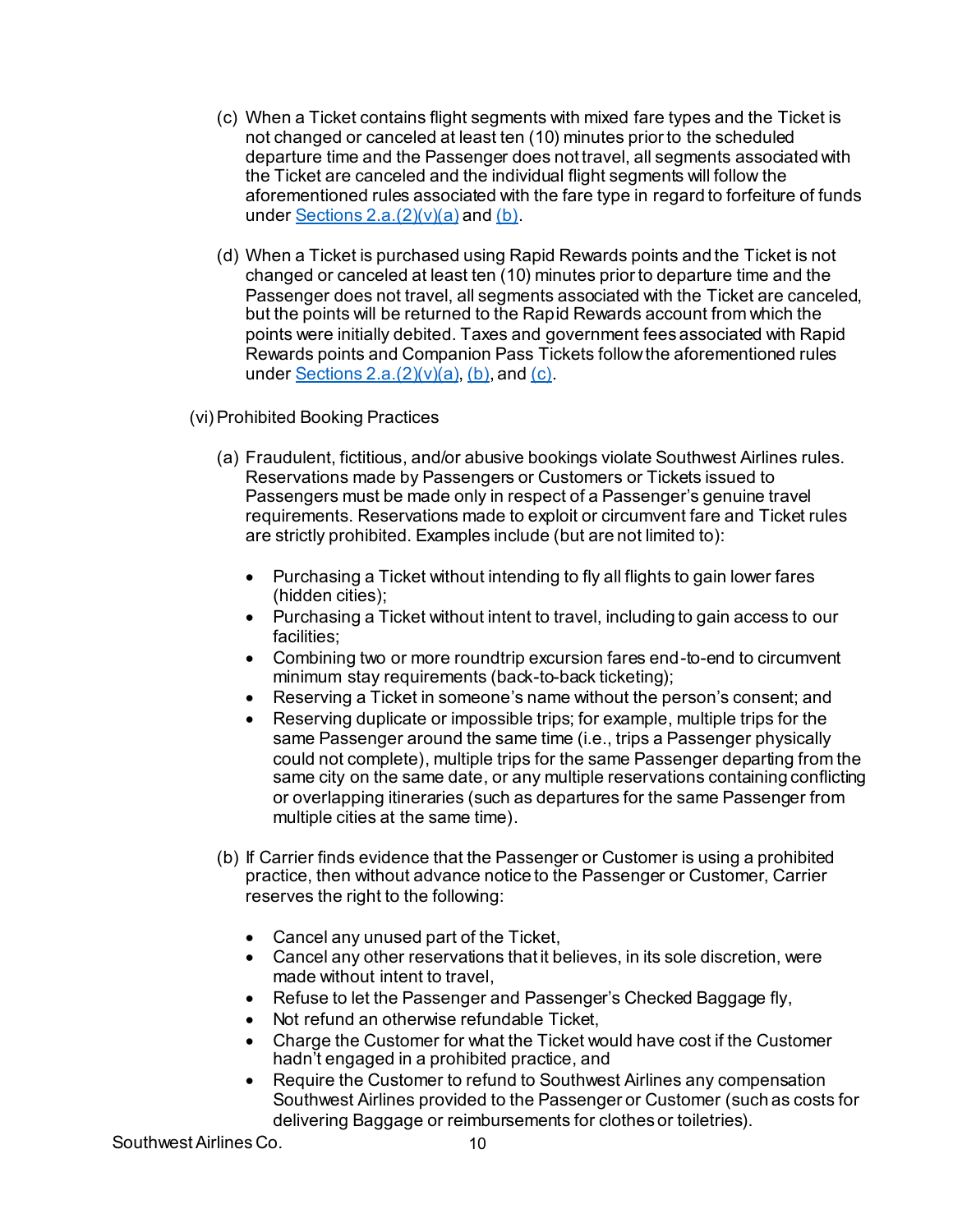- (c) If Carrier proactively cancels a Ticket, the fare paid for the unused portions of travel that are canceled by Carrier may be refunded or applied toward a Flight Credit or a Transferable Flight Credit depending on the fare purchased in accordance with this *Contract of Carriage*.
- (vii) Limitation of Liability. The Passenger agrees that the Carrier will not be liable for any type of special, incidental, consequential, or any other type of damages when it cancels the reservations of any Passenger pursuant t[o Section 2.a.\(2\)](#page-8-3).
- b. Group Policies
	- (1) Groups Booked as Individuals. When ten (10) or more Passengers are booked by a single individual, company, corporation, booking agency, or other entity for travel on the same scheduled flight(s), the reservations must be made as a group through Southwest Airlines Group Desk, and all applicable group policies, procedures, and terms and conditions set forth in a group travel agreement must be followed. If a booking entity fails to make such reservations as a group, Southwest Airlines reserves the right, in its sole discretion, to assess a penalty upon and/or revoke the authority of the booking entity to sell Southwest Airlines transportation services.
	- (2) Multiple Group Reservations. Southwest Airlines reserves the right to:
		- (i) Limit seats by flight for group reservations.
		- (ii) Cancel group reservation requests.
		- (iii) Make changes to group reservations to accommodate Southwest Airlines flight schedule.
		- (iv) Not accept group reservations.
		- (v) Require that group reservations be converted to ticketed individual reservations at the applicable individual fare or be forfeited if group reservation utilization reveals what Southwest Airlines considers, in its sole discretion, to be an inadequate usage of reserved seats.
	- (3) Travel on Group Reservations is valid on flights operated by Southwest Airlines only and is not available for travel on itineraries that combine flights with other carriers.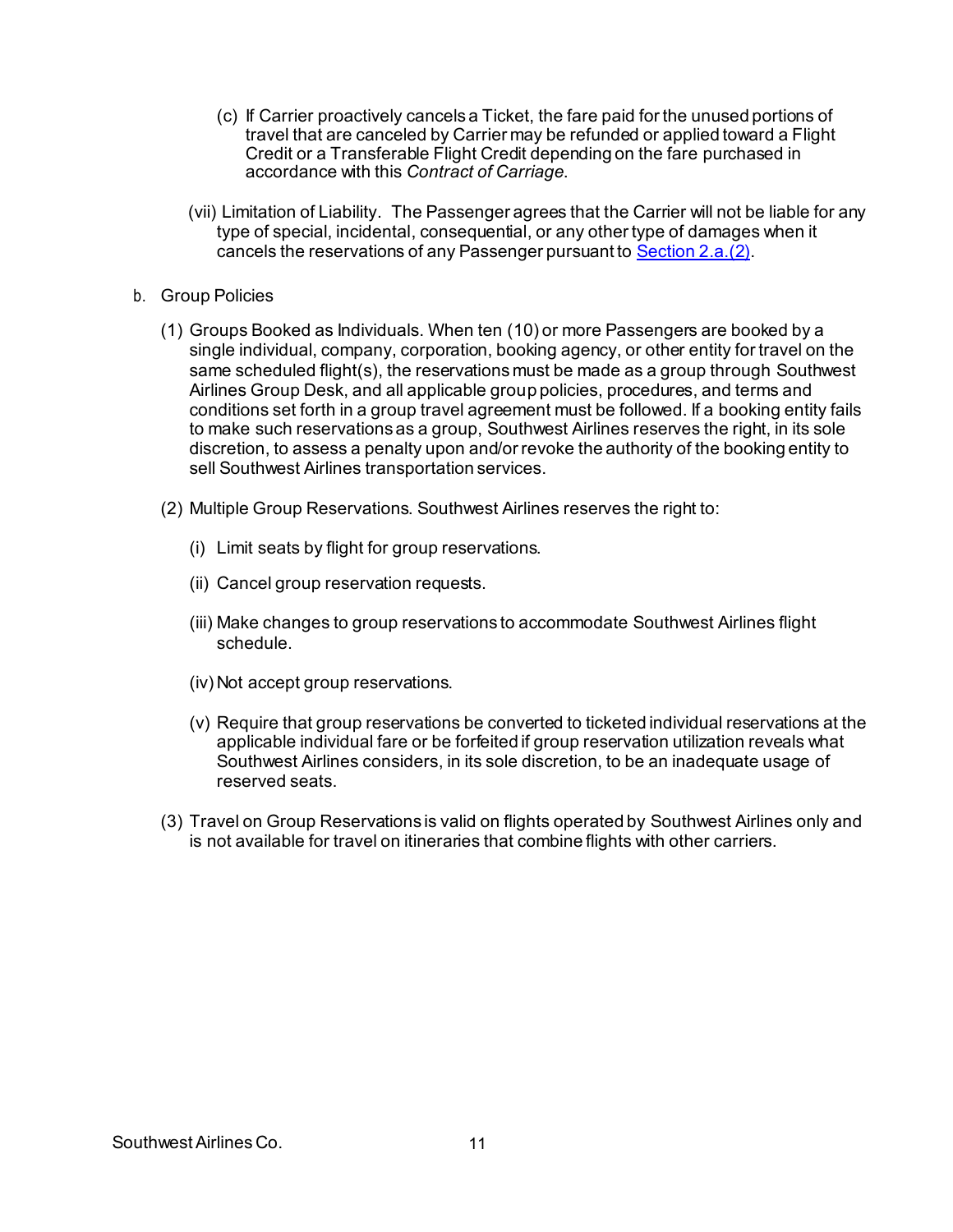## **3. Fares**

- a. Application of Fares
	- (1) Transportation is subject to the fares and charges in effect when the Ticket is purchased. The fare is guaranteed once a reservation is purchased and Ticket is issued. If a Ticket is purchased before an increase in the fare becomes effective, the Ticket shall be honored for transportation between the airports and at the fare for which it was purchased.
	- (2) Changes to any portion of a Ticket initiated by the Customer or the Passenger, after its original issue will be subject to the fares, fare rules, tax increases, and charges in effect on the date the change is initiated. For these purposes, a change constitutes a change in flight number, origin, destination, intermediate points, flight date, flight time, class of service, or fare.
	- (3) Fares may be obtained on Southwest Airlines websites at [Southwest.com](http://www.southwest.com/) or [SWABIZ.com;](http://www.swabiz.com/) through Southwest Airlines mobile apps; from Southwest Airlines by telephone at 1 (800) 435-9792 (1-800-I-FLY-SWA), in Spanish at 1 (800) 826-6667 (1- 800-VAMONOS), from Mexico (Border Cities) at 001(800) 435-9792 (English) or 001- (800) 826-6667 (Spanish), through TTY service at 1(800) 533-1305; at a ticket counter of Carrier; or through a travel agent or other entity authorized by Carrier to access Southwest Airlines fares.
	- (4) All published fares and charges are stated in U.S. currency.
	- (5) At the airport, on the day of travel, when Passengers voluntarily request to travel standby on an itinerary differing from their purchased Ticket, the Carrier will quote an estimated amount for that standby travel, including taxes and government fees, in line with the planned standby itinerary at the time of request by the Passenger. Voluntary standby travel is subject to the availability of seats at departure time. Passengers flying standby have an unconfirmed status for all scheduled stops at any intermediate or connecting points on the flight and must receive confirmation of reserved space for each intermediate or connecting points on the flight in order to be provided travel on such flight.

Because the Passenger's requested (voluntary standby) itinerary may not be available as originally planned, and a new itinerary may be required, the amount of the taxes and government fees may vary from the initial estimated amount at the time that the Passenger made the request for standby travel. Passengers who travel on an itinerary of a standby nature are responsible for any change in taxes and/or fees that result from the Passenger's final completed ticketed routing, regardless of the initial proposed standby upgrade quote.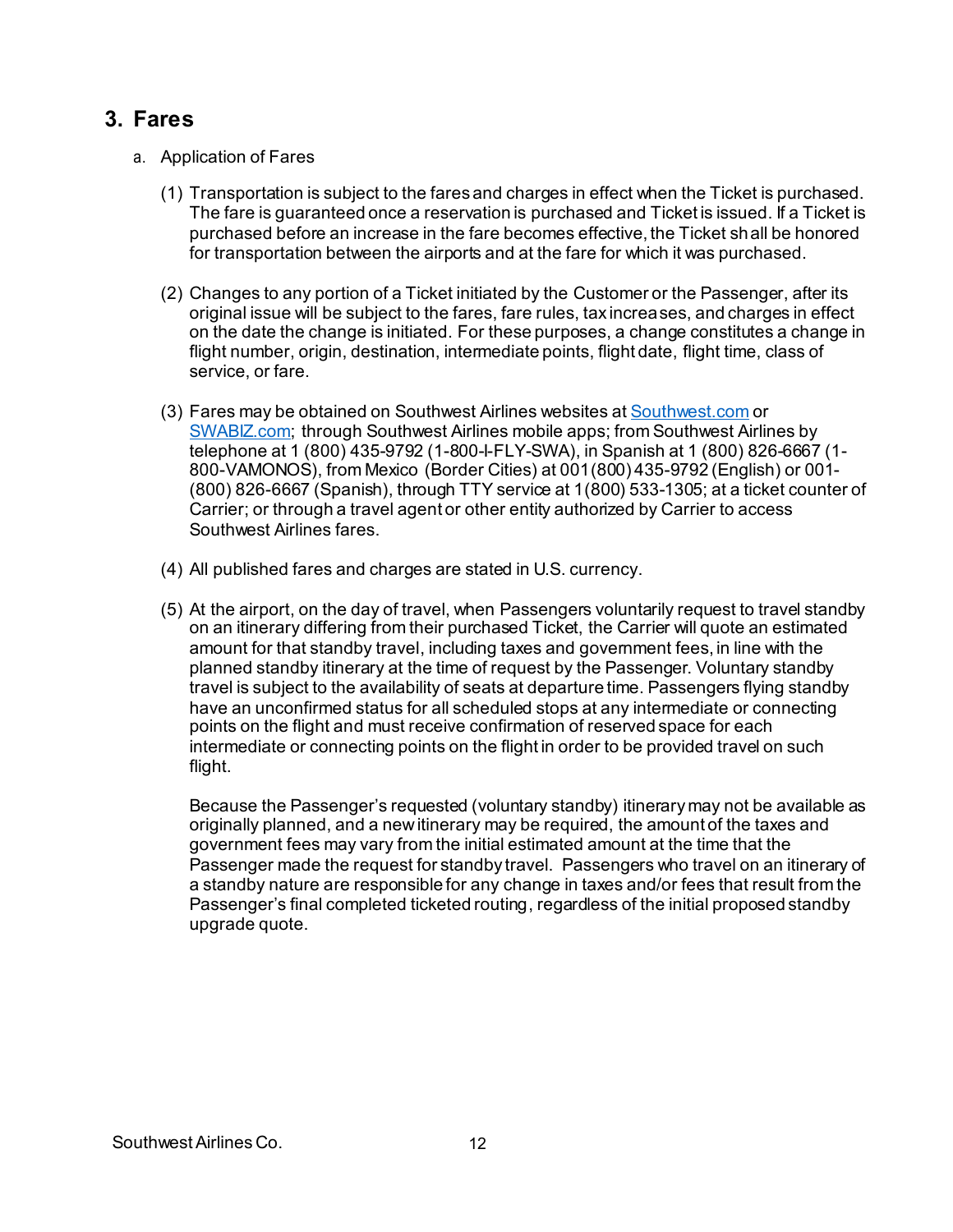- b. Stopovers
	- (1) A stopover is a deliberate interruption of the itinerary by the Passenger. No stopovers are permitted on published fares, except upon combination of individually purchased Oneway fares.
- <span id="page-12-0"></span>c. Military Fares
	- (1) United States military personnel on active duty (including reservists, National Guard members, and Coast Guard members with active orders and cadets/midshipmen attending the U.S. Air Force Academy, U.S. Naval Academy, U.S. Military Academy [West Point], and the U.S. Coast Guard Academy) and their authorized dependents are eligible for military fares. Military dependents ages two (2) through eleven (11) years old must be accompanied by a military Passenger or a military dependent Passenger at least twelve (12) years of age. Military personnel who have been discharged from active military duty and their authorized dependents traveling together remain eligible for military fares if travel will be completed within seven (7) days of the military member's date of discharge.
	- (2) Government Transportation Requests (GTRs) are not permitted or accepted for purchase of transportation booked at a military fare.

A valid United States Uniformed Services Active Duty Identification Card or a copy of discharge orders must be presented at the time of check-in for military personnel. Dependents, other than dependents traveling with a discharged military member within seven (7) days of the member's discharge from active duty, must present a United States Uniformed Services Identification and Privilege Card marked Active.

- (3) Military fares are not available on **[Southwest.com](http://www.southwest.com/)** and may only be purchased by calling Carrier or at an airport ticket counter of Carrier. Passengers travelling on a Military Fare will be able to checkin and secure a boarding position twenty-four (24) hours prior to the scheduled departure time for the flight; however, since eligibility verification is required, Passengers will need to verify ID at the airport ticket counter in order to receive a Boarding Pass.
- d. Government Fares
	- (1) Federal government fares are not available o[n Southwest.com](http://www.southwest.com/) and may only be purchased through an eligible federal government personnel's authorized travel management system, travel agency, or commercial travel office or through the Southwest Airlines Government Reservation Desk by calling 1 (888) 871-8167. Eligible federal government personnel should use their agency's preferred channel for purchasing a Ticket.
	- (2) State government fares are not available on **Southwest.com** and may only be purchased through an eligible state government personnel's authorized travel agency or through the Southwest Airlines Government Reservation Desk by calling 1 (888) 871-8167. Eligible state government personnel should use their agency's preferred channel for purchasing a Ticket.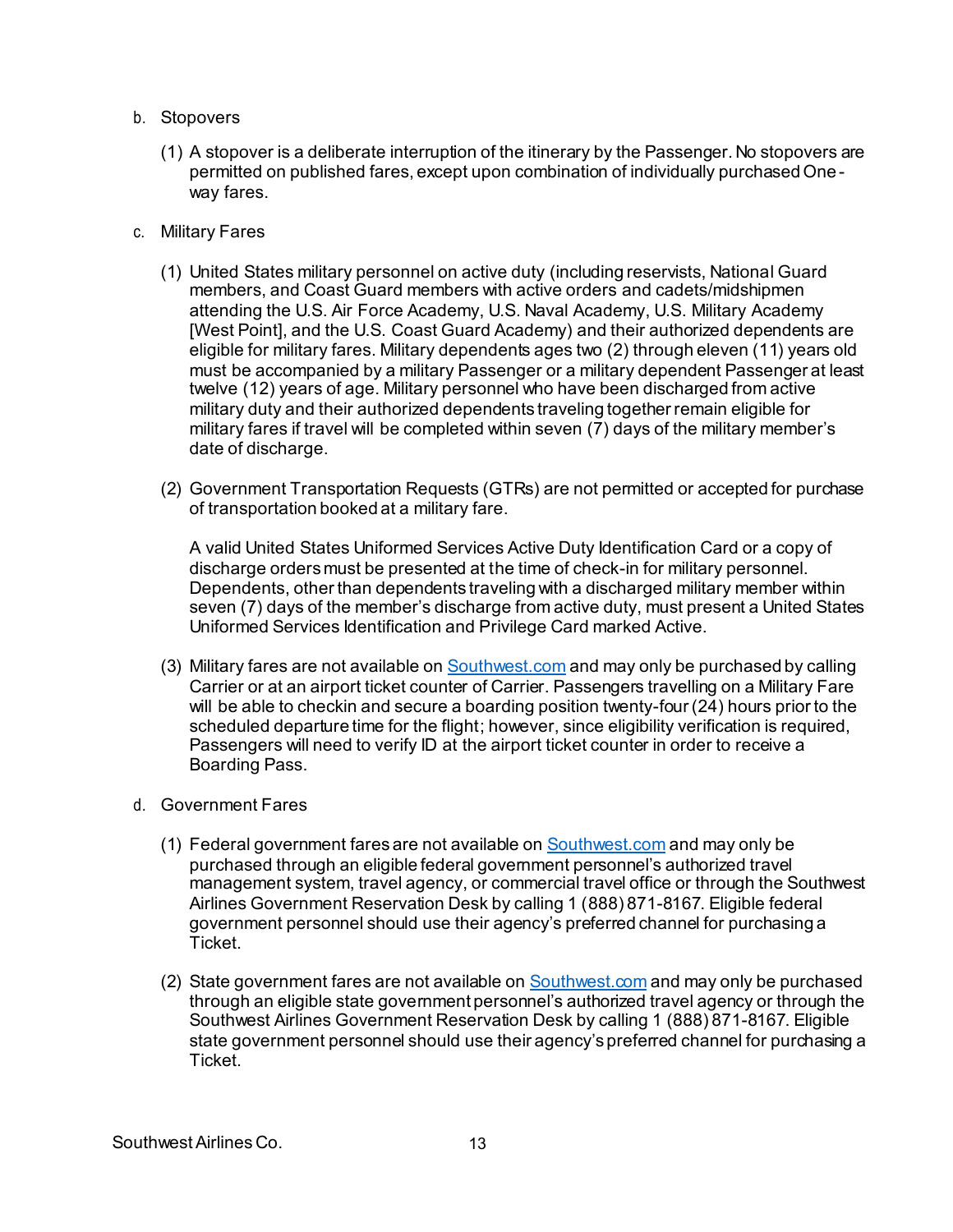- e. Wanna Get Away® fares and Wanna Get Away Plus fares
	- (1) Wanna Get Away® fares and Wanna Get Away Plus fares are discounted, restricted, and nonrefundable fares.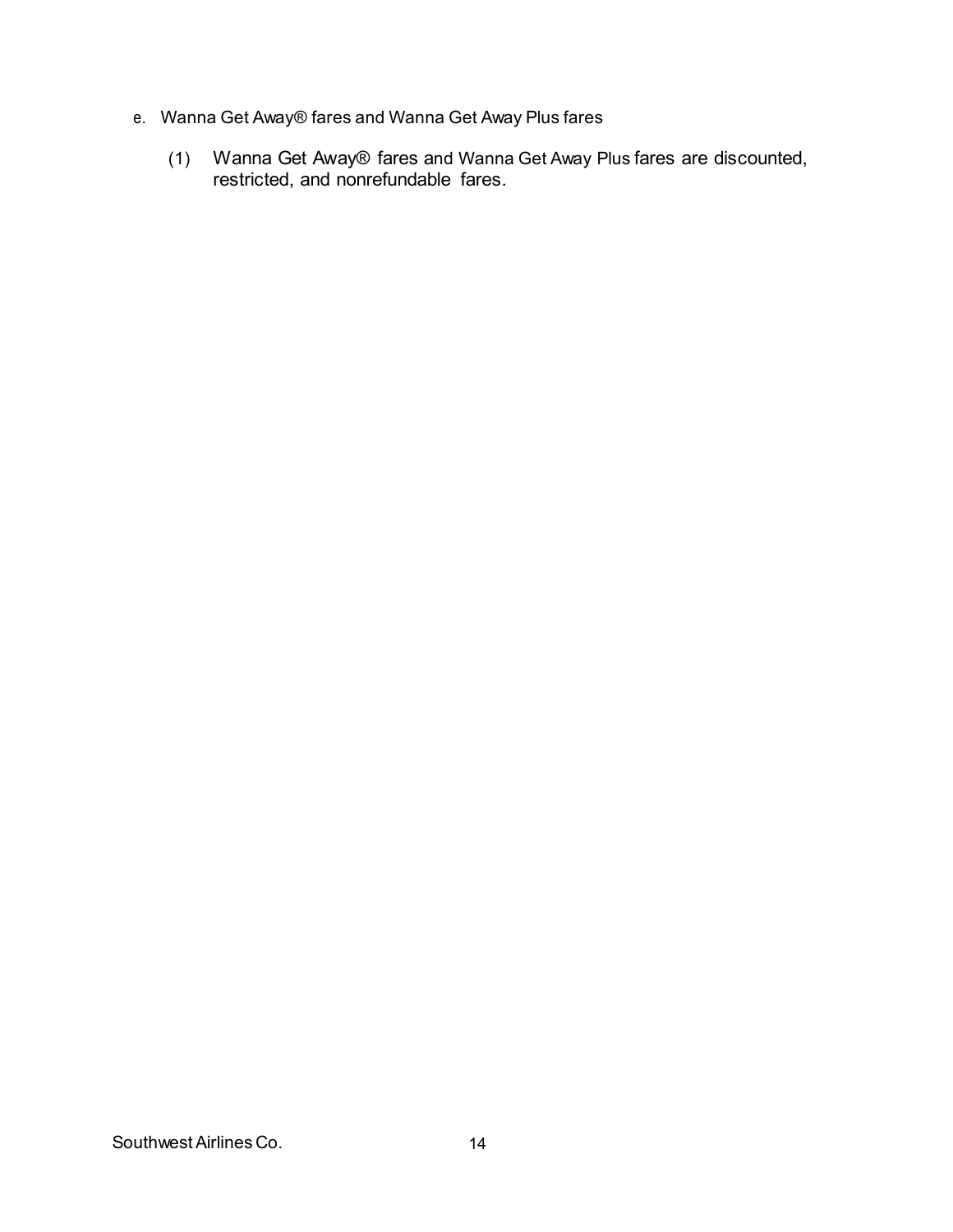### **4. Tickets**

- a. Tickets
	- (1) No person shall be entitled to transportation except upon presentation of a valid Ticket or proof of identification acceptable to the Carrier to confirm that transportation has been purchased. Such Ticket shall entitle the Passenger to transportation subject to this *Contract of Carriage* and, in particular, certain terms and conditions as follows.
		- (i) Such Ticket is valid between the points of origin and destination via the specific routing designated on the Passenger's itinerary only.
		- (ii) The Passenger is in compliance with fare requirements as provided in Section  $3.c.,$ including proof of age and status, where applicable, that entitle the Passenger to military fares.
		- (iii) The Passenger is in compliance with any other requirements of the Passenger's fare rules.
		- (iv) The Passenger's Ticket is in the Passenger's own name.
		- (v) The Ticket has not been altered or improperly issued.
	- (2) Tickets are Nontransferable. Tickets are nontransferable unless:
		- (i) Specified explicitly on the Ticket, or:
		- (ii) Passenger holds a Ticket purchased subject to an agreement with Southwest Airlines and, in accordance with such agreement, the purchasing company or its designated travel agent is permitted to request a Ticket exchange replacing the Passenger's name with a different Passenger on a new Ticket. If the company or its designated travel agent makes the Ticket exchange request as permitted by the foregoing clause (ii) at least 24 hours prior to the original scheduled departure time for the flight, then the name of the Passenger on the ticketed reservation may be changed in accordance with the terms of such corporate agreement and Carrier shall not be liable for any type of actual, special, incidental, or consequential damages (including for transportation, a refund, or a Flight Credit[s] or Transferable Flight Credit[s]) to the Passenger named on the Ticket prior to the Ticket exchange.

Except as expressly permitted by this *Contract of Carriage*, the Carrier is not liable to the holder of a Ticket for use or refund of such Ticket when presented by a person other than the person named on the Ticket. If a Ticket is used by a person other than the person named on the Ticket, the Carrier shall not be liable for the loss, destruction, damage, or delay of such unauthorized person's Baggage or other personal property or the death or injury of such unauthorized person arising from or in connection with such unauthorized use.

<span id="page-14-0"></span>(3) Purchase of Additional Seat. The purchase of more than one seat for use by a single Passenger is required when necessary to transport large musical instruments or electronic audio/video, medical, or otherwise sensitive equipment unsuitable for Carriage as Checked Baggage, as specified in [Section 7](#page-31-0). In addition, the purchase of more than one seat for use by a single Passenger may sometimes be necessary to accommodate the pet of a Passenger with unique seating needs, pe[r Section](#page-30-0) 6.(e)(7).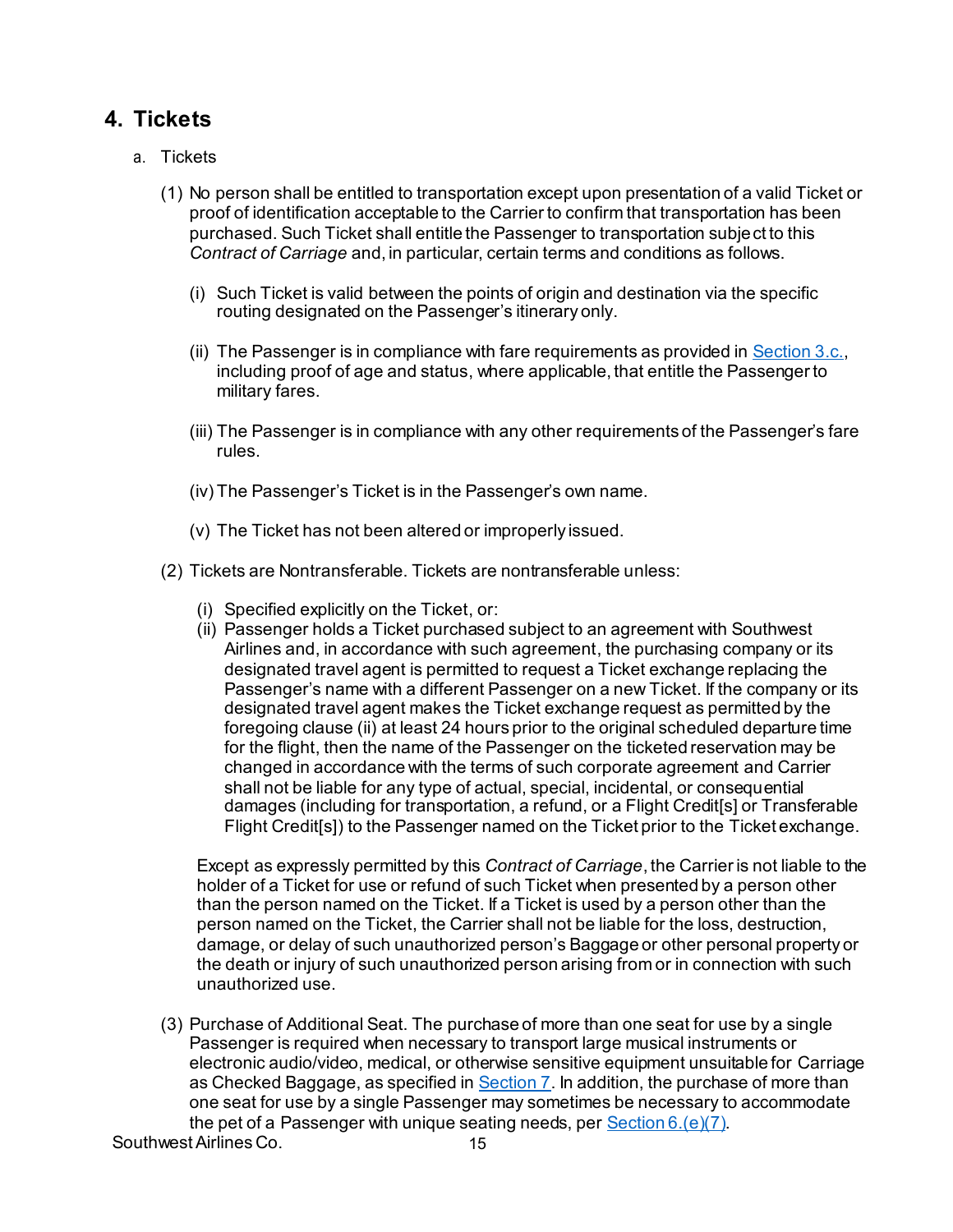It is the Passenger's responsibility to notify the Carrier of any unique seating needs. In accordance with  $Section 6$ , the Carrier may refuse to transport individuals who are unable or unwilling to comply with the Carrier's seating requirements. Purchase of more than one seat for use by a single Passenger for the sole purpose of seeking additional personal space is prohibited, except in limited circumstances when the Carrier, in its discretion, permits it.

- (4) Tickets Issued Outside of Carrier's Systems.
	- (i) For Passengers holding a Ticket issued by an entity other than Southwest Airlines (such as an authorized travel agent), flight changes, Ticket exchanges and refunds must be processed via the Ticket's original booking source/agent in order to retain the forms of payment on the initial Ticket and keep the Ticket and funds associated with such Ticket accessible to the initial booking source/agent.
	- (ii) If a Customer holding a Ticket issued by an authorized travel agent exchanges such Ticket via a Southwest Airlines system or by a Southwest Airlines Agent, then funds associated with such Ticket henceforth become nonrefundable. Thereafter, upon surrender or cancellation of the unused Ticket within the Ticket's validity period, the fare paid for unused travel by Customer will be held as a Flight Credit or a Transferable Flight Credit depending on the fare purchased.
- b. Ticket Acceptability
	- (1) Tickets Accepted. The Carrier will accept only Southwest Airlines Tickets. Any Tickets issued in conjunction with travel on another airline will not be accepted unless required by federal government regulation or at the Carrier's sole discretion.
	- (2) In the event that a Passenger does not comply with the terms and conditions in this *Contract of Carriage*, their Ticket shall be invalidated, and the Carrier has the right to:
		- (i) Cancel any remaining portion of the Passenger's itinerary
		- (ii) Refuse to allow the Passenger to board or check Baggage
		- (iii) Confiscate the Ticket
- <span id="page-15-0"></span>c. Refunds
	- (1) Refundable Tickets. The fare paid for unused travel by Customers who purchase fully refundable, unrestricted Tickets, including taxes and government fees, may, for any reason and upon surrender or cancellation of the unused Ticket, be refunded in accordance wit[h Section 4.c.\(3\)](#page-16-0).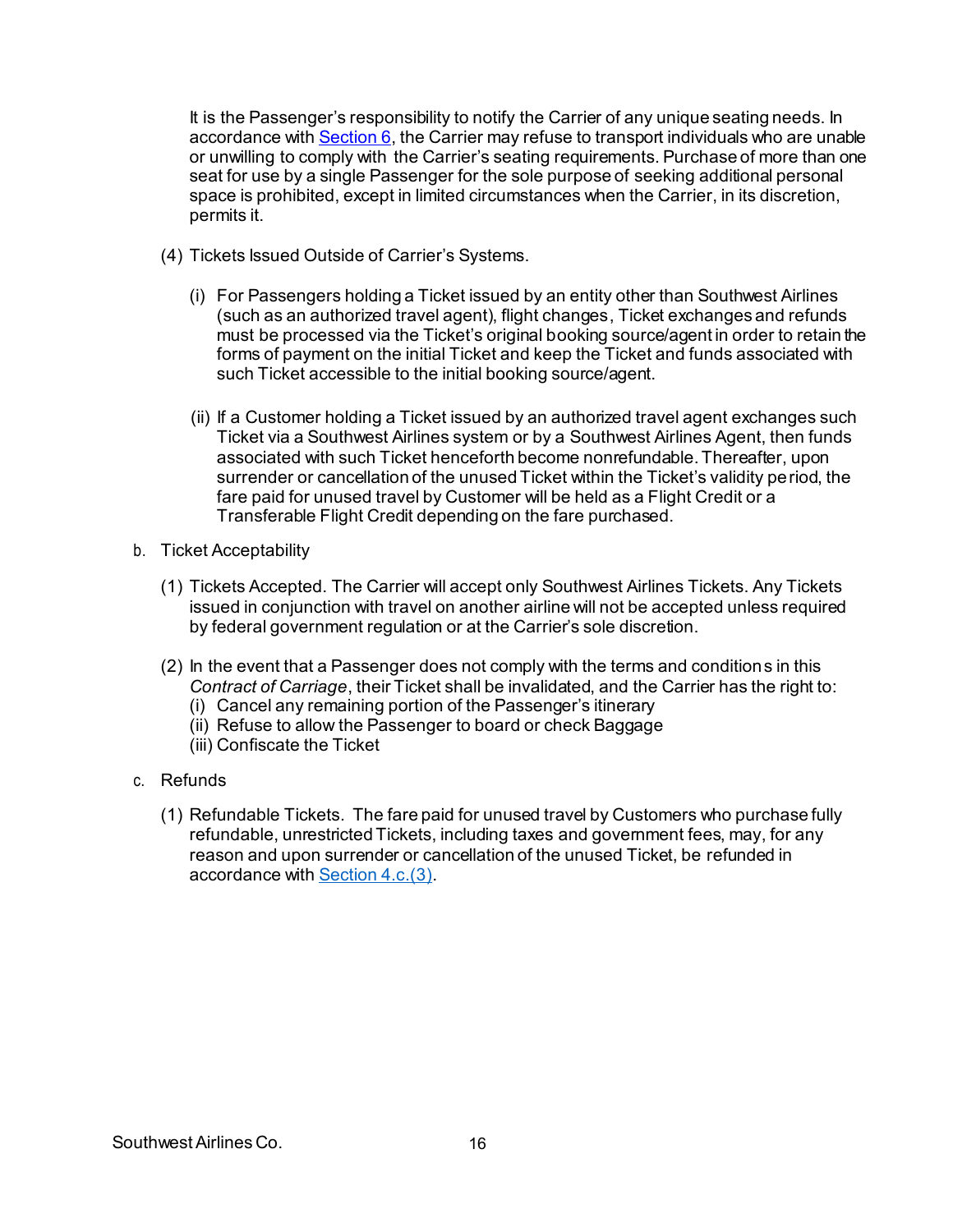- (2) Changes, Exchanges, and No Show. Ticket changes and exchanges within the same reservation will result in the initial Ticket being applied as the form of payment for the new Ticket. Southwest Airlines' unrestricted fares are fully refundable if cancelled and then refunded instead of exchanging or changing your Ticket. If a fully refundable fare segment on a reservation is not changed or canceled at least ten (10) minutes prior to departure time and the Passenger does not travel, all segments associated with the reservation are canceled, and funds (including taxes and government fees) associated with the fully refundable fare segment(s) are held as a Transferable Flight Credit . When the Ticket combines a fully refundable fare with a Wanna Get Away® or Wanna Get Away Plus nonrefundable fare and the Passenger does not travel on the Wanna Get Away® or Wanna Get Away Plus segment and has not canceled the reservation at least ten (10) minutes prior to the scheduled departure time, the fare paid for unused travel will be forfeited or held in accordance with  $Section 2.a.(2)(v)$  and all remaining segments of the reservation are canceled.
- <span id="page-16-0"></span>(3) Form of Refunds: The Carrier shall make all refunds in U.S. dollars. Se[e Section 8](#page-41-0) for additional information for international travel. Eligible refunds must be requested on or prior to the Ticket's expiration date. When no portion of the transportation has been provided, the eligible refund will be issued in accordance with this Section in an amount equal to the fare paid. When a portion of the transportation has been provided, the eligible refund will be issued in accordance with this Section in an amount equal to the difference, if any, between the total fare paid and the fare applicable to the transportation provided. Except as otherwise provided in this *Contract of Carriage*, following a request by the Customer received by the Carrier, if a Ticket or unused ancillary fee for optional services paid by a Passenger is eligible for a refund, Carrier will issue such refunds as follows:
	- (i) At the direction of the Customer, refunds for Tickets purchased with a credit card shall be processed either:
		- (a) For crediting to the credit card account used to purchase the Ticket, typically no later than seven (7) business days from the date the refund request is received by Southwest Airlines or;
		- (b) To the form of a Flight Credit or a Transferable Flight Credit depending on the fare purchased.
	- (ii) Refunds for Tickets purchased with cash, if cash is accepted by Carrier, typically will be issued by check no later than twenty (20) business days after the refund request is received by the Carrier.
	- (iii) Refunds for Tickets purchased with an exchanged Ticket will be processed to the form of a Flight Credit or a Transferable Flight Credit depending on the fare purchased.
	- (iv) Refunds for Tickets purchased with a Southwest® gift card will have the amount applied from the Southwest® gift card held as a Flight Credit or a Transferable Flight Credit depending on the fare purchased.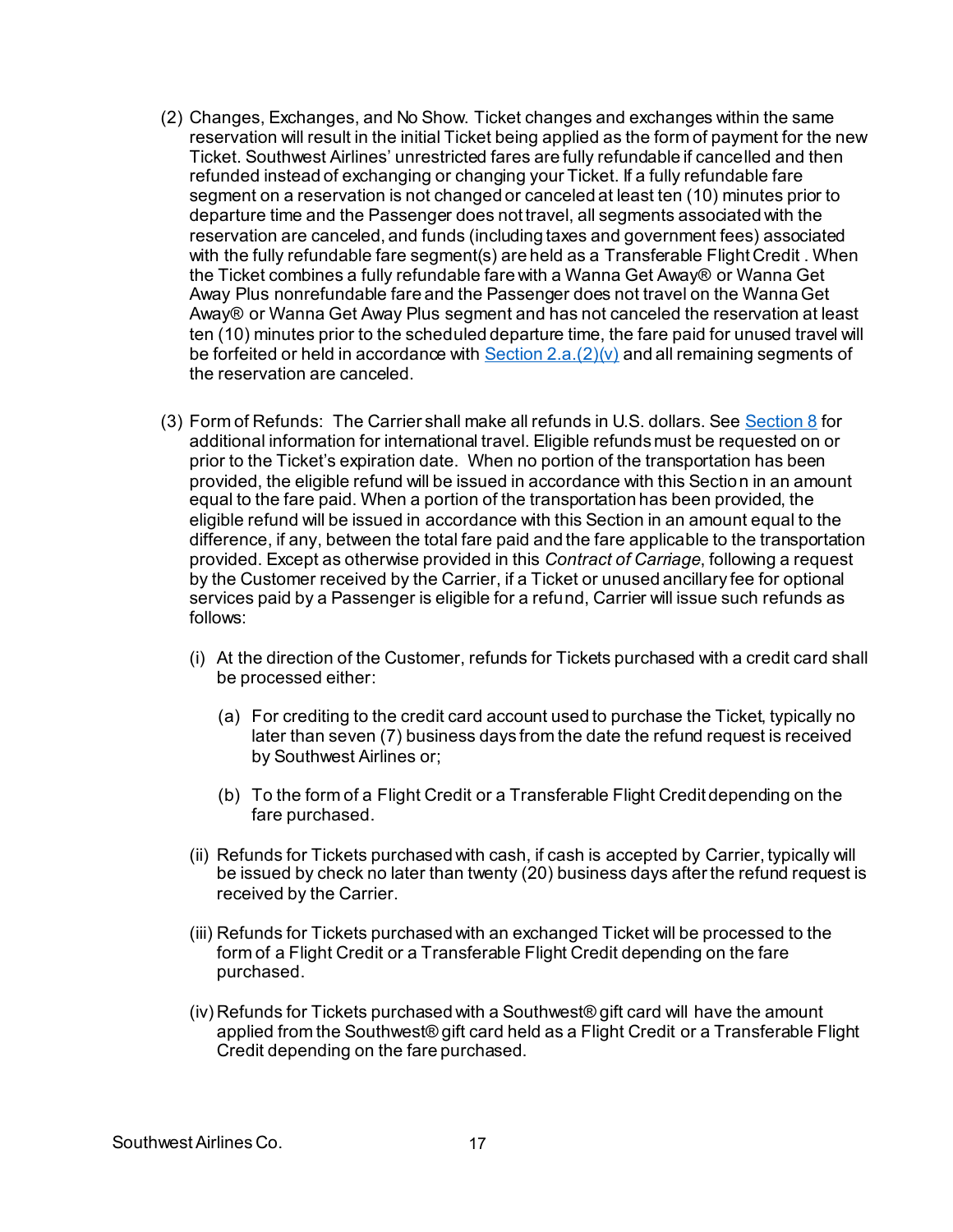- (v) Refunds for Tickets purchased with a universal air travel plan number shall be processed for crediting to the subscriber against whose number the Ticket was charged.
- (vi) Refunds for Tickets paid with any other form of payment will be issued back to the original form of payment, if possible, or will be processed to the form of a Flight Credit or a Transferable Flight Credit depending on the fare purchased.
- (vii)Transferable Flight Credit. Unless otherwise stated by Southwest Airlines, at the direction of the Customer, the fare paid for unused Anytime or Business Select® fare segments, including taxes and government fees, may be held as a Transferable Flight Credit. When a Ticket combines an Anytime or Business Select fare segment with a Wanna Get Away® fare segment, if the Customer does not travel and the Customer cancels the Ticket at least ten (10) minutes prior to the scheduled departure time, then the fare paid for unused travel, including taxes and government fees, may be held as a Transferable Flight Credit. The Passenger named on the Ticket can (A) request a refund of the refundable segment associated with the Transferable Flight Credit in accordance with  $Section 4.c.(3)$ , (B) use a Transferable Flight Credit for travel on Southwest Airlines, or (C) if such Passenger is a Rapid Rewards Member and their Rapid Rewards number is associated with the Transferable Flight Credit prior to transfer, transfer the Transferable Flight Credit to another Rapid Rewards Member. A Transferable Flight Credit may only be transferred once. Any Transferable Flight Credit resulting from a Ticket purchased via a corporate booking tool, a GDS, [SWABIZ.com,](http://www.swabiz.com/) or a Southwest Airlines mobile app or the Southwest Airlines mobile website using a valid corporate credential issued by Southwest Airlines may only be transferred between employees within the same organization. A refundable flight segment associated with a Transferable Flight Credit becomes nonrefundable following the transfer to another Passenger. Although transferable, a Transferable Flight Credit may not be sold or bartered by the Passenger, a Customer, or any designee. Transferable Flight Credits obtained through prohibited sale or barter transactions are void and will not be honored for travel.
- (viii) Limitation of Liability. As provided in this *Contract of Carriage*, Southwest Airlines may, at the discretion of Southwest Airlines, refund all or a portion of a refund payment to a person or entity other than the Passenger, which shall be deemed a valid refund. Carrier shall not be liable to the Passenger for another refund or Flight Credit or Transferable Flight Credit.
- (4) Nonrefundable Tickets.
	- (i) General. As the term "nonrefundable" reflects, the fare paid for unused travel by Passengers who purchase restricted, nonrefundable Tickets (including taxes and government fees) are not eligible for refunds, except as specifically stated in this *Contract of Carriage*, as provided in this Section, and as provided in [Section 9.](#page-47-1)
	- (ii) Flight Credit. Unless otherwise stated by Southwest Airlines, the fare paid for unused Wanna Get Away® fare segments, including taxes and government fees, is held as a Flight Credit either for use by the Passenger on Southwest Airlines or, as agreed to by Southwest Airlines, if evidence satisfactory to Southwest Airlines, in its sole discretion, is submitted to Southwest Airlines that an employer purchased the Ticket on behalf its employee or the travel agent has made a refund to its client, then the Flight Credit may be held for use by the company or travel agent, as applicable.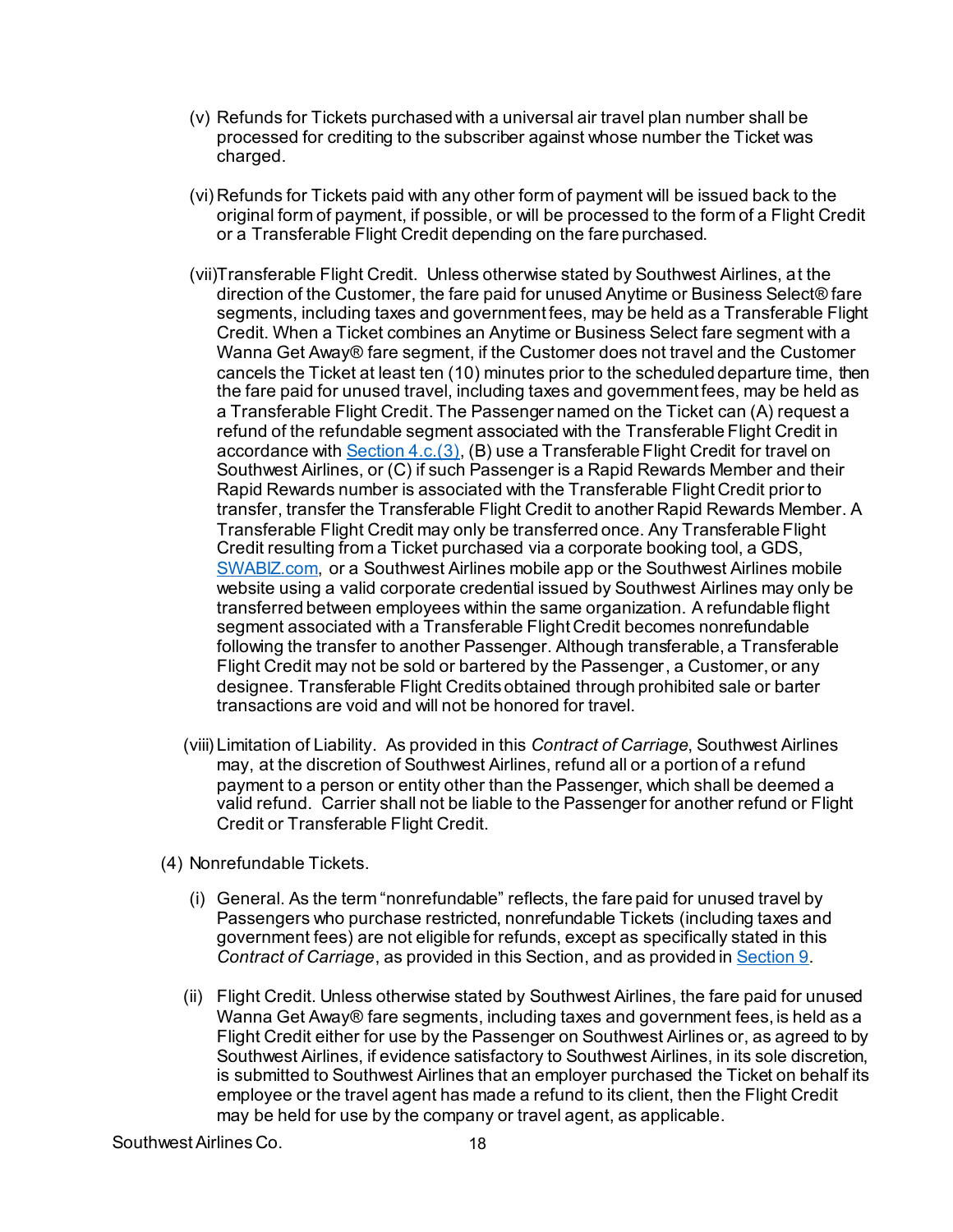- (iii) Transferable Flight Credit. Unless otherwise stated by Southwest Airlines, the fare paid for unused Wanna Get Away Plus fare segments, including taxes and government fees, is held as a Transferable Flight Credit. When a Ticket combines a Wanna Get Away Plus fare segment with a Wanna Get Away® fare segment, if the Customer does not travel and the Customer cancels the Ticket at least ten (10) minutes prior to the scheduled departure time, then the fare paid for unused travel, including taxes and government fees, may be held as a Transferable Flight Credit. The Passenger named on the Ticket can (A) use a Transferable Flight Credit for travel on Southwest Airlines or (B) if such Passenger is a Rapid Rewards Member and their Rapid Rewards number is associated with the Transferable Flight Credit prior to transfer, transfer the Transferable Flight Credit to another Rapid Rewards Member. A Transferable Flight Credit may only be transferred once. Any Transferable Flight Credit resulting from a Ticket purchased via a corporate booking tool, a GDS, [SWABIZ.com,](http://www.swabiz.com/) or a Southwest Airlines mobile app or the Southwest Airlines mobile website using a valid corporate credential issued by Southwest may only be transferred between employees within the same organization. A refundable flight segment associated with a Transferable Flight Credit becomes nonrefundable following the transfer to another Passenger. Although transferable, a Transferable Flight Credit may not be sold or bartered by the Passenger, a Customer, or any designee. Transferable Flight Credits obtained through prohibited sale or barter transactions are void and will not be honored for travel.
- (iv) Changes and Exchanges. Ticket changes and exchanges within the same reservation will result in the initial Ticket being applied as the form of payment for the new Ticket. The new Ticket may be more or less expensive or subject to different terms, conditions, or restrictions from the original Ticket. If the fare is lower, a Flight Credit or a Transferable Flight Credit depending on the fare purchased will be issued for the difference. No cash refund or credit card adjustments will be made for nonrefundable Tickets.
- (v) Flight Credit and Transferable Flight Credit Eligibility. The expiration date of any Flight Credit or Transferable Flight Credit will apply to any Tickets purchased with these Flight Credits or Transferable Flight Credits. If a Ticket is purchased with multiple Flight Credits or Transferable Flight Credits, the earliest expiration date will apply to the entire Ticket.
- (5) Flight Credit and Transferable Flight Credit Forfeiture. Should a Customer fail to book and complete travel with a Flight Credit or Transferable Flight Credit on or before the expiration date, the entire amount of the Flight Credit or Transferable Flight Credit, including all taxes and government fees, will be forfeited.
- (6) Significant Delays or Involuntary Cancellations. If a Passenger's scheduled transportation is significantly disrupted by the Carrier before the Passenger has reached his or her final destination as a result of a flight cancellation, Carrier-caused missed connection, significant flight delay, significant schedule change, or omission of a scheduled stop caused by the Carrier, Carrier may do one of the following:
	- (i) Transport the Passenger at no additional charge on another of Southwest Airlines flight(s);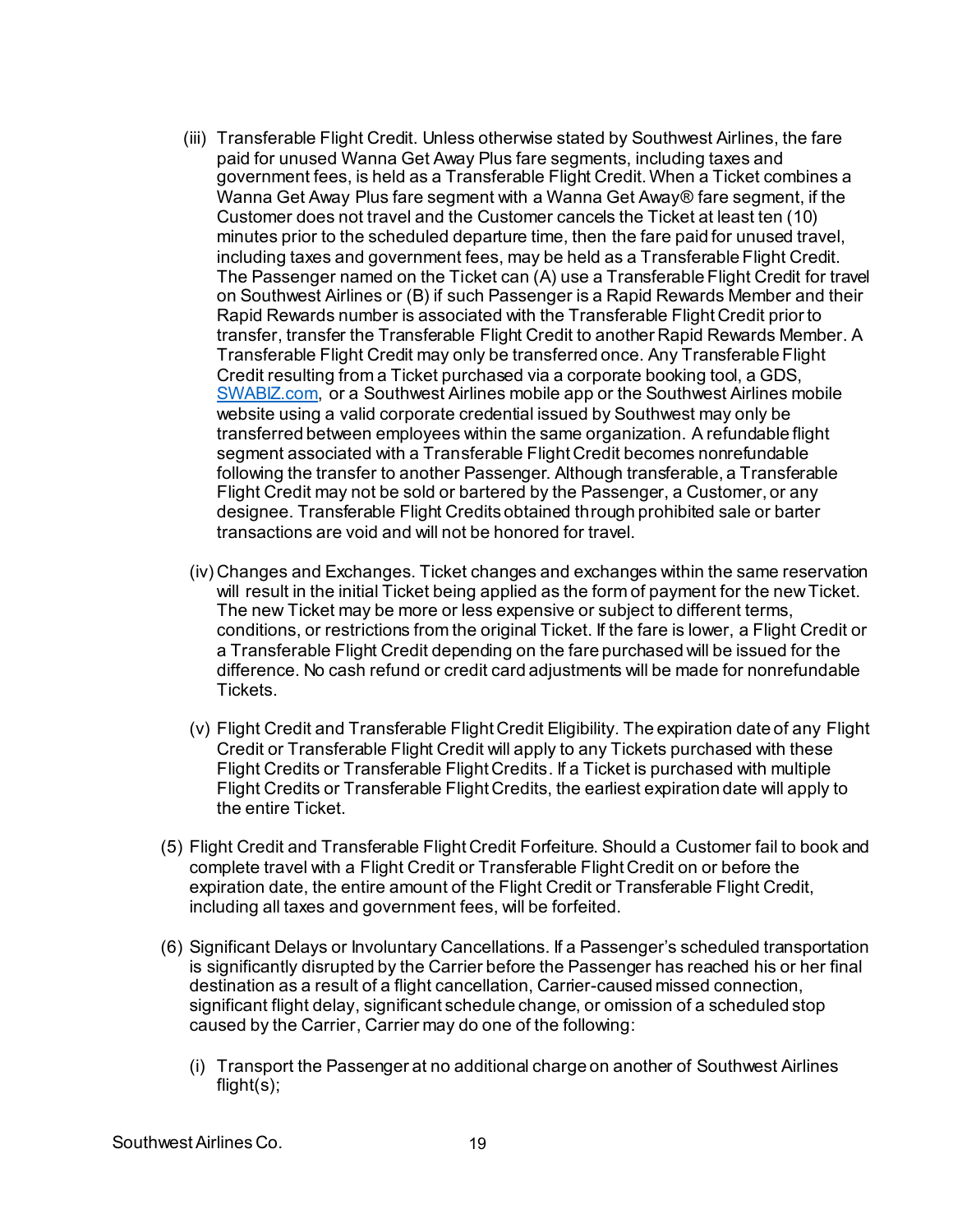- (ii) Refund the fare for the unused transportation in accordance with this Section 4; or
- (iii) Provide a Flight Credit or a Transferable Flight Credit depending on the fare purchased for the unused portion of the Customer's fare in accordance with this Section 4. See also [Section 9.a.](#page-47-2)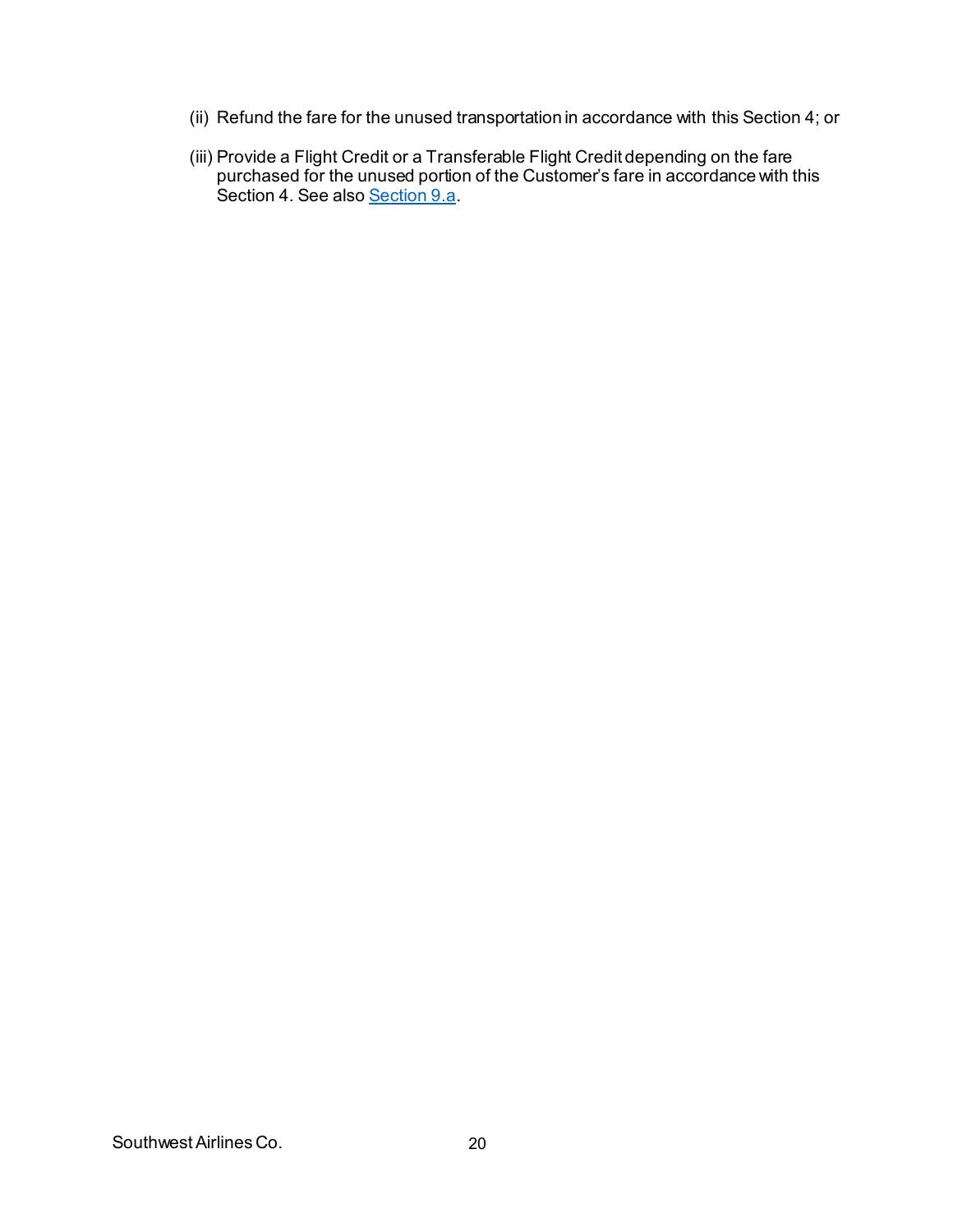### <span id="page-20-0"></span>**5. Check-in**

- a. Boarding Passes
	- (1) General. Boarding Passes may be obtained at [Southwest.com](http://www.southwest.com/)[, SWABIZ.com,](http://www.swabiz.com/) Southwest Airlines mobile app, or at the airport from Carrier at:
		- (i) E-Ticket Check-In kiosks (where available)
		- (ii) Skycap podiums (where available)
		- (iii) Ticket counters, or
		- (iv) Departure gate podiums. The Carrier reserves the right, in its sole discretion, to restrict Boarding Pass distribution to the departure gate podium.
	- (2) Standby Travel. Boarding Passes for Standby Passengers are available for issuance only at the flight's departure gate. A Boarding Pass must be retrieved by Standby Passengers at the flight's departure gate for each scheduled stop at any intermediate or connecting points on the flight.
	- (3) Invalid Boarding Passes. A Boarding Pass that has been altered or improperly issued shall not be valid and will not be accepted by Carrier.
	- (4) Transferability of Boarding Passes. Boarding Passes are nontransferable unless explicitly stated on the Boarding Pass. The Carrier is not liable to the holder of a Boarding Pass for use of such Boarding Pass when presented by a person other than the person to whom it was issued. If a Boarding Pass is used by a person other than the person to whom it was issued, the Carrier shall not be liable for the loss, destruction, damage, or delay of such unauthorized person's Baggage or other personal property or the death or injury of such unauthorized person arising from or in connection with such unauthorized use.
- <span id="page-20-2"></span><span id="page-20-1"></span>b. Check-in Requirements
	- (1) Ten-Minute Rule. Failure of a Passenger to obtain a Boarding Pass and be present, available, and appropriate as described in [Section 6](#page-21-0) for boarding in the flight's boarding gate area at least ten (10) minutes before the scheduled departure time may result in cancellation of the Passenger's reservation without notice at the Carrier's sole discretion. Refer t[o Section 8](#page-41-0) for information regarding check-in requirements for international travel.
	- (2) Early Departure. Southwest Airlines reserves the right, in its sole discretion, to depart early when all Passengers who have met the check-in requirements as outlined in [Section 5.b.\(1\)](#page-20-1) are onboard the aircraft. The scheduled departure and arrival times as published for the flight will not be changed or otherwise affected if Southwest Airlines departs early. It is the Passenger's responsibility to arrive at the departure airport with adequate time to allow for check-in requirements and security screening.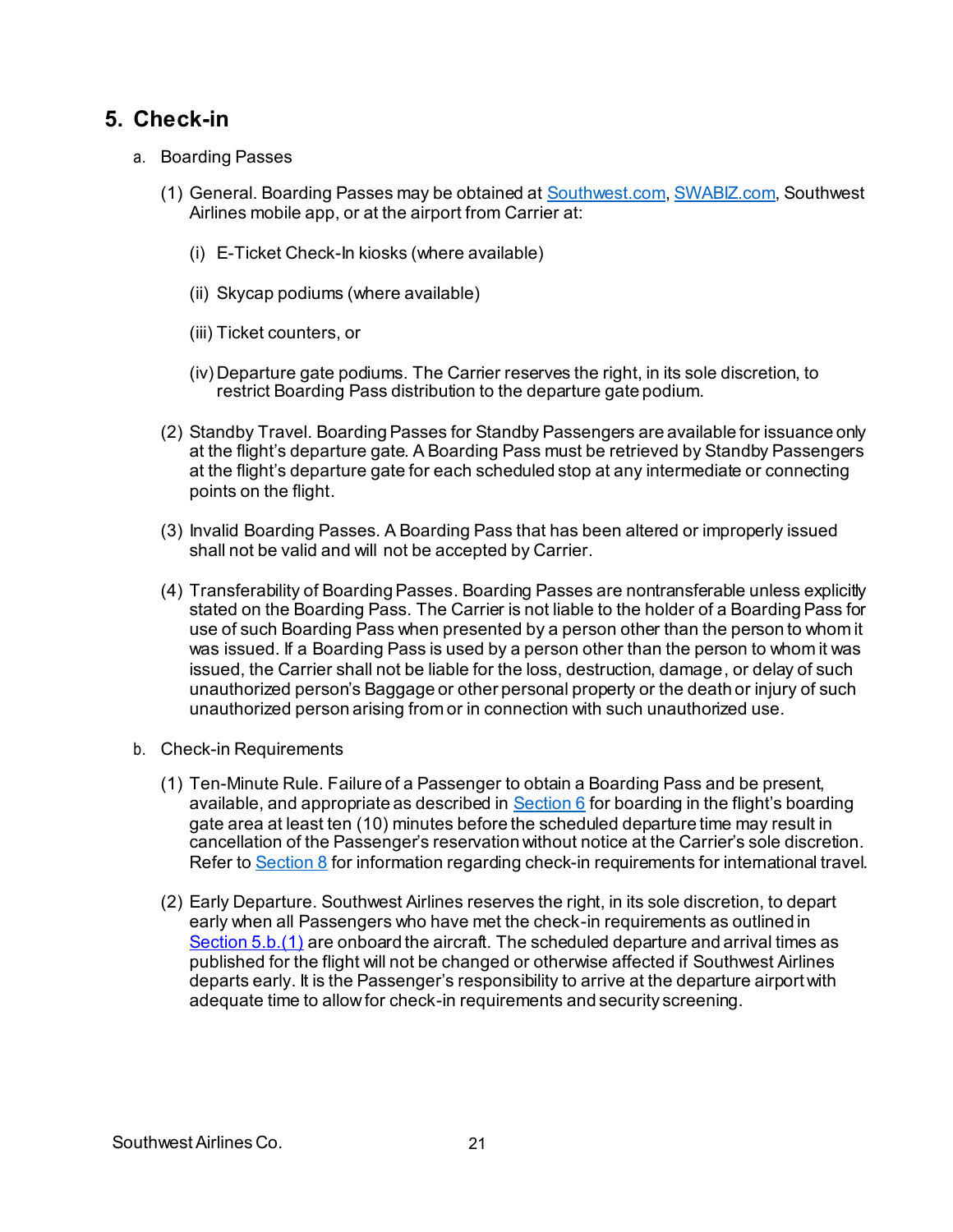### <span id="page-21-0"></span>**6. Acceptance of Passengers**

By purchasing and accepting Carriage under this *Contract of Carriage,* the Passenger agrees to adhere to and comply with all the requirements of this Section 6. Transportation offered by the Carrier under this *Contract of Carriage*, including International Travel described i[n Section 8](#page-41-0), is subject to the Passenger's compliance with these obligations, and a Passenger's failure to comply shall constitute a material breach of this *Contract of Carriage.*

a. Refusal to Transport—General

The Carrier may, in its sole discretion, refuse to transport, or may remove from an aircraft at any point, any Passenger in any of the circumstances listed below. The fare of any Passenger denied transportation or removed from Southwest Airlines aircraft en route under the provisions of this Section 6.a. will be refunded in accordance wit[h Section 4.c](#page-15-0). The sole recourse of any Passenger refused transportation or removed en route under this Section 6.a. will be the recovery of the refund value of the unused portion of his or her Ticket. Under no circumstances shall Carrier be liable to any Passenger for any type of special, incidental, consequential, or other type of damages.

- (1) Safety. Whenever such action is necessary, with or without notice, for reasons of aviation safety as determined unilaterally by the Carrier, the Carrier may cancel or delay a flight without any type of special, incidental, consequential, or other type of damages owed to the Passenger. Such reasons, in the unilateral judgment of the Carrier, may include, without limitation, the lack of sufficient materials, staffing, or supplies for a flight to be operated.
- (2) Force Majeure Event. Whenever advisable due to a Force Majeure Event.
- (3) Government Request or Regulation. Whenever such action is necessary to comply with any Federal Aviation Regulation or other applicable government regulation or request, or to comply with any governmental request for emergency transportation in connection with the national defense.
- (4) Incompatible Medical Requirements. The Carrier will refuse to transport persons requiring the following medical equipment or services, which either are not authorized or cannot be accommodated on the Carrier's aircraft: medical oxygen for use onboard the aircraft except FAA-approved and Carrier-accepted Portable Oxygen Concentrators (POCs), incubators, medical devices requiring electrical power from the aircraft, or travel on a stretcher.
- (5) Comfort and Safety. The Carrier may refuse to transport, or remove from the aircraft at any point, any Passenger in any of the circumstances listed below as may be necessary in the discretion of the Carrier for the comfort or safety of such Passenger or other Passengers and Crew Members:
	- (i) Persons who are barefoot and older than five (5) years of age, unless required due to a disability.
	- (ii) Persons who are unable to occupy a seat with the seatbelt fastened.

(iii) Persons who have an offensive odor, unless caused by a disability.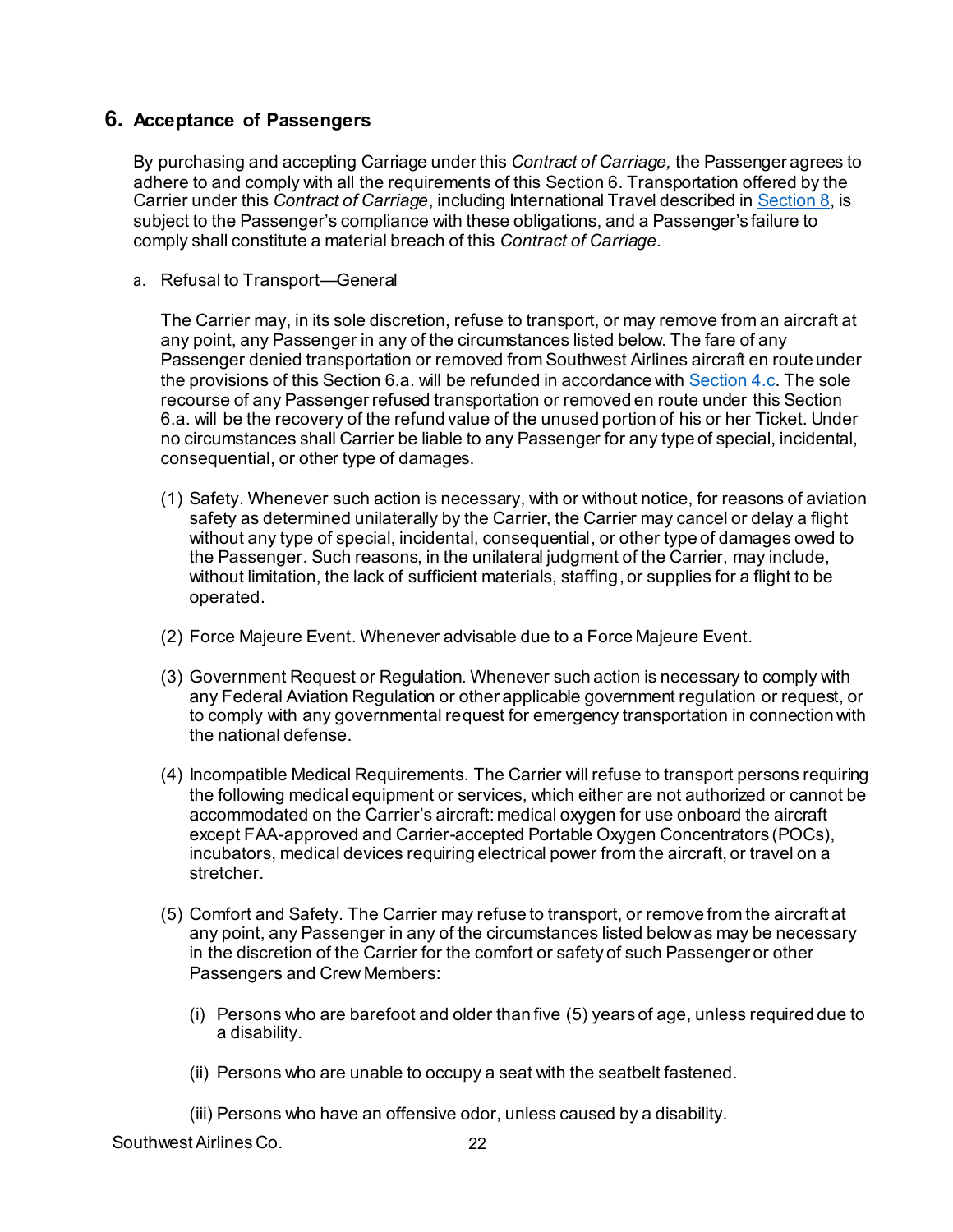- (iv) Any person who cannot be transported safely for any reason, whose carriage poses a safety risk (including poses a direct threat in accordance with 14 CFR § 382), whose carriage would violate FAA or TSA requirements or applicable requirements of a government or when such transport may be inimical to safety under 49 U.S.C. § 44902.
- (v) As set forth below, any person who acts inappropriately, violently, or poses any potential threat to any other person onboard the aircraft of the public generally.
- (6) Prisoners. The Carrier may refuse to transport Prisoners (persons charged with or convicted of a crime) under escort of law enforcement personnel; other persons in the custody of law enforcement personnel who are being transported while wearing manacles or other forms of restraint; persons brought into the airport in manacles or other forms of restraint; persons who have resisted escorts; or escorted persons who express to the Carrier an objection to being transported on the flight.
- b. Refusal to Transport—Unruly/Disruptive Passenger

The Carrier may, in its sole discretion, refuse to transport, or may remove from an aircraft at any point, any Passenger in any of the circumstances described below. A Passenger who is so refused or removed is without further recourse to the Carrier for any damages claimed by Passenger, including the refund value of any unused portion of their Ticket, and may be liable to Carrier for costs and damages as set forth i[n Section 6.b.\(4\)](#page-24-0).

(1) The Passenger, at all times, agrees to conduct themselves in a manner that is not disruptive, unruly, or in contravention of any federal law, applicable regulation, government directive or request, or the laws of any state which has jurisdiction over the aircraft.

Conduct is considered to be disruptive or unruly when a Passenger fails to adhere to orderly rules of conduct while embarking upon or being carried onboard Southwest Airlines aircraft or fails to follow the instructions of the Crew and thereby disturbs the good order and discipline onboard the aircraft or in the airport. (In this section, the term "Crew" shall mean flight crew, cabin crew, or any other employee of the Carrier.) Disruptive or unruly conduct includes, but is not limited to the following:

- (i) Interfering in any way with or disrupting the operation of the aircraft or any of its components or parts;
- (ii) Interfering in any way with or disrupting the Crew, including, but not limited to: failing to cooperate or interfering with the Crew's duties; verbal or physical assault of the Crew; refusing to follow instructions to board or leave the aircraft; or using portable electronic devices in contravention of instructions from the Crew;
- (iii) Refusing to follow or obey the instructions of any member of the Crew (e.g., instructions to fasten a seat belt, a command to return to one's seat, instructions not to smoke, or instructions to turn off a portable electronic device) or disrupting a safety announcement;
- (iv) Verbal confrontation with Crew Members or other Passengers;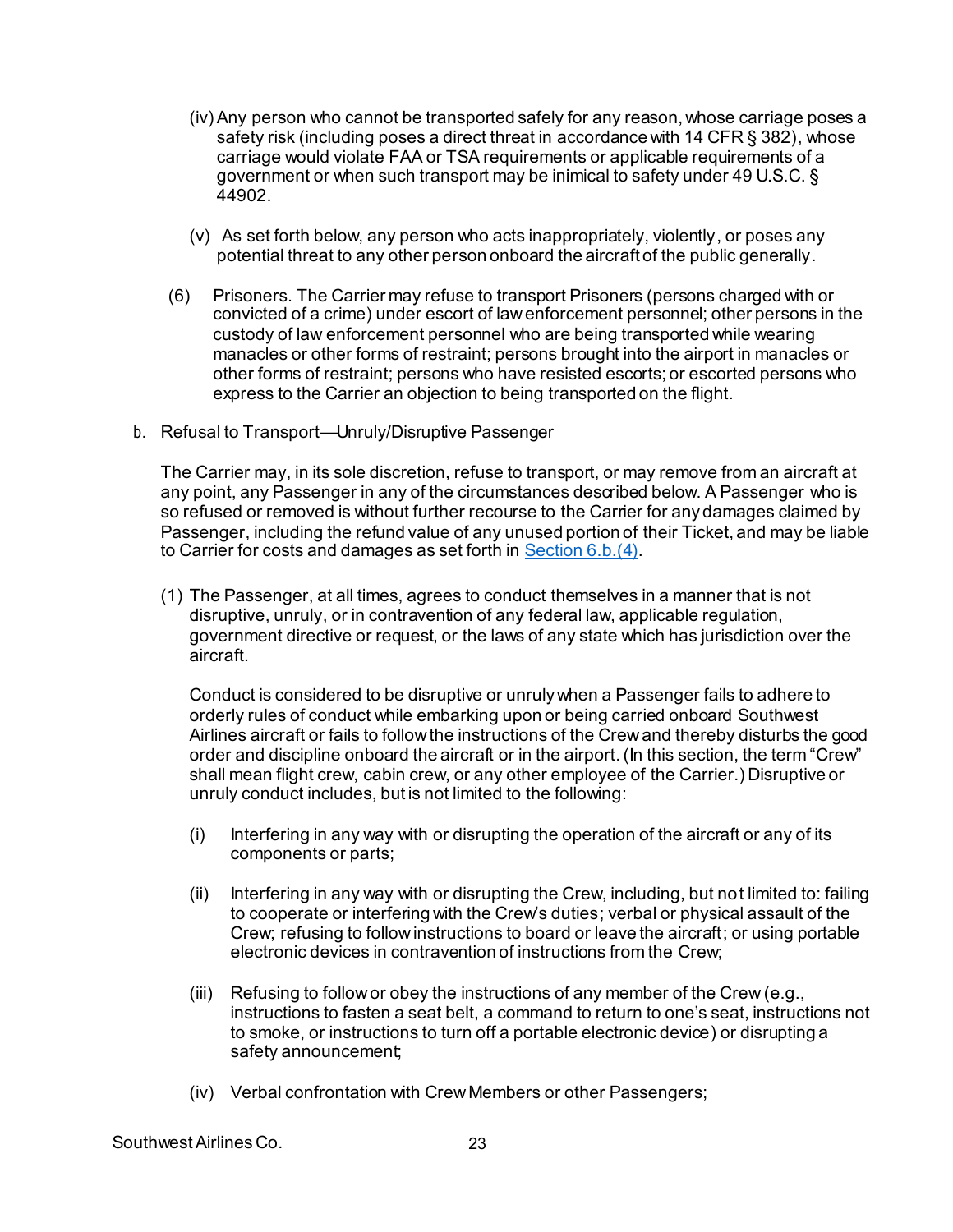- (v) Physical confrontation with Crew Members or other Passengers;
- (vi) Refusing to permit the search of his or her person or property by Carrier, Crew, or an authorized government agency for explosives, hazardous materials, contraband, or concealed, deadly, or dangerous weapons or articles;
- (vii) Refusing to produce positive identification acceptable to the Carrier upon request. For international travel, any Passenger refusing to obtain and complete all documentation required for entry into and exit from each country, as well as comply with the laws, requirements, or procedures of each country listed on such itinerary;
- (viii) Making an intentional misrepresentation in response to a question or inquiry by the Carrier or Crew, or otherwise attempting to commit, or committing, a fraudulent act against the Carrier;
- (ix) Making threats against the safety of the Crew, Passengers, and aircraft (includes all types of threats, whether directed against a person, [e.g., threat to injure someone], or intended to cause confusion and chaos, such as statements referring to a bomb threat, or simply any threatening behavior that could affect the safety of the Crew, Passengers, and aircraft);
- (x) Boarding or attempting to board an aircraft when the Passenger has an infectious disease or infection that poses a direct threat (as defined in 14 CFR § 382.3) to the health or safety of Passengers and/or Crew that cannot be eliminated by a modification of policies, practices, or procedures, or by the provision of auxiliary aids or services;
- (xi) Boarding or attempting to board an aircraft with a weapon (Carrier will carry Passengers who meet the qualifications and conditions established in 49 CFR § 1544.219);
- (xii) Being or appearing to be intoxicated or under the influence of drugs or alcohol;
- (xiii) Engaging in, or threatening, sexual abuse or harassment;
- (xiv) Engaging in lewd, obscene, or patently offensive behavior, including wearing clothes that are lewd, obscene, or patently offensive;
- (xv) Refusing to comply with instructions given by Carrier or Crew prohibiting the solicitation of items for sale or purchase, including airline Tickets, reduced-rate travel passes, or travel award certificates;
- (xvi) Smoking or attempting to smoke onboard the aircraft; and
- (xvii) Other types of riotous, disorderly, offensive, threatening, intimidating, violent, or belligerent behavior (e.g., screaming; annoying behavior; kicking and/or banging seat backs/tray tables; harassment related to race, color, gender, religion, national origin, disability, age, ethnicity, or sexual orientation).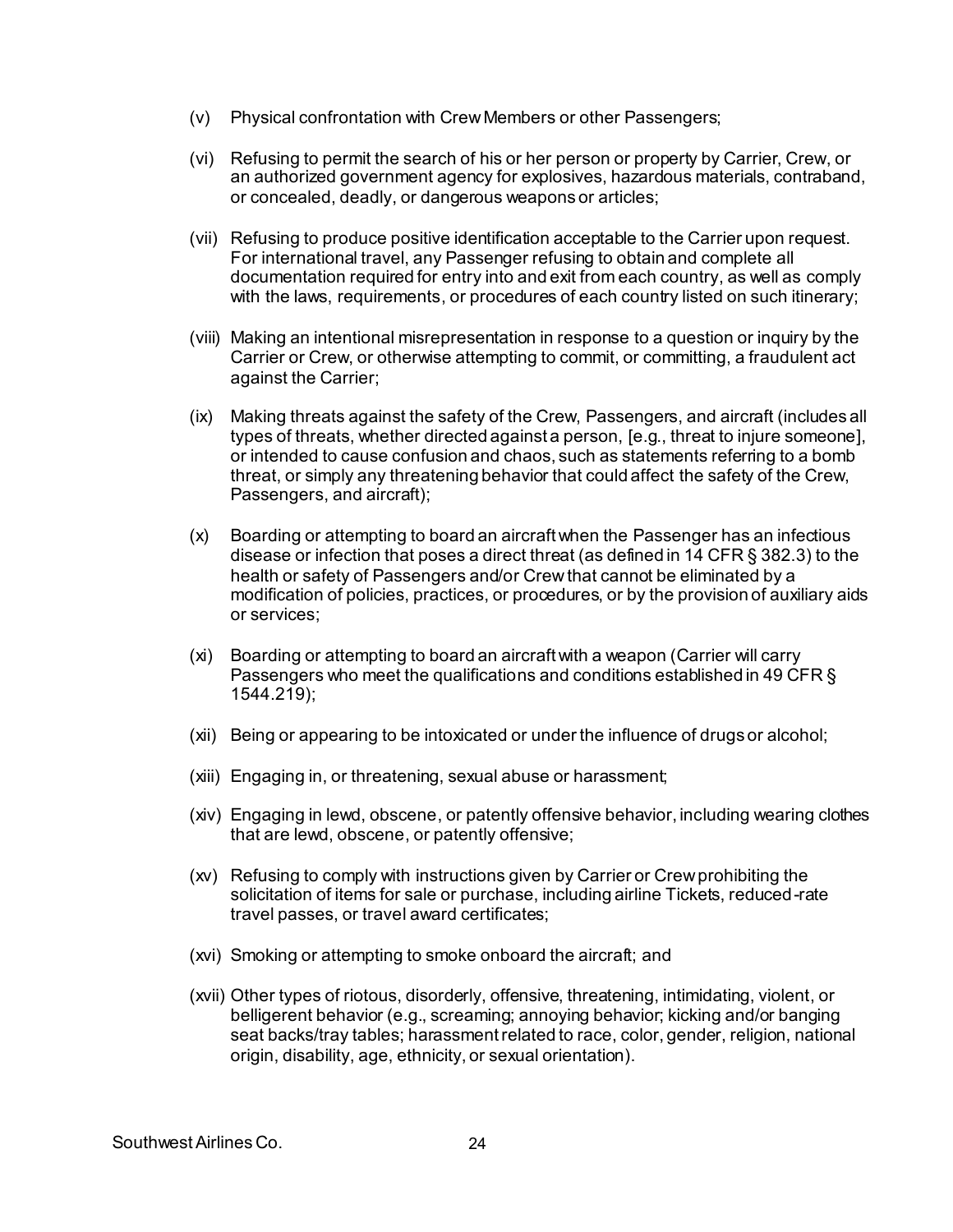<span id="page-24-1"></span>(2) Carrier Action.

If the Carrier determines, in its sole discretion, that a Passenger has failed or is failing to comply with any of the requirements of this section, the Carrier may take any of the following actions that it considers necessary to prevent the continued disruptive or unruly conduct, protect aircraft Passengers and/or Crew, and/or protect the good order, safety, and discipline onboard the aircraft:

- Physical restraint of that Passenger
- Diversion of the aircraft
- Removal of that Passenger from the aircraft and termination of carriage of that Passenger
- Refusal to carry that Passenger on ticketed and/or future flights
- Reporting of that Passenger to law enforcement authorities

(3) Exoneration of Liability.

- (i) Carrier is not liable to a Passenger who fails to comply with any of the requirements of this section for any type of actual, special, incidental, or consequential damages arising out of any actions the Carrier may undertake as described i[n Section 6.b.\(2\)](#page-24-1).
- (ii) In any action for damages, however founded, if the Carrier proves that the loss or damage was caused or contributed to by the disruptive or unruly conduct of the Passenger claiming compensation, the Carrier shall be exonerated from liability to the extent the conduct caused or contributed to the damage.
- (iii) When the loss or damage is claimed by a person other than that Passenger, the Carrier, to the extent permitted by applicable law, shall likewise be exonerated from its liability to the extent it proves that the damage was caused or contributed to by the unruly or disruptive conduct of that Passenger.
- (iv) In the case of damage occasioned by delay, the Carrier shall not be liable if it proves that:
	- (a) The delay was caused by the disruptive or unruly conduct of that Passenger; or
	- (b) In the case of International Travel, the Carrier and its agents took all measures that could reasonably be required to avoid the damage caused wholly or partly by that Passenger's unruly or disruptive conduct, or that it was impossible for it or them to take such measures.
- <span id="page-24-0"></span>(4) Carrier's Right of Recourse Against Disruptive/Unruly Passenger
	- (i) Passenger agrees that they shall be liable, upon demand by the Carrier, for all of the Carrier's costs and damages incurred as a result of that Passenger's disruptive or unruly conduct within the meaning of this section including, but not limited to the following:
		- Repair or replacement of property, including Baggage, that was damaged or destroyed by the disruptive or unruly conduct of that Passenger or that resulted from efforts to subdue, restrain, or remove that disruptive or unruly Passenger;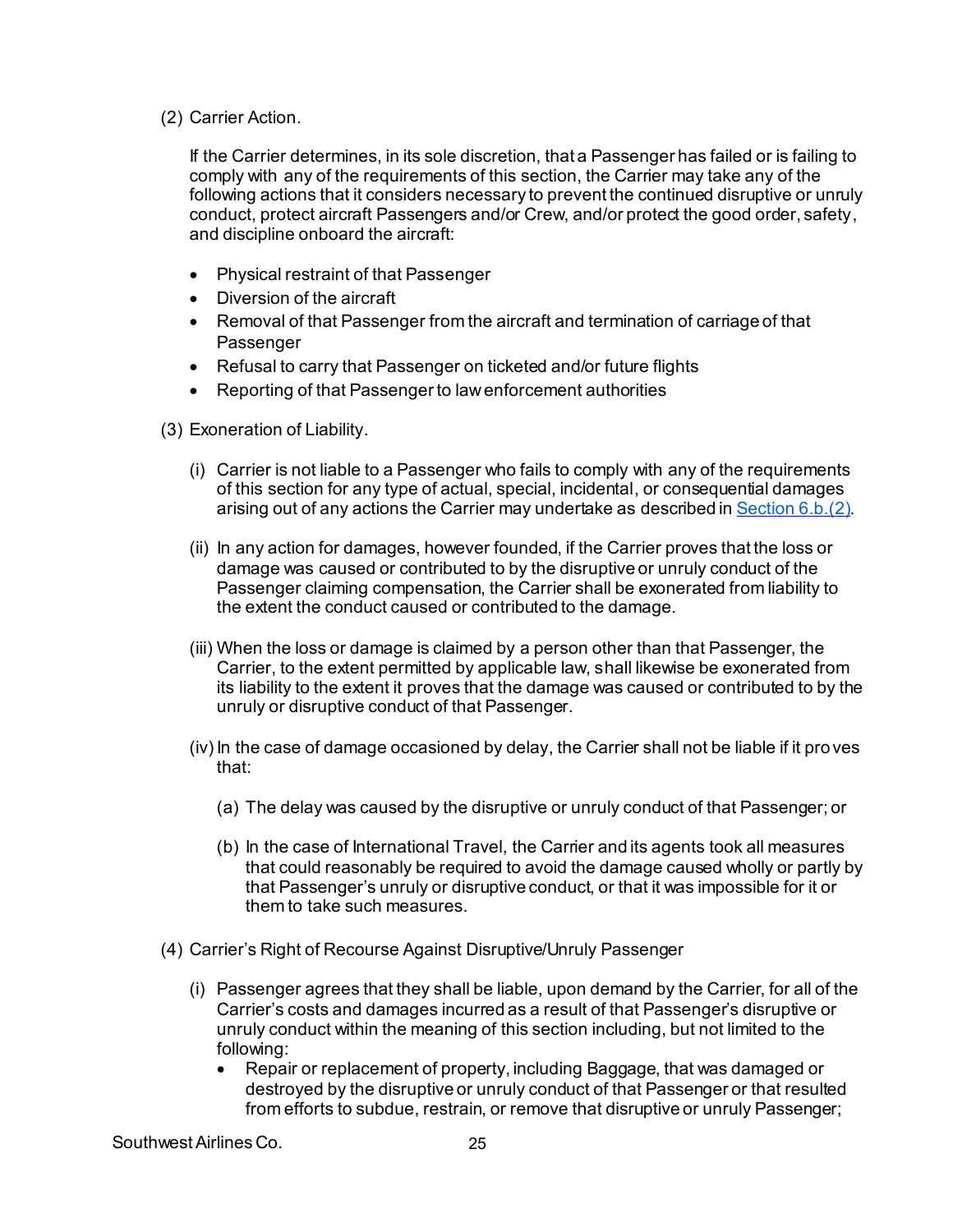- Any damage, including death or bodily injury, of any Passenger or Crew member caused or contributed to by the disruptive or unruly conduct of that Passenger;
- Compensation for delay to Passengers, Crew Members, and Carrier caused by the disruptive or unruly conduct of that Passenger; and
- The costs incurred by the Carrier attributable to any diversion or delay or other interference with the operation of the aircraft due to the disruptive or unruly conduct of that Passenger, including landing and parking fees, fuel purchases, and payments for food and lodging made available to Passengers as a result of the diversion.
- (ii) The Carrier expressly preserves any other right of recourse or remedy it may have under applicable law against any Passenger engaged in disruptive or unruly conduct, including without limitation, all rights of contribution and indemnity.
- c. Carriage of Children
	- (1) Accompanied Minor Children
		- (i) Infants younger than fourteen (14) days of age. The Carrier will not accept for carriage any infant younger than fourteen (14) days of age, unless a written statement is provided by an attending physician approving such infant for air travel. Infants must be accompanied by a Passenger twelve (12) years old or older.
		- (ii) Children fourteen (14) days old and younger than two (2) years old. One child fourteen (14) days up to two (2) years old on the date of travel may be carried on the lap of an accompanying Passenger twelve (12) years of age or older. If an adjacent unoccupied seat is available, the child may be secured in an FAA-approved child restraint device without charge. However, if the child is traveling without a confirmed reservation and no adjacent unoccupied seats are available, the child restraint device may have to be transported as Checked Baggage.
			- (iii) See Section  $8$  for additional requirements for the Carriage of Children for international travel.
	- (2) Unaccompanied Minor Children
		- (i) Children younger than five (5) years old. Carrier will not accept for Carriage any child less than five (5) years old unless accompanied by a Passenger at least twelve (12) years of age.
		- (ii) Children five (5) through eleven (11) years old. Unaccompanied children ages five (5) through eleven (11) years old will be required to use the Carrier's unaccompanied minor service and will be accepted for Carriage by the Carrier provided the child has a Ticket and the flight on which he or she travels does not require a change of aircraft or flight number. Unaccompanied children age five (5) through eleven (11) years old who are traveling standby may only travel on Nonstop Flights. However, any unaccompanied child age five (5) through eleven (11) years old will not be accepted for Carriage if, because of operational disruptions, the Carrier determines, in its sole discretion, that the flight on which the child holds a reservation is anticipated to terminate short of or bypass the child's destination. The Carrier will not transport unaccompanied minor children on international itineraries. Se[e Section 8](#page-41-0) for additional information.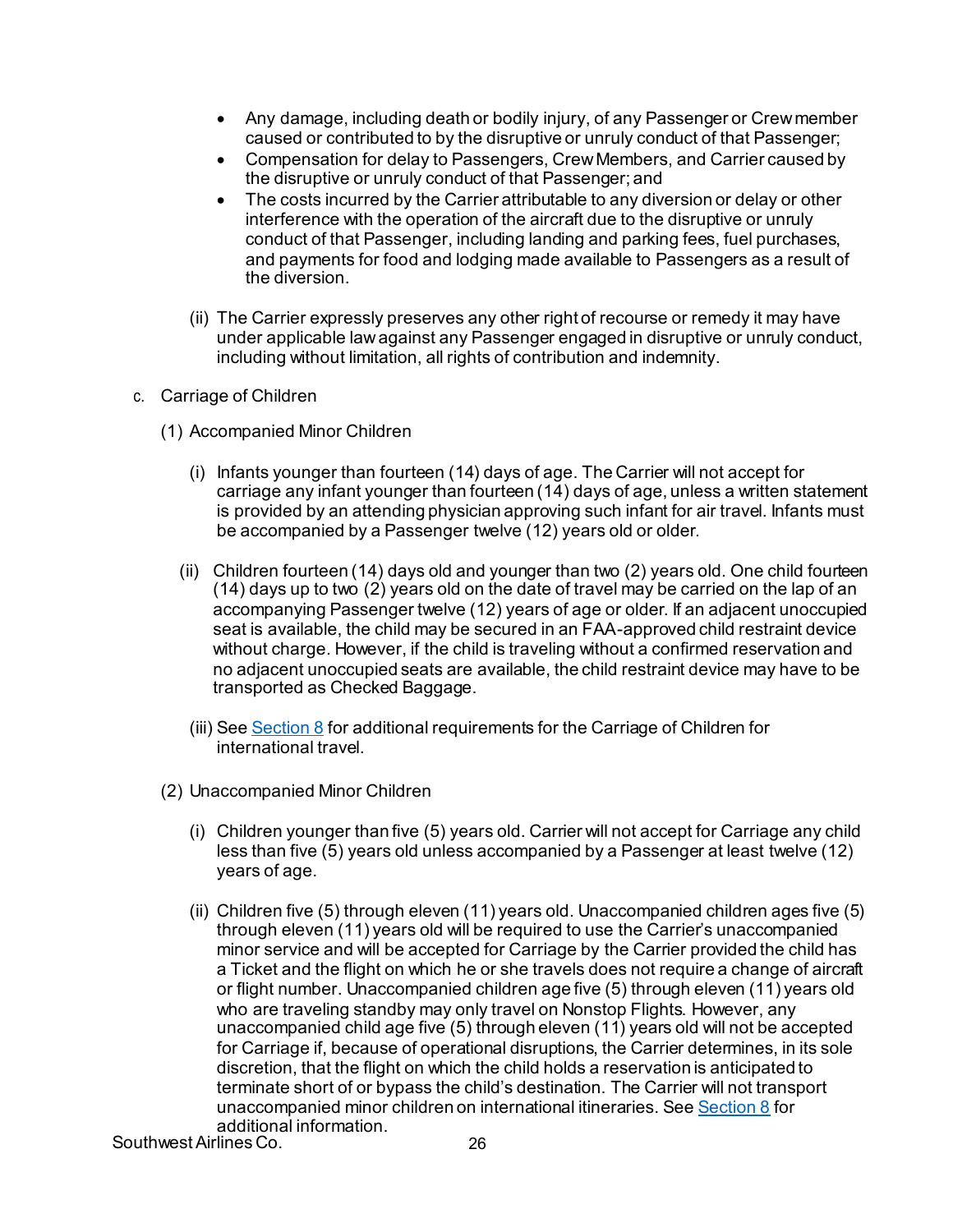- (iii) Child drop off and pick up. The parent or guardian who brings an unaccompanied minor child to the departure airport will be required to remain at the departure gate until the flight is airborne. The Carrier must be furnished with documentation (duplicate of which must be in the child's possession) that the child will be met by another parent or guardian upon deplaning at his or her destination. The parent or guardian meeting the child at his or her destination will be required to present a valid government-issued photo ID and sign a release form designated by the Carrier.
- (iv) Unaccompanied Minor Charge. In addition to the applicable fare, children for whom unaccompanied minor Carriage is required must pay the applicable unaccompanied minor charge. Following a request by the Customer, the unaccompanied minor charge may be refundable under the following circumstances:
	- The reservation is canceled by the Customer.
	- The Carrier cancels the flight, and the Customer elects to not rebook.
	- The child does not travel unaccompanied (i.e., the fee was paid, but an accompanying adult ultimately travels with the child). An eligible refund will be issued in accordance wit[h Section 4.c.3](#page-16-0).
- (3) Child Restraint Systems
	- (i) Unless unoccupied seats are available on a flight, the Carrier requires a reservation and purchase of a Ticket for Carriage of a child restraint system on board the aircraft to use during flight. Only federally approved child restraint systems (CRSs) are permitted for use onboard Southwest Airlines aircraft. Federal regulations prohibit the use of child booster seats and harness or vest-type restraining devices, unless such devices have been specifically approved by the Federal Aviation Administration under a Type Certificate (TC), Supplemental Type Certificate (STC), or Technical Standard Order (TSO). Passengers are responsible for providing Carrier copies of TC, STC, or TSO documentation for review at the departure gate. CRSs will be considered as items of carryon Baggage counting toward the accompanying Passenger's carryon allowance, unless the child has been ticketed and a seat reserved for use of the CRS.
- d. Carriage of Passengers with Disabilities
	- (1) The Carrier will transport Qualified Individuals with a Disability pursuant to the Air Carrier Access Act and the U.S. Department of Transportation regulations, 14 CFR § 382, unless the Carriage of such individuals may impair the safety of the flight, pose a direct threat, or violate Federal Aviation Regulations; however, this should not be construed as imposing a contractual obligation of any kind on Carrier. Customers do not have a private right of action to enforce the ACAA or any other federal law or regulation relating to individuals with a disability. Pursuant to 14 CFR § 382.113, the Carrier will not provide certain extensive inflight special services such as assistance in eating, assistance with elimination functions in the lavatory or at the Passenger's seat, or provision of medical services. Carrier may require, at its sole discretion, pursuant to 14 CFR § 382.29, that a Qualified Individual with a Disability be accompanied by a safety assistant as a condition of being provided air transportation in the following circumstances: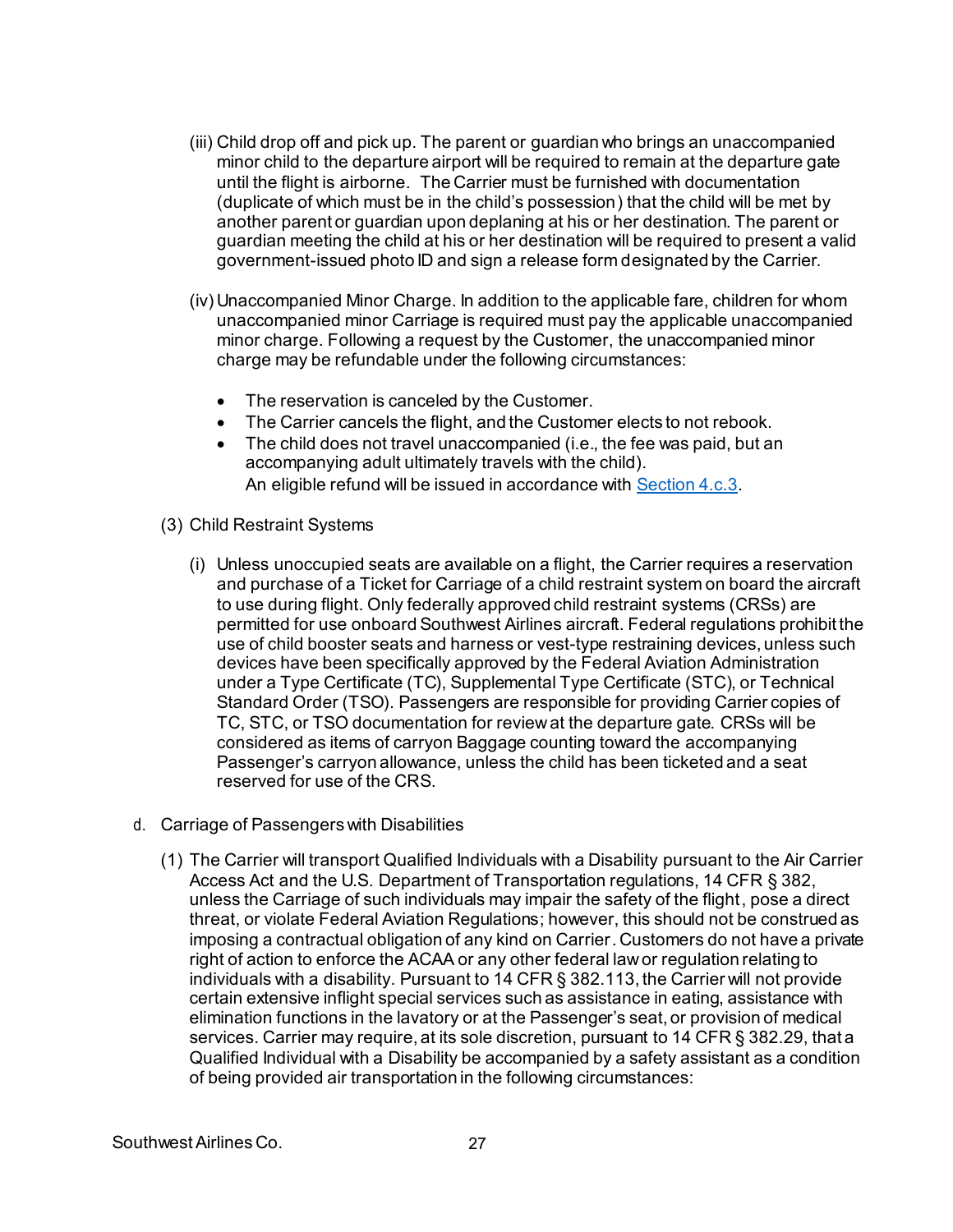- (i) When the Passenger is unable to comprehend or respond appropriately to safety instructions from the Carrier, including the safety briefing required by 14 CFR § 121.571(a)(3) and (a)(4) because of a mental disability;
- (ii) When the Passenger has a mobility impairment so severe that the Passenger is unable to physically assist in his or her own emergency evacuation of the aircraft; or
- (iii) When the Passenger has both severe hearing and severe vision impairments that prevent the Passenger from establishing a means of communication with the Carrier in order to permit transmission of the safety briefing required by 14 CFR § 121.571  $(a)(3)$  and  $(a)(4)$ .

If the Carrier determines, in its sole discretion that an individual meeting the criteria above must travel with a safety assistant and the individual disagrees and believes they are capable of traveling independently, the Carrier will not charge the individual for Carriage of a safety assistant of the Carrier's choosing. If a seat is not available for the safety assistant and the Individual with a Disability is unable to travel on the flight, the Individual with a Disability will be eligible for denied boarding compensation. For purposes of determining whether a seat is available, the safety assistant shall be deemed to have checked in at the same time as the individual with the disability.

- <span id="page-27-0"></span>(2) Assistive Devices. Mobility and other assistive devices used by a Qualified Individual with a Disability may be carried in the aircraft cabin in addition to the carryon Baggage allowance. If necessary due to the Passenger's disability, the Carrier will provide assistance in loading, stowing, and retrieving carryon items, including assistive devices. If the assistive device cannot be carried in the Passenger cabin pursuant to FAA regulations, the assistive device will be checked and carried free of charge in addition to the free Baggage allowance. No oversize or excess weight charges will be assessed for the assistive device. Assistive devices not for the personal use of the Passenger will be accepted subject to a limited release of liability and may be subject to oversized or overweight charges as described i[n Section 7.f](#page-36-0).
- (3) Limitation of Liability. The Carrier's liability with respect to damage to or loss of mobility and other assistive devices shall not exceed the documented original purchase price of the assistive device pursuant to 14 CFR § 382.131. The Carrier will also compensate the Passenger for other reasonable expenses incurred as a direct result of the loss of, damage to, or delayed delivery of the mobility or assistive device.
- <span id="page-27-1"></span>(4) Trained Service Animals
	- (i) Per 14 CFR §382.72 to §382.80, the Carrier permits fully Trained Service Animals used by a Qualified Individual with a Disability, as that term is defined in this Contract of Carriage, to accompany the Passenger onboard the aircraft at no charge. Se[e Section 8](#page-41-0) for additional information for international travel. The Carrier does not agree to admit any animal onboard the aircraft where such animal carriage is not required by the federal Air Carrier Access Act or applicable rules and regulations of the U.S. Department of Transportation.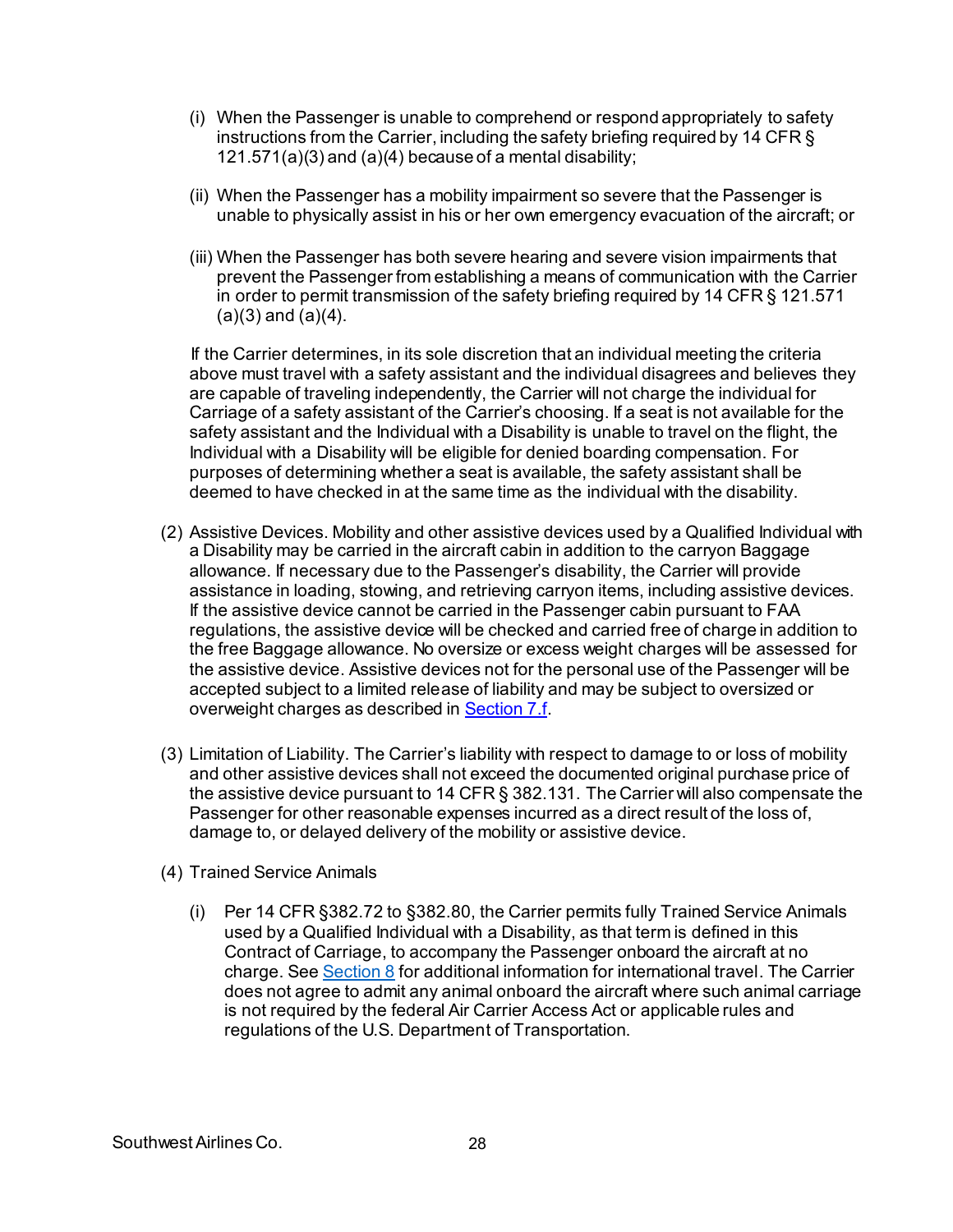- (ii) Per 14 CFR §382.73, to determine if an animal is a Trained Service Animal that must be accepted for transport, the Carrier may ask appropriate questions of the Qualified Individual with a Disability, or may observe the behavior of the animal. To travel with a Trained Service Animal, a Qualified Individual with a Disability must provide a completed U.S. Department of Transportation *Service Animal Air Transportation Form*.
- (iii) Per 14 CFR §382.79, Carrier may refuse to transport a Trained Service Animal if:
	- (a) The animal poses a direct threat to the health or safety of others;
	- (b) The animal causes a significant disruption in the cabin or at an airport gate area, or its behavior on the aircraft or at an airport gate area indicates that it has not been trained to behave properly in public (e.g., running freely, barking, or growling repeatedly at other persons on the aircraft, biting or jumping on people, or urinating or defecating in the cabin or gate area); or
	- (c) The animal's carriage would violate applicable safety or health requirements of any U.S. federal agency, U.S. territory, or foreign government.
- (iv) For large Trained Service Animals, which do not fit in the Passenger's lap or foot space, the Carrier will be guided by the procedures set forth in 14 CFR §382.77.
- (v) The Trained Service Animal must be harnessed, leashed, or otherwise tethered at all times by the Trained Service Animal user or handler while in the airport and on the aircraft.
- (vi) Carrier will accept a maximum of two (2) Trained Service Animals per Qualified Individual with a Disability.
- (vii) A Trained Service Animal accompanied by a trainer will be permitted to travel aboard Southwest Airlines aircraft only if the animal is being delivered to the domicile of a Qualified Individual with a Disability who either owns or, upon delivery, will take immediate ownership of the animal for that individual's personal use. No charge will be assessed for Carriage of a Trained Service Animal being delivered to the domicile of the animal's owner under such circumstances.
- (viii) Carrier only accepts service animals in training from Canine Companions for Independence (CCI). CCI dogs are transported at no charge and are exempt from the requirements for pets. The following guidelines apply to the transport of CCI dogs:
	- CCI ID or letter must be presented.
	- Current vaccination record on CCI or veterinarian letterhead must be presented.
	- Young or small puppies may need to be transported in carriers.
	- Trainers and dogs preboard after Passengers with disabilities.
	- Cabin seating restrictions apply (e.g., no exit row, must not block egress).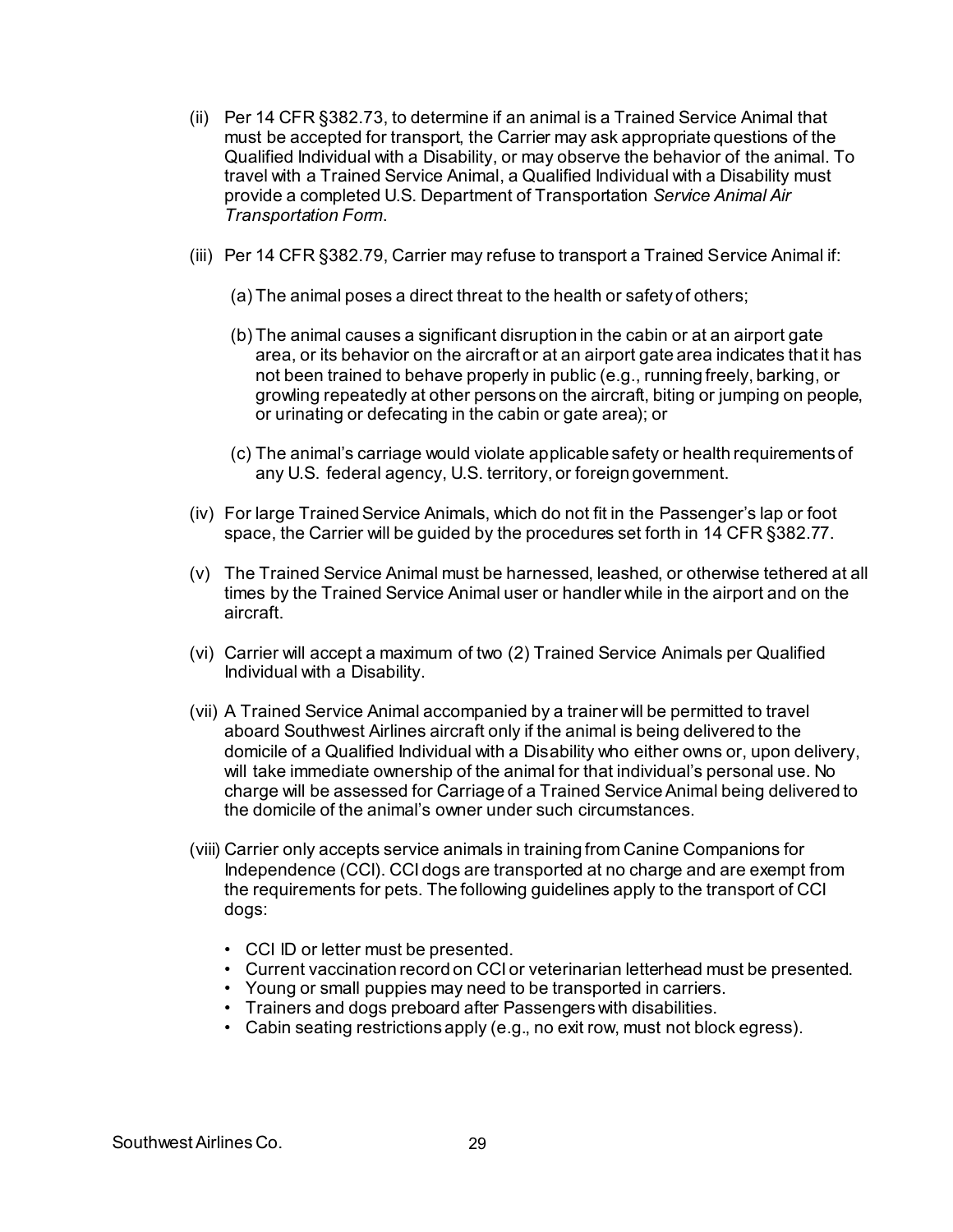(ix) The local laws and regulations at a Qualified Individual with a Disability's final or intermediate destination(s) may apply to the Passenger and impose further requirements or restrictions. Qualified Individuals with a Disability assume full responsibility for compliance with all governmental laws and regulations, including but not limited to, health certificates, permits, and vaccinations required by the country, state, or territory from and/or to which the Trained Service Animal is being transported. The Carrier is not liable for any assistance or information provided by the Carrier to any Qualified Individual with a Disability relating to compliance with such laws and regulations. Subject to applicable laws and regulations, a Qualified Individual with a Disability is solely responsible for any expenses incurred or any consequences resulting from his or her failure to comply with applicable laws and regulations. The Carrier expressly reserves the right to seek reimbursement from a Qualified Individual with a Disability for any loss, damage, or expense suffered or incurred by the Carrier resulting from such Qualified Individual with a Disability's failure to comply with applicable laws and regulations.

#### e. Pets

- (1) Pets Allowed in the Cabin. The Carrier may accept small vaccinated domestic cats and dogs at least eight (8) weeks old contained in a pet carrier and traveling with a Passenger. One (1) pet carrier may be allowed per Passenger. The pet carrier may contain up to two (2) animals of the same species. Unaccompanied Minors may not travel with a pet. The Carrier reserves the right to limit the number of pet carriers per flight to six (6), and pets will be accepted on a first-come, first-served basis.
- (2) Pet Carriers. All pets in the cabin must be carried in an appropriate pet carrier and remain in the carrier at all times (including head and tail) while in the gate area, during boarding/deplaning, and while onboard the aircraft. The pet carriers must be leak-proof and well-ventilated, and the pet(s) must be able to stand up and move around the carrier with ease. The pet carrier must be of a size small enough to fit under the seat in front of the Passenger and must remain stowed under the seat in front of the Passenger during the entire duration of the flight. Passengers traveling with a pet may not occupy an exit row seat or a seat with no forward under seat stowage.
- (3) Pet Fares. All occupied pet carriers are subject to the applicable pet fare. Pet reservations can only be booked by calling Carrier. The pet fare must be collected at the airport ticket counter and may not be applied toward future travel if unused. A Passenger traveling with a pet must check the pet in at the airport ticket counter and pay the pet fare before proceeding to the departure gate. Following a request by the Customer, the pet fare may be refundable if the reservation is canceled by the Customer. Following a request by the Customer, the pet fare will be refunded if the Carrier cancels the flight and the Customer elects not to rebook.

An eligible refund will be issued in accordance wit[h Section 4.c](#page-15-0).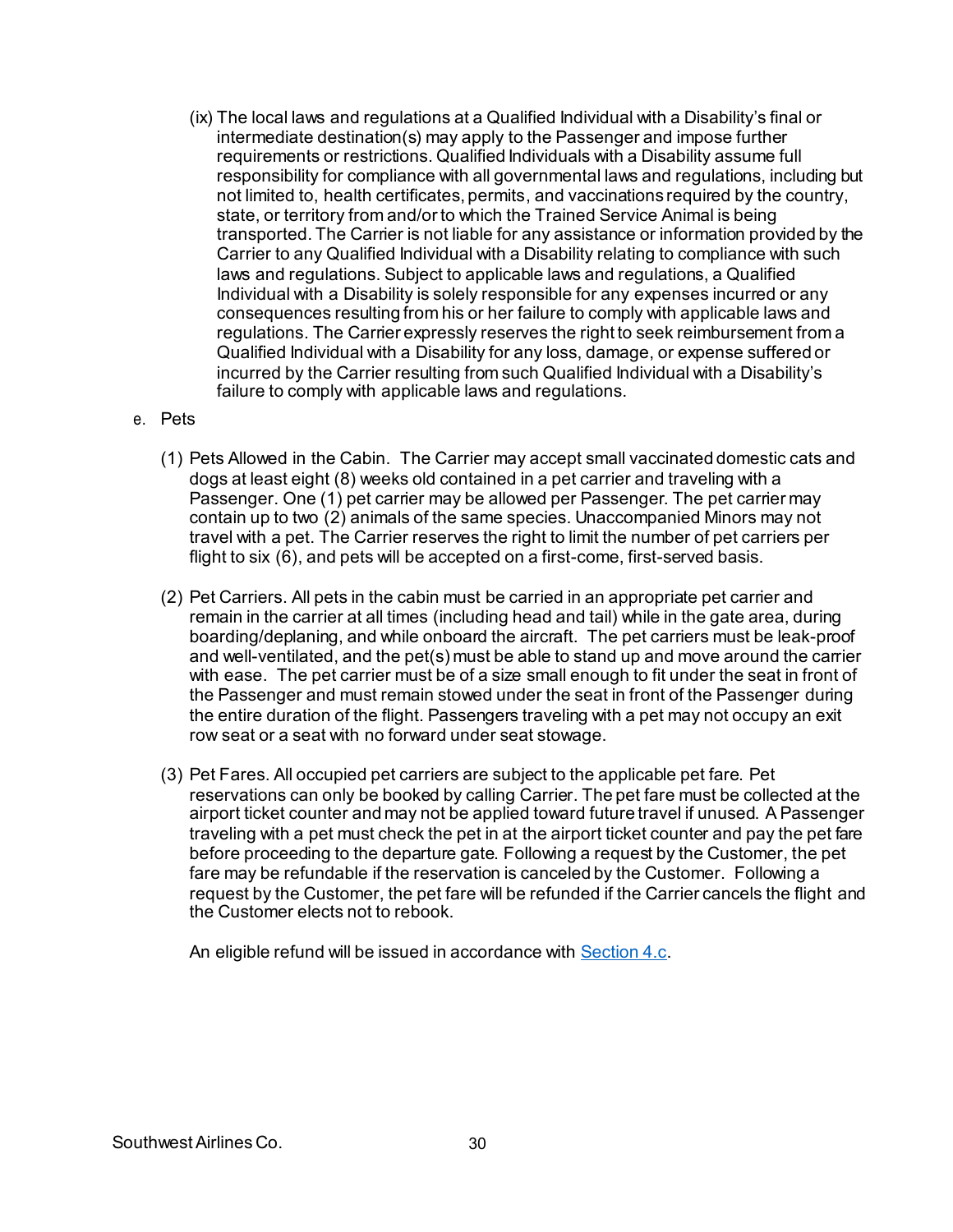- (4) Pets Incompatible with Air Travel. The Carrier retains the right, at its sole discretion, to refuse to transport any pet that exhibits aggressive behavior or any other characteristics that appear to the Carrier to be incompatible with air travel at the airport, in the boarding gate area, or onboard the aircraft. The pet(s) must be healthy, harmless, inoffensive, odorless, and require no attention during the flight. If the pet becomes ill during the flight, oxygen or other first aid procedures will not be administered. In the event of an emergency, an oxygen mask will not be available for the pet. The Carrier assumes no liability for the heath or wellbeing of carryon pets.
- (5) No Pets Carried in Cargo Compartment. The Carrier will not transport pets in the aircraft cargo compartments.
- (6) No Pets will be accepted on international itineraries. See Section  $8$  for additional information.
- <span id="page-30-0"></span>(7) In accordance with Section  $4.a.(3)$ , purchase of an additional seat may be required, at discretion of the Carrier, to accommodate the pet of a Passenger with unique seating needs.
- (8) No pets are accepted on itineraries between the continental United States and Hawaii.
- <span id="page-30-1"></span>f. Law Enforcement and Search and Rescue Dogs
	- (1) Law Enforcement and Search and Rescue Dogs Allowed in the Cabin. The Carrier accepts fully-trained law enforcement service dogs trained in explosives or drug detection (or other specific functions) and search and rescue dogs for transportation, without charge, when accompanied by their respective handlers on official business. See [Section](#page-41-0)  [8](#page-41-0) for additional information for international travel.
	- (2) Documentation. Each Passenger traveling with a law enforcement or search and rescue dog must present a letter of mission and a copy of the animal's certification.
	- (3) Law enforcement and search and rescue animals in training will not be accepted by the Carrier for transport.
	- (4) Law Enforcement and Search and Rescue Dogs Incompatible with Air Travel. The Carrier retains the right, at its sole discretion, to refuse to transport any dog that exhibits aggressive behavior or any other characteristics that appear to the Carrier to be incompatible with air travel at the airport, in the boarding gate area, or onboard the aircraft.
	- (5) No Law Enforcement or Search and Rescue Dogs Carried in Cargo Compartment. The Carrier will not transport law enforcement or search and rescue dogs in the aircraft cargo compartments.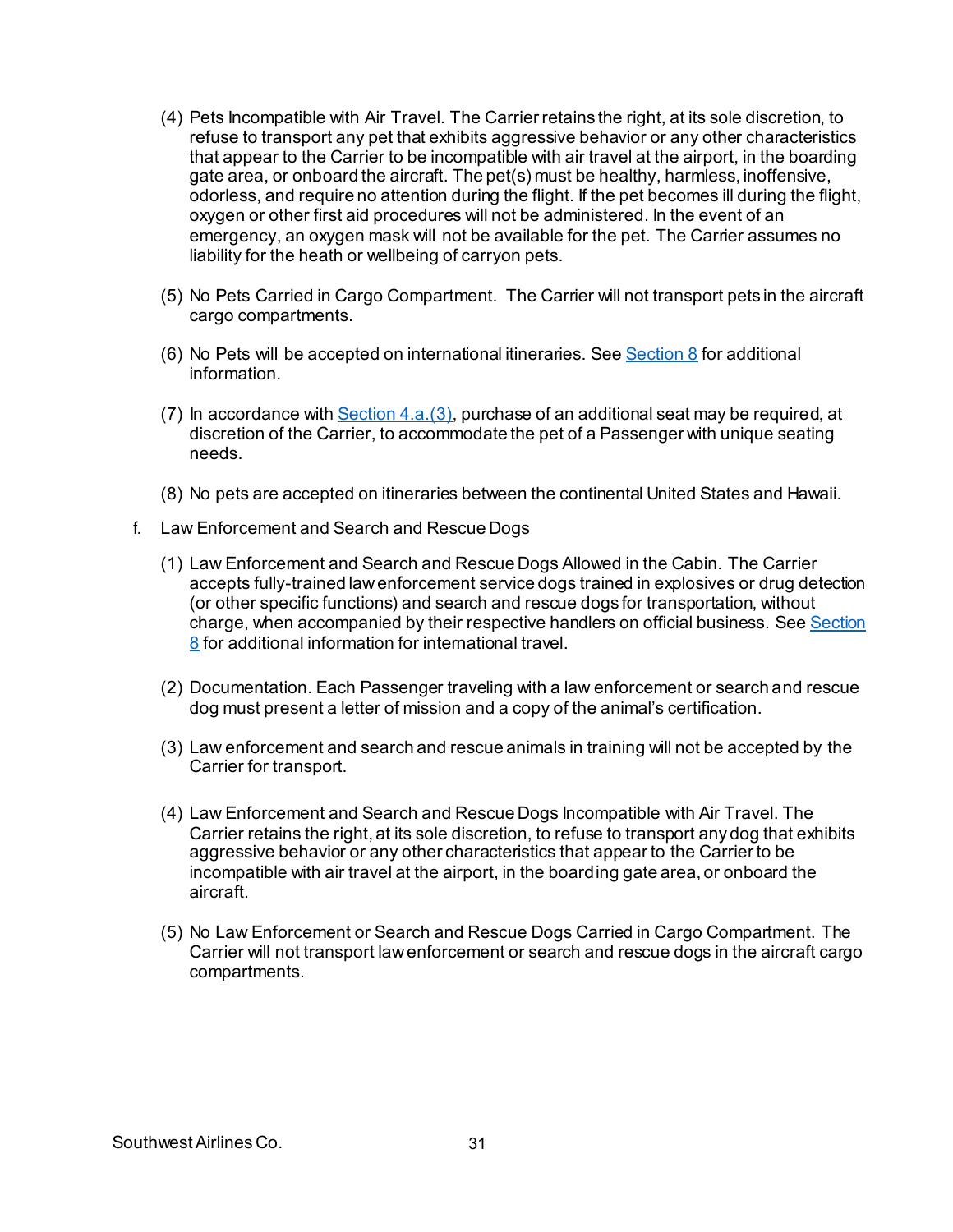## <span id="page-31-0"></span>**7. Baggage**

- a. Carryon Baggage
	- (1) General. The Carrier, in its sole discretion, will determine whether or not any Baggage, because of its weight, size, contents, or character, may be carried in the passenger cabin of the aircraft. All carryon Baggage must be stowed underneath a seat or in an overhead bin.
	- (2) Responsibility of Passenger. Carryon Baggage is the sole responsibility of the Passenger.
	- (3) Allowable Carryon Baggage. Passengers are restricted to one item of carryon Baggage (e.g., roller bag, garment bag, tote bag) that does not exceed external dimensions of 10" x 16" x 24" plus one smaller personal type item (e.g., purse, briefcase, laptop computer case, backpack, small camera), provided that such items are capable of being carried onboard the aircraft by one Passenger without additional assistance, unless the Passenger requires assistance due to a disability, and are capable of being stowed under a seat or in an overhead compartment. Sizing boxes or charts with 10" x 16" x 24" dimensions are located at many of the Carrier's curbside check-in locations (where available), ticket counters, departure gates, boarding locations, and on many jet bridges. The Carrier reserves the right to further restrict the number of carryon items.
		- (i) A roller bag that otherwise would meet the 10"  $\times$  16"  $\times$  24" dimensions if the wheels were removed will be accepted.
		- (ii) Oversized articles of reasonable carryon size that protrude from only one side of the sizing box or chart and, because of their fragile nature, would be at greater than normal risk of damage if carried in the cargo hold (e.g., blueprints, map tubes, fishing poles, artwork, media cameras/video equipment) are considered personal type items and may be carried in the passenger cabin if remaining onboard space permits and the item fits in an overhead bin without depriving other Passengers of sufficient overhead bin space.
		- (iii) A small musical instrument is considered a personal-type item and may be carried in the passenger cabin regardless of whether it meets the 10"  $\times$  16"  $\times$  24" dimensions if the instrument can be stowed safely in a suitable baggage compartment in the aircraft cabin or under a passenger seat, and there is space for such stowage at the time the Passenger boards the aircraft.
		- (iv) Other medical assistance items (e.g., breast pumps, breast milk) may be carried in the aircraft cabin in addition to the carryon Baggage allowance when they can be stowed pursuant to FAA regulations. For assistive devices for qualified Passengers with disabilities, see **[Section 6.d.\(2\)](#page-27-0)**.
	- (4) Outerwear. In addition to the carryon Baggage allowance provided herein, a coat, jacket, wrap, or similar outer garment may be carried onboard the aircraft.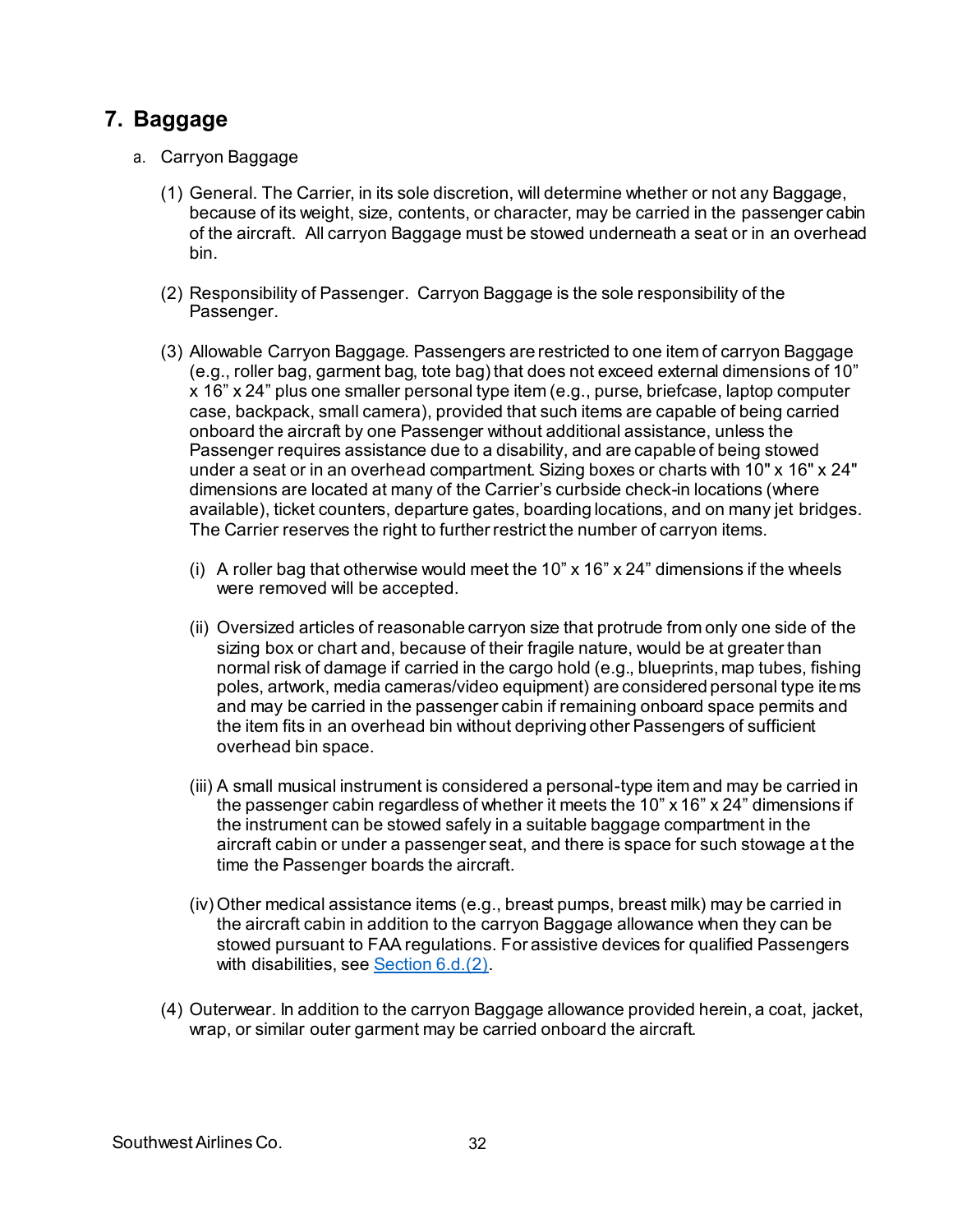- (5) Instruments and Equipment. The following conditions apply to acceptance for Carriage in the cabin of large musical instruments and electronic, computer, audio/video, or other equipment and parts thereof, the size or shape of which prevents such instruments or equipment from being handled as normal carryon Baggage.
	- (i) The instrument or equipment must be contained in a case or covered so as to avoid injury to other Passengers.
	- (ii) A reservation must be made for the instrument or equipment at a charge no greater than the lowest published, publicly available fare for each seat used.
	- (iii) Customer must purchase a Ticket for the instrument or equipment for each seat used. Typically, a Customer will be charged the lowest published, publicly available fare for such.
	- (iv) The instrument or equipment must be stowed pursuant to FAA requirements for carriage of carryon Baggage.
- (6) The Carrier, at its sole discretion, will not transport items of carryon Baggage that it determines may be harmful or dangerous to a Passenger(s), the flight crew, or the aircraft.
- b. Acceptance of Checked Baggage
	- (1) General. The Carrier, in its sole discretion, may accept personal property of the Passenger as Baggage subject to the following conditions:
		- (i) The Carrier will only accept Baggage for transportation on a flight on which the Passenger is transported.
		- (ii) The Carrier will only accept Baggage for transportation if it and its contents can withstand ordinary handling, and if its weight, size, and character render it suitable for transportation on the particular aircraft on which it is to be carried, unless the Passenger agrees to assume the risk of checking the Baggage and the Carrier accepts the Baggage subject to a limited release of liability, as outlined in [Section 7.h](#page-37-0).
		- (iii) Each piece of Baggage tendered to the Carrier must have a current identification tag or label with the Passenger's name, address, and telephone number.
		- (iv) With the exception of musical instruments or wheelchairs, mobility aids, and other assistive devices used by a Qualified Individual with a Disability, the Carrier will not accept as Baggage any item having outside measurements (i.e., the sum of the greatest outside length plus height plus width) that exceed eighty (80) inches or that weigh more than one hundred (100) pounds. The Carrier will not accept as Baggage any musical instrument if the sum of the length, height, and width of the outside linear dimensions of the instrument (including case or covering) exceeds one hundred fifty (150) inches, or the weight of the musical instrument exceeds one hundred sixty-five (165) pounds (including case or covering).
		- (v) The Carrier will not accept Baggage to an intermediate stop or connection point on the Passenger's Ticket or to a point beyond the Passenger's final ticketed destination.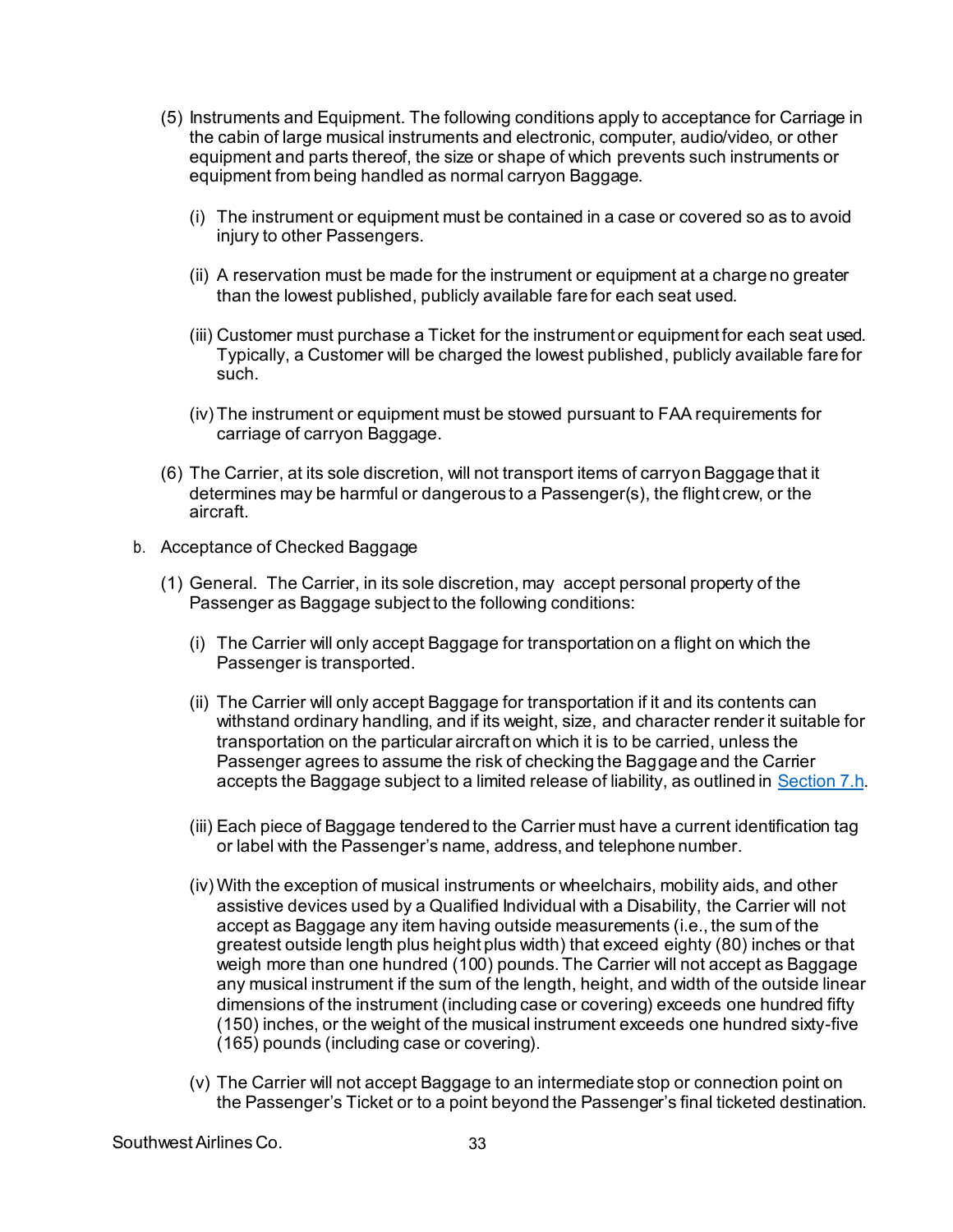- (vi) The Carrier will not accept Baggage that, because of its nature, contents, or characteristics (e.g., sharp objects, paint, corrosives, or other prohibited hazardous materials), might cause injury to Passengers or the Carrier, damage to aircraft or other equipment, or damage to other Baggage.
- (vii) The Carrier will not accept Baggage that it determines cannot safely be carried in the Baggage compartment of the aircraft for any reason.
- (viii) In total, a Ticketed Passenger (including Military Passengers) may not check more than twenty (20) pieces of Baggage per flight. This limitation includes the Carrier's Free Checked Baggage Allowance and any special items in accordance wit[h Section](#page-34-0)  [7.e.,](#page-34-0) [Section 7.f.](#page-36-0), an[d Section 7.g.](#page-36-1)
- c. Surveillance and Inspection of Baggage
	- (1) All Baggage tendered to the Carrier for transportation is subject to surveillance and inspection by electronic and/or physical means with or without the Passenger's consent or knowledge by the Carrier and/or authorized government agencies.
- d. Checking of Baggage. The Carrier provides no guarantee or assurance that Baggage will arrive on the same flight as Passenger.
	- (1) The Carrier will not accept or hold Baggage from a Passenger on day of travel at the Carrier's airport ticket counter or curbside check-in locations (where available) if tendered to Carrier earlier than four (4) hours in advance of flight departure time.
	- (2) Where available, Baggage may be accepted at an earlier time at authorized offsite Baggage check-in facilities.
	- (3) Baggage must be checked at the Carrier's airport ticket counter or curbside check-in locations (where available) at least forty-five (45) minutes prior to the flight's scheduled departure time. Se[e Section 8](#page-41-0) for additional requirements for international travel. Passengers who present baggage to be checked after the minimum check-in time may be refused transport.
	- (4) Check-In Time Limits. The Carrier has the right to cancel reservations (whether or not confirmed), deny boarding, and/or refuse the acceptance of Baggage of any Passenger who fails to present himself or herself within the applicable check-in or loading gate time limits for Passengers and/or Baggage.
	- (5) Baggage checked in forty-five (45) minutes or less prior to a flight's scheduled departure time is subject t[o Section 7.h.\(8\)](#page-38-0).
	- (6) Baggage for international flights will not be accepted if presented to the Carrier sixty (60) minutes or less (seventy-five [75] minutes or less for flights departing from Aruba) prior to scheduled departure. Passengers cannot voluntarily separate from luggage on international flights.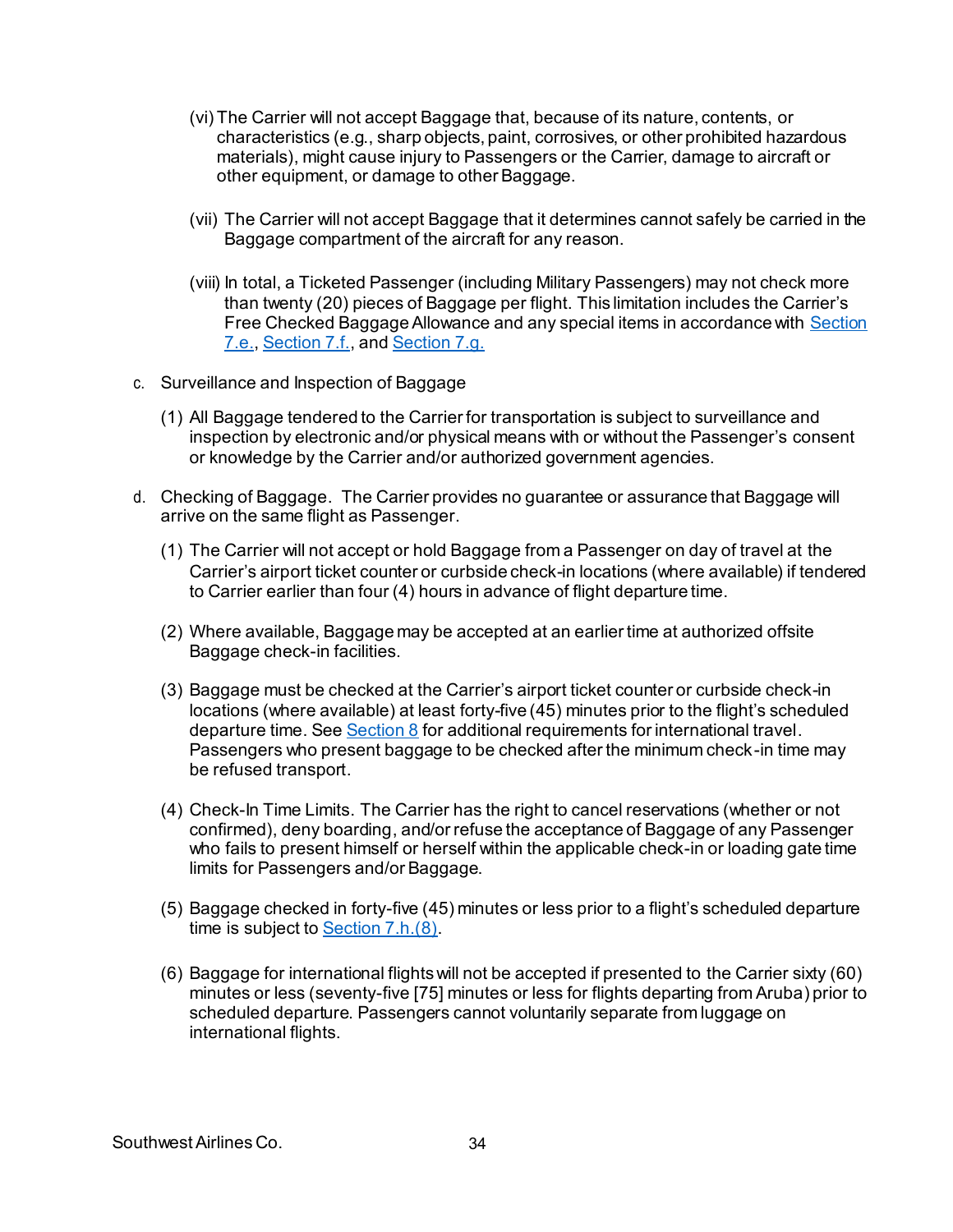- <span id="page-34-0"></span>e. Free Checked Baggage Allowance. Carrier provides no guarantee or assurance that Baggage will arrive on the same flight as Passenger.
	- (1) General. Upon presentation by a Passenger of a valid Ticket, the Carrier will transport two (2) pieces of Checked Baggage without charge, each piece of which has outside measurements (i.e., the sum of the greatest outside height plus length plus width) not exceeding sixty-two (62) inches, does not weigh more than fifty (50) pounds per piece, and provided such Baggage is suitable to be checked for Carriage in the cargo hold of the aircraft.
	- (2) Military Baggage Allowance. Military Passengers traveling on active duty or permanent change of station (PCS) orders will be exempt from the two (2)-piece Baggage limit and will not be subject to excess, oversize, or overweight Baggage charges, provided that none of the pieces of Baggage exceeds one hundred (100) pounds in weight and eighty (80) inches in size (outside length plus height plus width). In total, a Ticketed Passenger (including Military Passengers) may not check more than twenty (20) pieces of Baggage per flight. This limitation includes the Carrier's Free Checked Baggage allowance and any special items in accordance wit[h Section 7.e.](#page-34-0)[, Section 7.f.](#page-36-0), an[d Section 7.g.](#page-36-1)
	- (3) Travel Equipment for Infants and Small Children. One (1) stroller and one (1) Child Restraint Device (car seat) per fare-paying Passenger will be accepted subject to a limited release of liability, as outlined i[n Section 7.h](#page-37-0). The Carrier will accept these items without charge and these items will not count toward a Passenger's free Checked Baggage Allowance.
	- (4) Firearms. Carrier will not accept assembled firearms and ammunition for transportation, except as provided below and subject to the size and weight specifications contained below and in [Section 7.f.](#page-36-0) The Carrier will not accept firearms or ammunition for international travel. Se[e Section 8](#page-41-0) for additional information.
		- (i) General. Firearms (e.g., sport rifles, shotguns, and handguns) may be transported as Checked Baggage, so long as they are unloaded and encased in a hard sided, locked container acceptable to the Carrier for withstanding normal Checked Baggage handling without sustaining damage to the firearm, with the Passenger retaining possession of the key or combination to the container lock. Firearms may not be packed loose inside Checked Baggage. Locking, hard-sided Baggage will not be considered an acceptable container.
		- (ii) Ammunition. Small arms ammunition intended for sport or hunting will be accepted only if carried within sturdy Checked Baggage and in the manufacturer's original container or an equivalent fiber, wood, or metal container specifically designed to carry ammunition and providing for sufficient cartridge separation. Magazines and clips containing ammunition must be securely packaged so as to protect the cartridge primers. The Carrier will accept no more than three hundred (300) rounds of pistol (rim fire) ammunition, one hundred twenty (120) rounds of rifle (center fire) ammunition, or one hundred fifty (150) shotgun shells per Passenger, with a total gross weight of the ammunition plus containers not to exceed eleven (11) total pounds per Passenger.
		- (iii) Gun Boxes. Gun boxes designed to hold no more than two (2) sporting rifles, shotguns or handguns are exempt from oversize Baggage charges; however, they will be subject to excess Baggage and weight charges, if applicable.

Southwest Airlines Co. 2008 10:00:00 135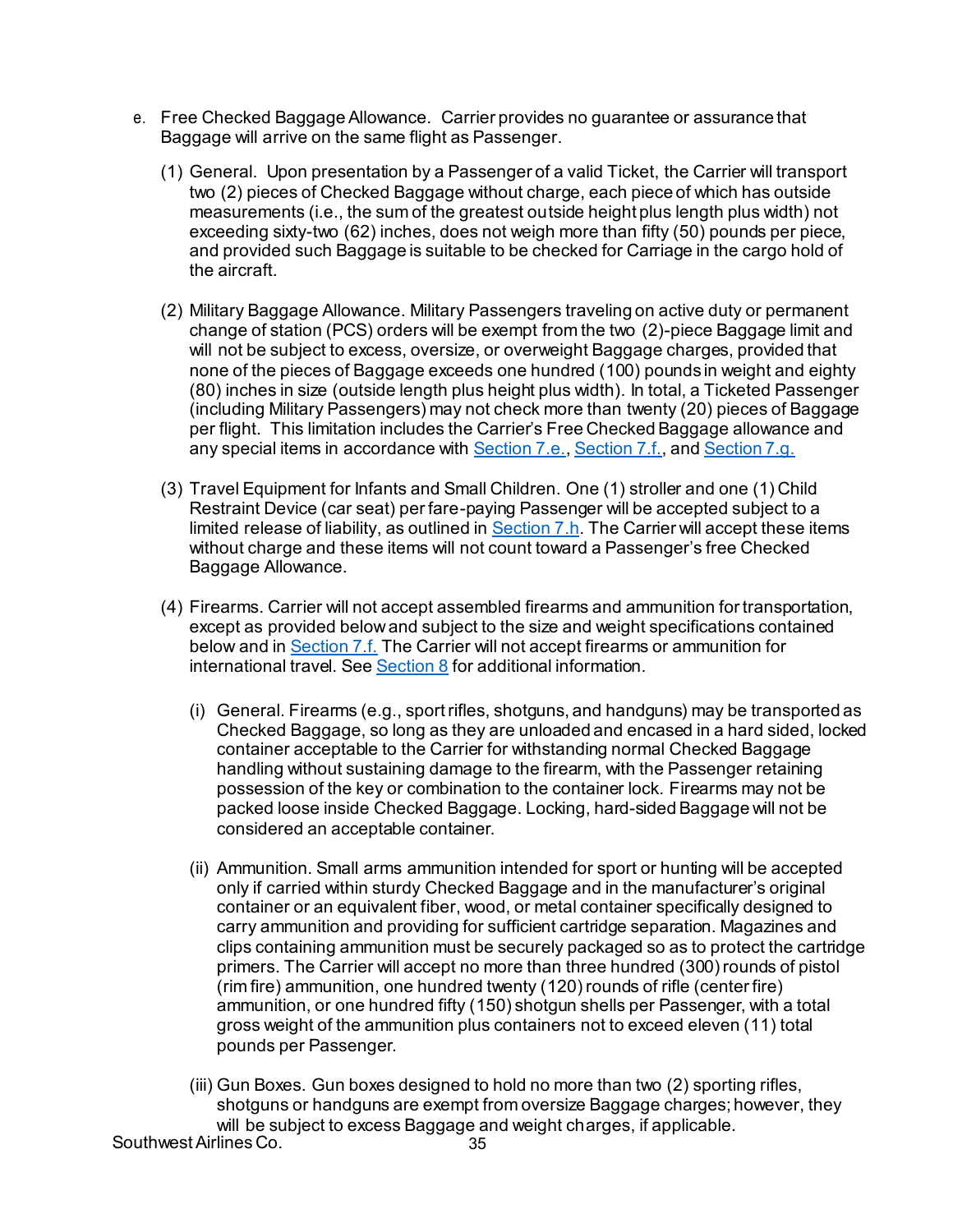- (5) Sporting Equipment. Any of the items listed below may be checked in substitution of one (1) piece of the free Checked Baggage allowance for each Passenger at no charge on a one-item-for-one-bag basis. If the item of sporting equipment exceeds fifty (50) pounds in weight or sixty-two (62) inches in size (outside length plus height plus width), excess weight and size charges may apply in accordance with [Section 7.f.](#page-36-0)
	- (i) Archery equipment, including a bow, arrows, and an average size target (large target stands cannot be accepted), so long as the bow and arrows are encased in a container acceptable to the Carrier for withstanding normal Baggage handling without sustaining damage to the equipment.
	- (ii) Baseball/Softball equipment, including one (1) bag generally consisting of four (4) bats, one (1) helmet, one (1) pair of cleats, one (1) uniform, one (1) glove, and one (1) pair of batting gloves. The catcher may have additional equipment.
	- (iii) Bicycles (defined as non-motorized and having a single seat) properly packed in a hard-sided bicycle box that falls within the dimensions and weight limits established for normal Checked Baggage, (i.e., sixty-two [62] inches or less in overall dimensions and less than fifty [50] pounds in weight). Pedals and handlebars must be removed and packaged in protective materials so as not to be damaged by or cause damage to other Baggage. Bicycles packaged in cardboard or soft-sided cases will be accepted subject to a limited release of liability, as outlined in [Section](#page-37-0)  [7.h.](#page-37-0)
	- (iv) Boogie board, kneeboard, or wakeboard.
	- (v) Bowling bag, including ball(s) and shoes, that falls within the dimensions and weight limits established for normal Checked Baggage, (i.e., sixty-two [62] inches or less in overall dimensions and less than fifty [50] pounds in weight).
	- (vi) Fishing tackle box and fishing rod, so long as the rod is encased in a cylindrical fishing rod container suitable to the Carrier for withstanding normal Checked Baggage handling without sustaining damage to the rod.
	- (vii) Golf bag in hard-sided golf bag carrying case provided by Passenger, including clubs, balls, and shoes. (Hooded golf bags or golf bags in a soft-sided carrying case provided by the Passenger will be accepted subject to a limited release of liability, as outlined in **Section 7.h**).
	- (viii) Hockey and/or lacrosse equipment including two (2) hockey or lacrosse sticks taped together and one (1) equipment bag generally consisting of pads, helmets, pants, jersey, gloves, and skates/cleats.
	- (ix) SCUBA equipment, provided air tanks are empty and all accompanying equipment (e.g., BCD, weight belt, one [1] regulator, one [1] tank harness, one [1] tank pressure gauge, one [1] mask, two [2] fins, one [1] snorkel, one [1] knife, and one [1] safety vest) are encased together in a container acceptable to the Carrier.
	- (x) Skateboard.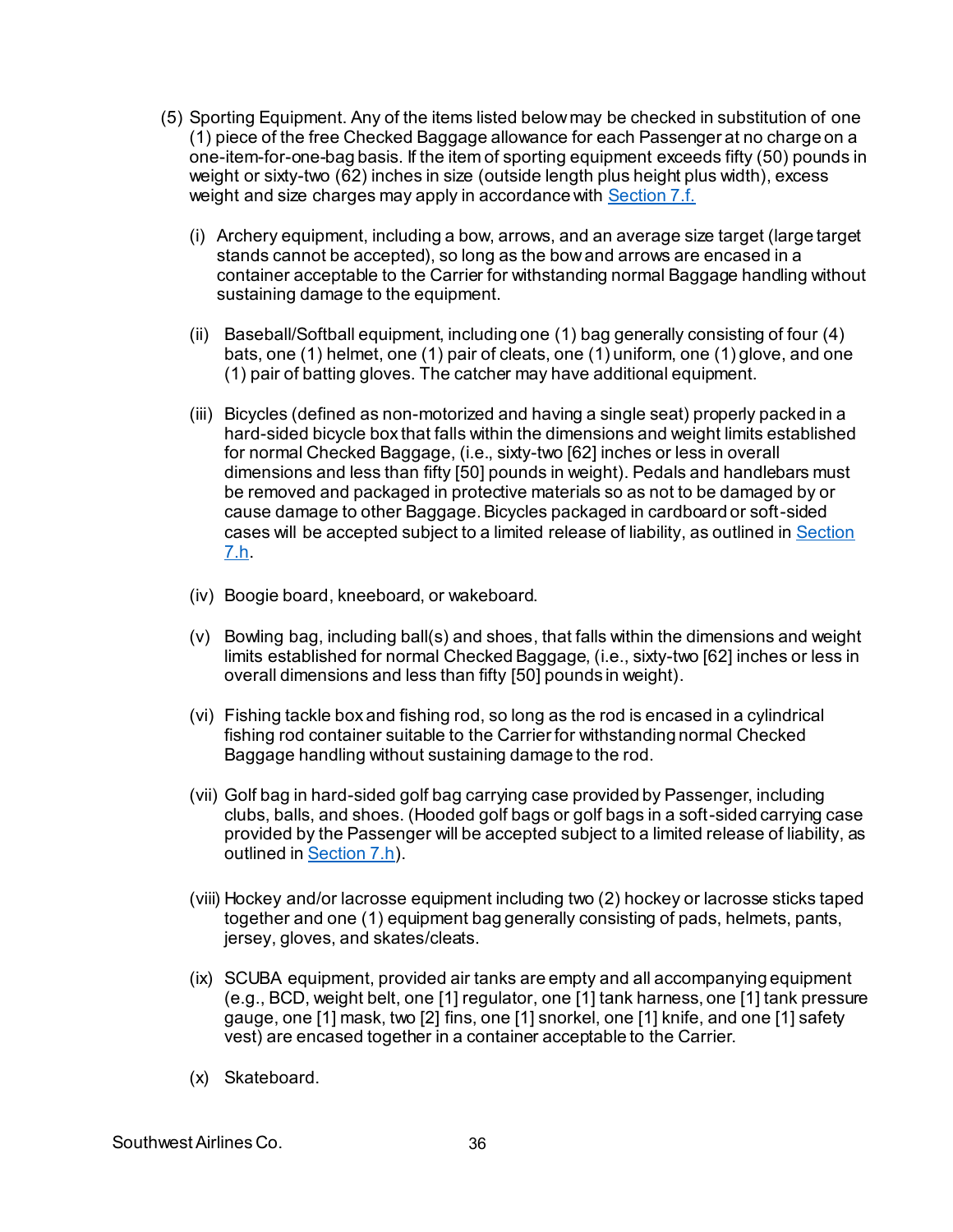- (xi) Snow ski equipment, including skis or snowboards, ski boots, and ski poles, including one (1) pair of skis or one (1) snowboard, one (1) set of poles, and one (1) pair of ski/snowboard boots encased in a container(s) acceptable to the Carrier.
- (xii) Water ski equipment encased in a container(s) acceptable to the Carrier and including no more than one (1) pair of water skis and one (1) life preserver.
- (6) Musical Instruments. Musical instruments may be checked in substitution of one (1) piece of the free Checked Baggage allowance for each Passenger at no charge on a one-itemfor-one-bag basis. If the musical instruments exceed fifty (50) pounds (including case or covering) in weight or sixty-two (62) inches in size (outside length plus height plus width, including case or covering), excess weight and size charges may apply in accordance with [Section 7.f.](#page-36-0)
- <span id="page-36-0"></span>f. Excess, Oversize, and Overweight Baggage Charges
	- (1) Excess Baggage. Each piece of Baggage in excess of the free Baggage allowance specified above that is not in excess of sixty-two (62) inches (outside length plus height plus width) and is fifty (50) pounds or less will be accepted for a charge of Seventy-Five and 00/100 dollars (\$75.00) per item One-way.
	- (2) Oversize Baggage. Subject to [Section 7.f.\(4\)](#page-36-2), Baggage in excess of sixty-two (62) inches but not more than eighty (80) inches (outside length plus height plus width) and musical instruments in excess of sixty-two (62) inches but not more than one hundred fifty (150) inches (outside length plus height plus width, including case or covering) will incur an oversize charge of Seventy-Five and 00/100 dollars (\$75.00) per item One-way.
	- (3) Overweight Baggage. Subject t[o Section 7.f.\(4\)](#page-36-2), Baggage weighing between fifty-one (51) and one hundred (100) pounds and musical instruments weighing between fifty-one (51) and one hundred sixty-five (165) pounds (including case or covering) will be accepted as Checked Baggage for an excess weight charge of Seventy-Five and 00/100 dollars (\$75.00) per item One-way.
	- (4) Excess, Oversize, and/or Overweight Baggage Embargos. Excess, oversize, and/or overweight Baggage may not be accepted on flights to/from certain cities during certain specified dates. Contact Southwest Airlines Reservations or [Southwest.com](http://www.southwest.com/) Baggage Policies for a list of cities and effective dates.
	- (5) Prohibited Baggage. Baggage in excess of eighty (80) inches (outside length plus height plus width) and/or Baggage weighing more than one hundred (100) pounds will not be accepted for Carriage, except if mobility or other assistive devices, or if hanging garment sample bags with outside length, width, and height measurements up to a maximum of one hundred ten (110) inches, if flexible, or as provided i[n Section 7.e.](#page-34-0)
- <span id="page-36-2"></span><span id="page-36-1"></span>g. Special Items Requiring Packing and Payment

The items listed below shall be acceptable for Carriage as Checked Baggage upon the Passenger's compliance with the special packing requirements and payment of the applicable one-way charge as outlined on our website, <https://www.southwest.com/html/customer-service/baggage/index.html>.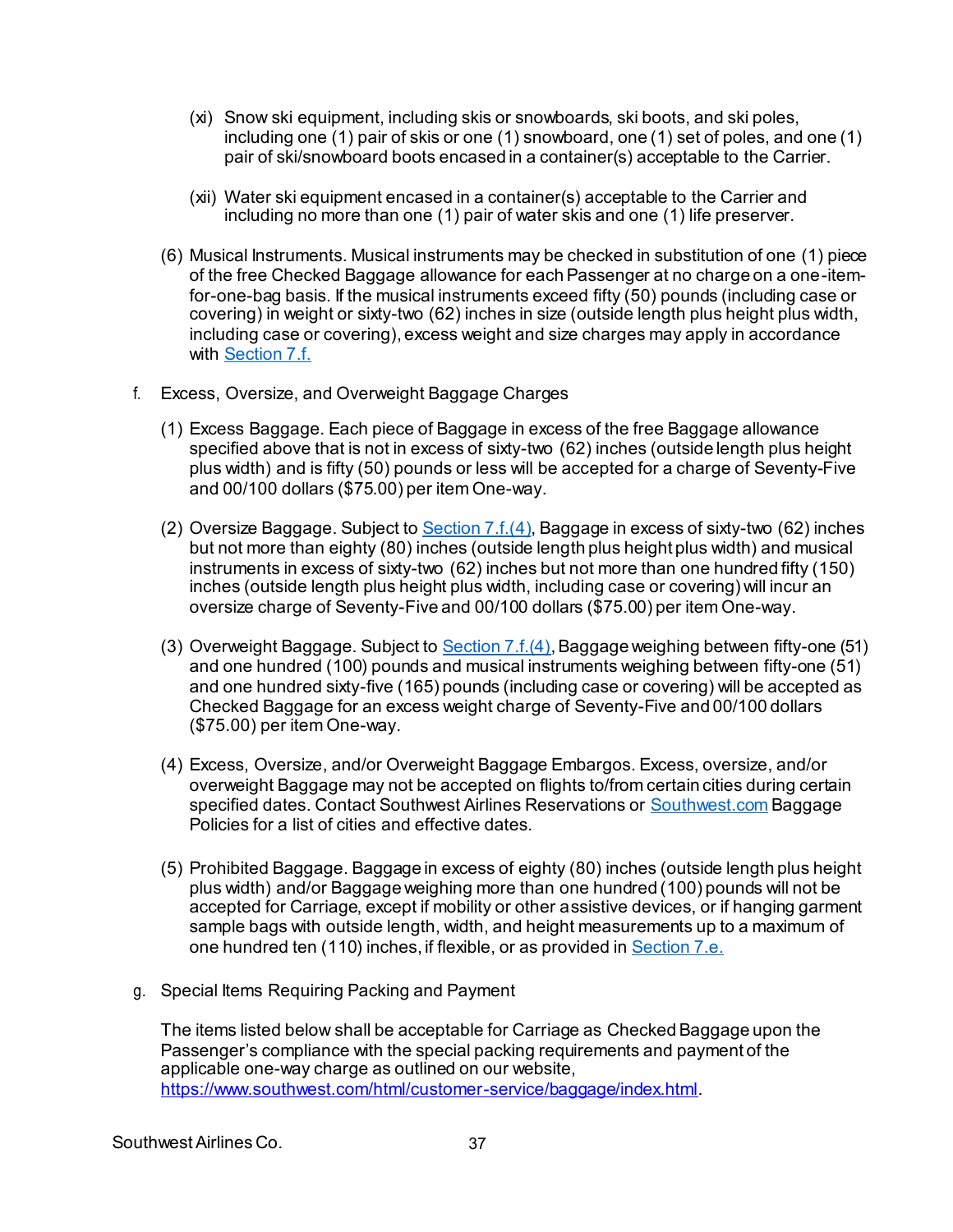- (1) Bicycle (defined as non-motorized and having a single seat) properly packed in a bicycle box or hard sided case larger than sixty-two (62) inches in total dimensions will be accepted as Checked Baggage. Pedals and handlebars must be removed and packaged in protective materials so as not to be damaged by or cause damage to other Baggage. Bicycles packaged in cardboard or soft sided cases will be accepted subject to a limited release of liability, as outlined i[n Section 7.h](#page-37-0).
- (2) Camera, film, video, lighting, and sound equipment will be accepted when tendered by representatives of network or local television broadcasting companies or commercial filmmaking companies. A charge will be applied for each item in excess of the free Baggage allowance.
- (3) Javelins in a single bag, regardless of the number of javelins encased together, will be accepted.
- (4) Kayak (other than a sea kayak). Paddle(s) must be secured to the kayak.
- (5) Life Raft must fit Checked Baggage dimensions and the inflating cartridge must be removed.
- (6) Surfboard and kiteboards.
	- (i) Surfboards and kiteboards may be subject to a limited release of liability, as outlined i[n Section 7.h.](#page-37-0)
	- (ii) Intrastate Hawaii Travel: Surfboards checked on an itinerary that is for wholly intrastate Hawaii travel (Tickets that have an origin and destination solely in the state of Hawaii) are not subject to applicable One‐way charges as long as they meet weight restrictions as outlined on our website, <https://www.southwest.com/html/customer-service/baggage/index.html>.
- (7) Vaulting poles will be accepted in a single bag, regardless of the number of poles in the bag.
- (8) Wind surfing board, sail, and boom.
- <span id="page-37-0"></span>h. Unsuitable Baggage Subject to Limited Release of Liability

The Carrier may, at its sole discretion, but is not obligated to, accept Baggage unsuitable for Carriage as Checked Baggage, subject to a Limited Release of Liability, as provided below:

- (1) Voluntary separation for which the Carrier is not liable for delay;
- (2) Fragile and unsuitably packed items for which the Carrier is not liable for damage and loss of contents;
- (3) Previously damaged items for which the Carrier is not liable for damage and loss of contents;
- (4) Inadequately packaged or over-packed items for which the Carrier is not liable for damage and loss of contents;

Southwest Airlines Co. 68 and 200 and 38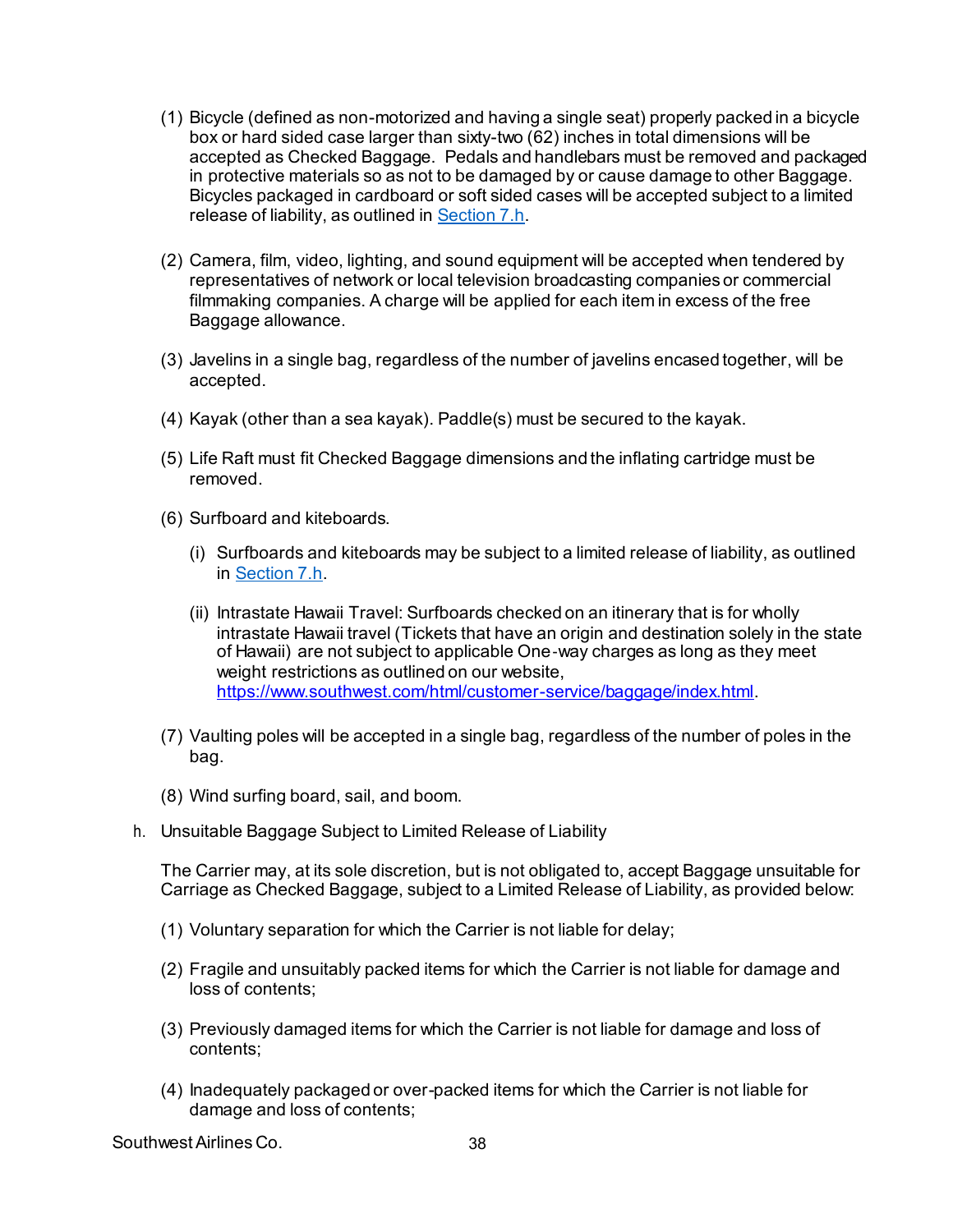- (5) Perishable items for which the Carrier is not liable for spoilage, damage, or delay;
- (6) Soft-sided cases or unprotected/unpacked items, for which the Carrier is not liable for damage and loss of contents;
- $(7)$  High-Value Items described in paragraph  $(i)(2)$  of this Section, for which Carrier assumes no responsibility for loss, damage, or delay;
- <span id="page-38-0"></span>(8) Late-tendered Baggage for which the Carrier is not liable for delay; and
- (9) Items where specific requirements under this Section are not met, for which the Carrier is not liable for loss, damage, or delay.

The Passenger's tender of unsuitable baggage for check-in constitutes the Passenger's agreement to the Limited Release of Liability specified in this paragraph. The Carrier, in its sole discretion, may require the Passenger to sign a Limited Release of Liability form, but it is not necessary.

- i. Limitations of Liability
	- (1) General. The liability, if any, of the Carrier for loss of, damage to, or delay in the delivery of Checked or carryon Baggage and/or its contents, with the exception of wheelchairs, mobility aids, and assistive devices used by a Qualified Individual with a Disability, is limited to the proven amount of damage or loss, but in no event shall be greater than Three Thousand Eight Hundred and 00/100 dollars (\$3,800.00) per fare paying Passenger pursuant to 14 CFR § 254.4 unless the Passenger at time of check-in has declared the value of the baggage to be in excess of Three Thousand Eight Hundred and 00/100 dollars (\$3,800.00) ("excess valuation") and has paid an additional charge of One and 00/100 dollar (\$1.00) for each One Hundred and 00/100 dollars (\$100.00) of excess valuation. See Paragraph (2) below for excess valuation limitations an[d Section 8](#page-41-0) for information regarding international travel.
		- (i) The Carrier will compensate the Passenger for reasonable, documented damages incurred as a direct result of the loss of, damage to, or substantially delayed delivery of such Baggage up to the limit of liability, provided the Passenger has exercised reasonable efforts and good judgment to minimize the amount of damage. Actual value for reimbursement of lost or damaged property shall be determined by the documented original purchase price less depreciation for prior usage.
		- (ii) The Carrier does not assume liability for claims of missing or damaged articles if a Passenger's Checked Baggage is not damaged, delayed, or lost.
		- (iii) For a Passenger who is travelling standby on a Carrier reduced-rate pass of any kind (e.g., employee travel, companion pass, guest pass, dependent pass, or other airline industry employee travel), Carrier's liability for loss of, damage to, or delay in the delivery of Checked Baggage or carryon Baggage and/or its contents is governed and limited by the policies, agreements, and terms and conditions applicable to such travel.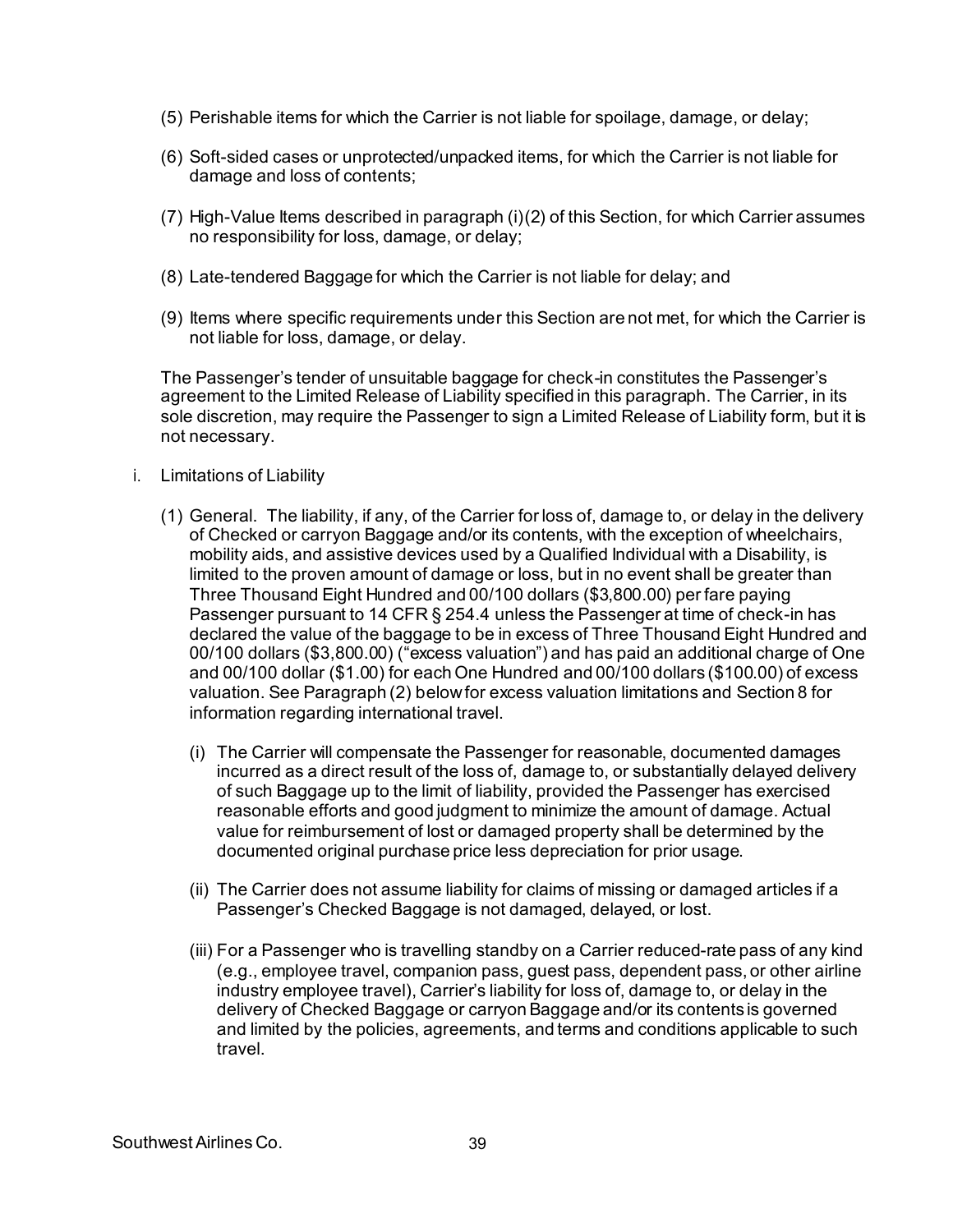(2) Excess Valuation.

The declared excess valuation for baggage shall not exceed One Thousand Two Hundred Fifty and 00/100 dollars (\$1,250.00) above the Three Thousand Eight Hundred and 00/100 dollars (\$3,800.00) limitation of Carrier's the liability established by this *Contract of Carriage*, for a total maximum declared valuation of Five Thousand Fifty and 00/100 dollars (\$5,050.00). Excess valuation coverage is not available for money; jewelry; photographic, video and optical equipment; computers and other electronic equipment; computer software; silverware and china; fragile or perishable items; liquids; precious gems and metals; negotiable instruments; securities; business or personal documents; samples; items intended for sale; paintings, artifacts, and other works of art; antiques; collectors' items; unique or irreplaceable items; heirlooms; research, experimental, and scholastic items and documents; manuscripts; furs; irreplaceable books or publications; and similar valuables.

- (i) When excess value is declared, the Passenger's Baggage and its contents may be inspected by the Carrier. Such Baggage must be checked, and excess valuation coverage will apply only to the point to which it is checked by the Carrier and claimed by the Passenger.
- (3) Baggage Delivery.
	- (i) General. The Carrier will pay delayed Checked Baggage delivery charges only so long as such Baggage was tendered to the Carrier by the Passenger at least fortyfive (45) minutes prior to the scheduled departure time of the Passenger's first flight. If a Passenger's Baggage is tendered to the Carrier less than forty-five (45) minutes prior to the scheduled departure of the Passenger's first flight, the Carrier will make reasonable efforts, but cannot guarantee, to transport such Baggage on the Passenger's flights, and the Carrier will not assume responsibility for delivery charges if such Baggage arrives at the Passenger's destination on a subsequent flight. See [Section 8](#page-41-0) for conditions applicable to international travel.
- (4) Personal Property Carried Onboard Aircraft. Except as otherwise provided i[n Section 8](#page-41-0), the Carrier assumes no responsibility and will not be liable for loss of or damage to personal property carried onboard an aircraft by a Passenger.
- (5) High-Value Items Unsuitable for Carryon or Checked Baggage. The Carrier assumes no responsibility for and will not be liable for money; jewelry; photographic, video, and optical equipment; computers and other electronic equipment; computer software; silverware and china; fragile or perishable items; liquids; precious gems and metals; negotiable instruments; securities; business or personal documents; samples; items intended for sale; paintings, artifacts, and other works of art; antiques; collectors' items; unique or irreplaceable items; heirlooms; research, experimental, and scholastic items and documents; manuscripts; furs; irreplaceable books or publications; and similar valuables contained in carryon Baggage or Checked Baggage. For the Passenger's protection, these items should not be transported in or as Checked Baggage. Se[e Section 8](#page-41-0) for information about coverage for international travel.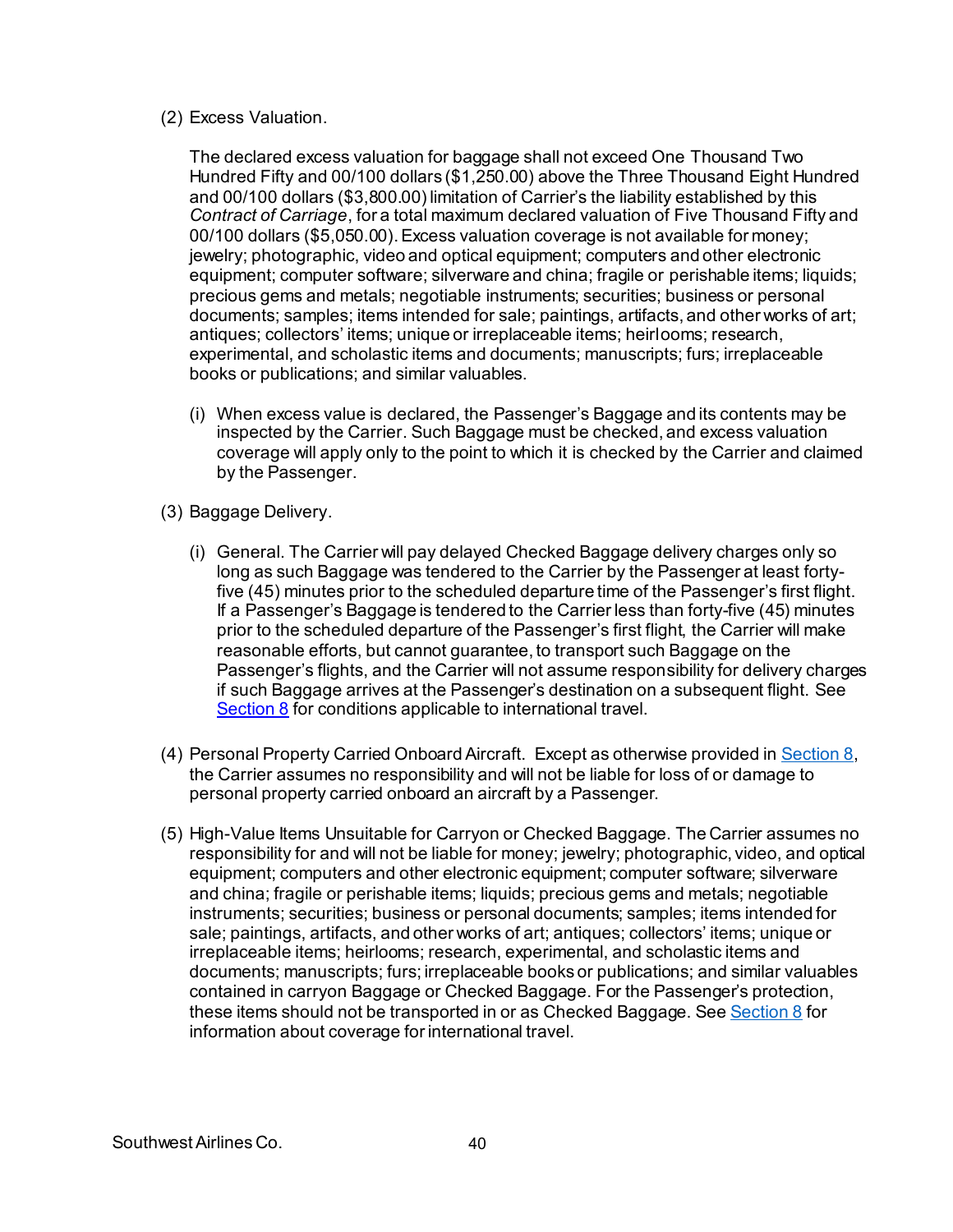- (6) Normal Wear and Defects. The Carrier assumes no responsibility and will not be liable for loss or damage arising from normal wear and tear, such as cuts, scratches, scuffs, stains, dents, punctures, marks, and dirt. Furthermore, the Carrier assumes no liability for defects in Baggage manufacture.
- (7) Previously Damaged Items. The Carrier assumes no responsibility and will not be liable for further damage to previously damaged items. The Carrier may, but is not obligated to, accept previously damaged items subject to a limited release of liability, as outlined in [Section 7.h.](#page-37-0)
- <span id="page-40-0"></span>(8) Claims. In the case of loss of, damage to, or substantial delay in delivery of Checked Baggage, a claim will not be entertained by the Carrier unless the following steps are completed by the Passenger:
	- (i) In all cases, the Passenger must notify the Carrier of the claim and receive a Baggage report number not later than four (4) hours after either:
		- (a) Arrival of the flight on which the loss, damage, or delay is alleged to have occurred, or;
		- (b) Receipt of the Baggage, whichever is applicable to the claim; and
	- (ii) In all cases, the Passenger must submit either:
		- (a) The completed Lost/Delayed Report Receipt form provided by the Carrier, or;
		- (b) A written correspondence that includes the Baggage report number to the Carrier not later than twenty-one (21) days after the occurrence of the event giving rise to the claim; and
	- (iii) In the case of lost Baggage, the Passenger must also submit a completed Property Loss Claim form to the Carrier. The form will be mailed to the Passenger upon receipt of written notice of the claim as stated in Section  $7 \cdot i \cdot (8)$  (ii). The form must be completed and postmarked within thirty (30) days of date of issue by the Carrier.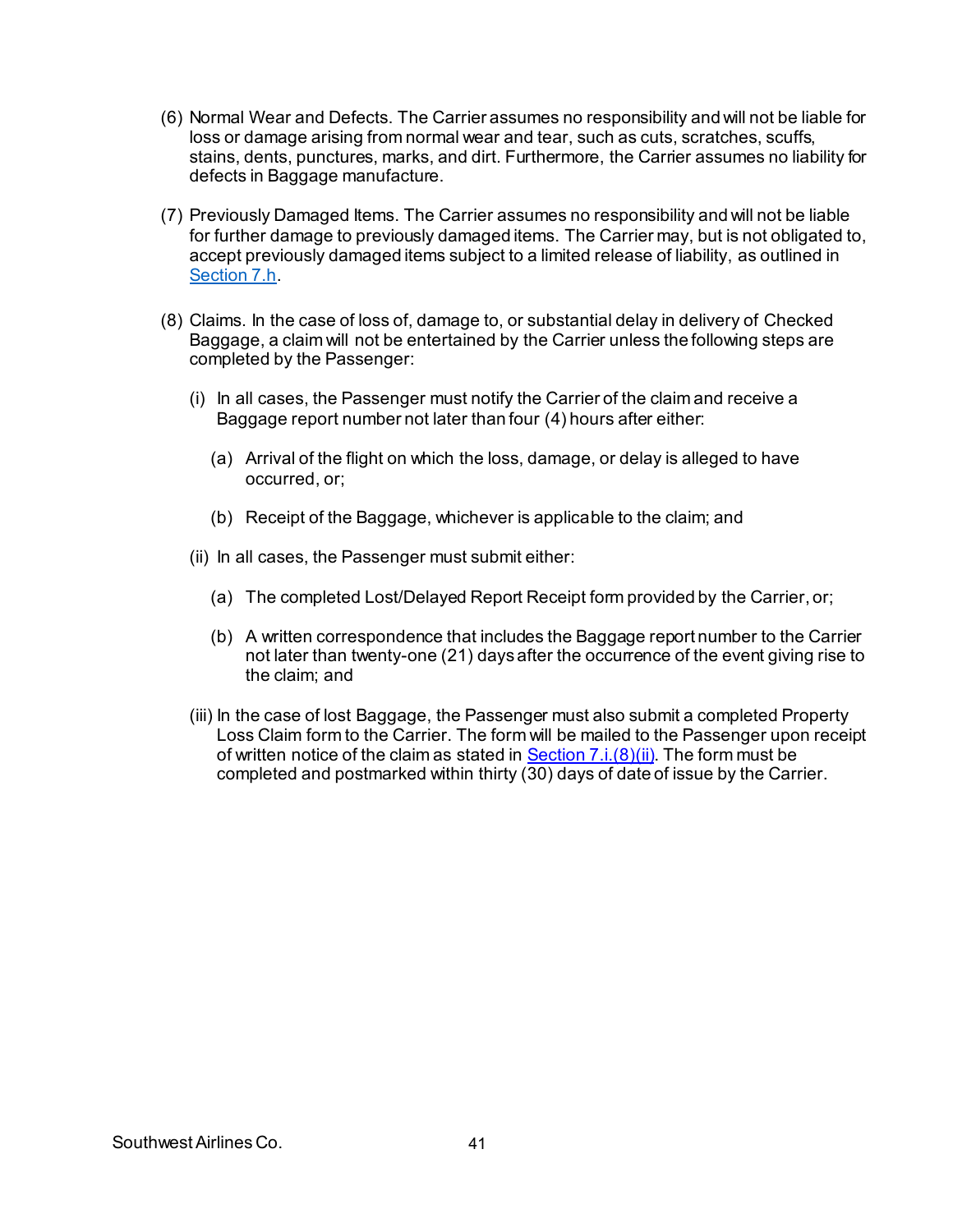### <span id="page-41-0"></span>**8. International Travel**

- a. Application of Montreal or Warsaw Convention
	- (1) For the purposes of international carriage governed by the Montreal Convention or the Warsaw Convention, whichever may apply, the liability rules set out in the applicable Convention as implemented by this Section are fully incorporated by reference in this *Contract of Carriage* and shall supersede any other provisions of this contract which may be inconsistent with those rules.
- b. Death or Injury of Passengers
	- (1) The Carrier shall be liable under Article 17 of the Montreal Convention or Warsaw Convention, whichever may apply, for recoverable compensatory damages sustained in the case of death or bodily injury of a Passenger, as provided in the following paragraphs:
		- (i) The Carrier shall not be able to exclude or limit its liability for damages not exceeding One Hundred Twenty Eight Thousand Eight Hundred Twenty-One (128,821) Special Drawing Rights for each Passenger.
		- (ii) The Carrier shall not be liable for damages to the extent that they exceed One Hundred Twenty Eight Thousand Eight Hundred Twenty-One (128,821) Special Drawing Rights for each Passenger if the Carrier proves that:
			- (a) Such damage was not due to the negligence or other wrongful act or omission of the Carrier or its agents; or
			- (b) Such damage was solely due to the negligence or other wrongful act or omission of a third party.
		- (iii) The Carrier reserves all other defenses and limitations available under the Montreal Convention or Warsaw Convention, whichever may apply, to such claims including, but not limited to, the exoneration defense of Article 20 of the Montreal Convention and Article 21 of the Warsaw Convention, except that the Carrier shall not invoke Articles 20 and 22(1) of the Warsaw Convention in a manner inconsistent with paragraphs (i) and (ii) hereof.
		- (iv) With respect to third parties, the Carrier reserves all rights of recourse against any other person, including, without limitation, rights of contribution and indemnity.
		- (v) The Carrier agrees that, subject to applicable law, recoverable compensatory damages for such claims may be determined by reference to the laws of the country of the domicile or country of permanent residence of the Passenger.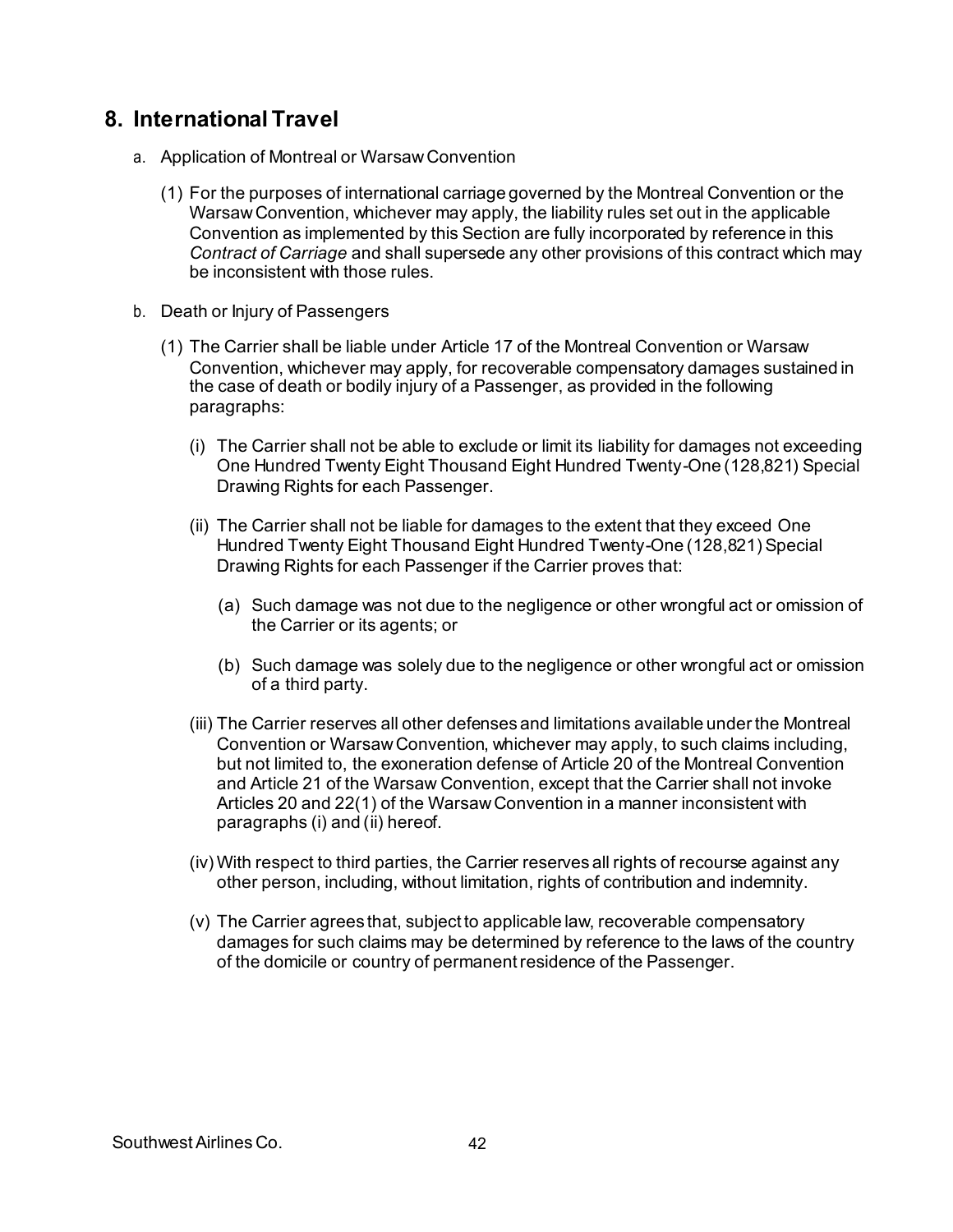- (2) In cases of bodily injury or death, the Carrier shall make an advance payment where the Carrier determines it is necessary to meet the immediate economic needs of, and hardship suffered by, a Passenger as provided in the following paragraphs:
	- (i) Unless a dispute arises over the identity of the person to whom an advance payment shall be made, the Carrier shall, without delay, make the advance payment to the Passenger in an amount or amounts determined by the Carrier in its sole discretion. In the event of death of a Passenger, the amount of the advance payment shall not be less than Sixteen Thousand (16,000) Special Drawing Rights, which shall be paid to a representative of the Passenger's next of kin eligible to receive such advance payment as determined by the Carrier in its sole discretion.
	- (ii) The Carrier shall make the advance payment as an advance against the Carrier's liability under the Montreal Convention or the Warsaw Convention, whichever may apply. An advance payment shall not constitute recognition of liability. An advance payment shall be offset against, or deducted from the payment of, any settlement or judgment with respect to any claim for compensation on behalf of the Passenger.
	- (iii) The Carrier, in making an advance payment, does not waive any rights, defenses, or limitations available under the Montreal Convention or the Warsaw Convention, whichever may apply, to any claim, nor shall acceptance of an advance payment constitute a release of any claim, whatsoever, by any person.
	- (iv) The Carrier, in making an advance payment, preserves its right to seek contribution or indemnity from any other person for such payment, which shall not be deemed to be a voluntary contribution or contractual payment on the part of the Carrier.
	- (v) The Carrier may recover an advance payment from any person where it is proven that the Carrier is not liable for any damage sustained by the Passenger, or where it is proven that the person was not entitled to receive the payment, or where and to the extent that it is proven that the person who received the advance payment caused, or contributed to, the damage.
- c. Delay of Passengers
	- (1) The Carrier shall be liable for damage occasioned by delay in the carriage of Passengers by air, as provided in the following paragraphs or pursuant to local law for flights departing from an international location:
		- (i) The Carrier shall not be liable if it proves that it and its agents took all measures that could reasonably be required to avoid the damage, or that it was impossible for it or them to take such measures.
		- (ii) Airport, Air Traffic Control, security, and other facilities or personnel, whether public or private, not under the control and direction of the Carrier are not agents of the Carrier, and the Carrier is not liable to the extent the delay is caused by these kinds of facilities or personnel.
		- (iii) Damages occasioned by delay are subject to the terms, limitations and defenses set forth in the Montreal Convention and the Warsaw Convention, whichever may apply. They include foreseeable compensatory damages sustained by a Passenger and do not include mental injury damages.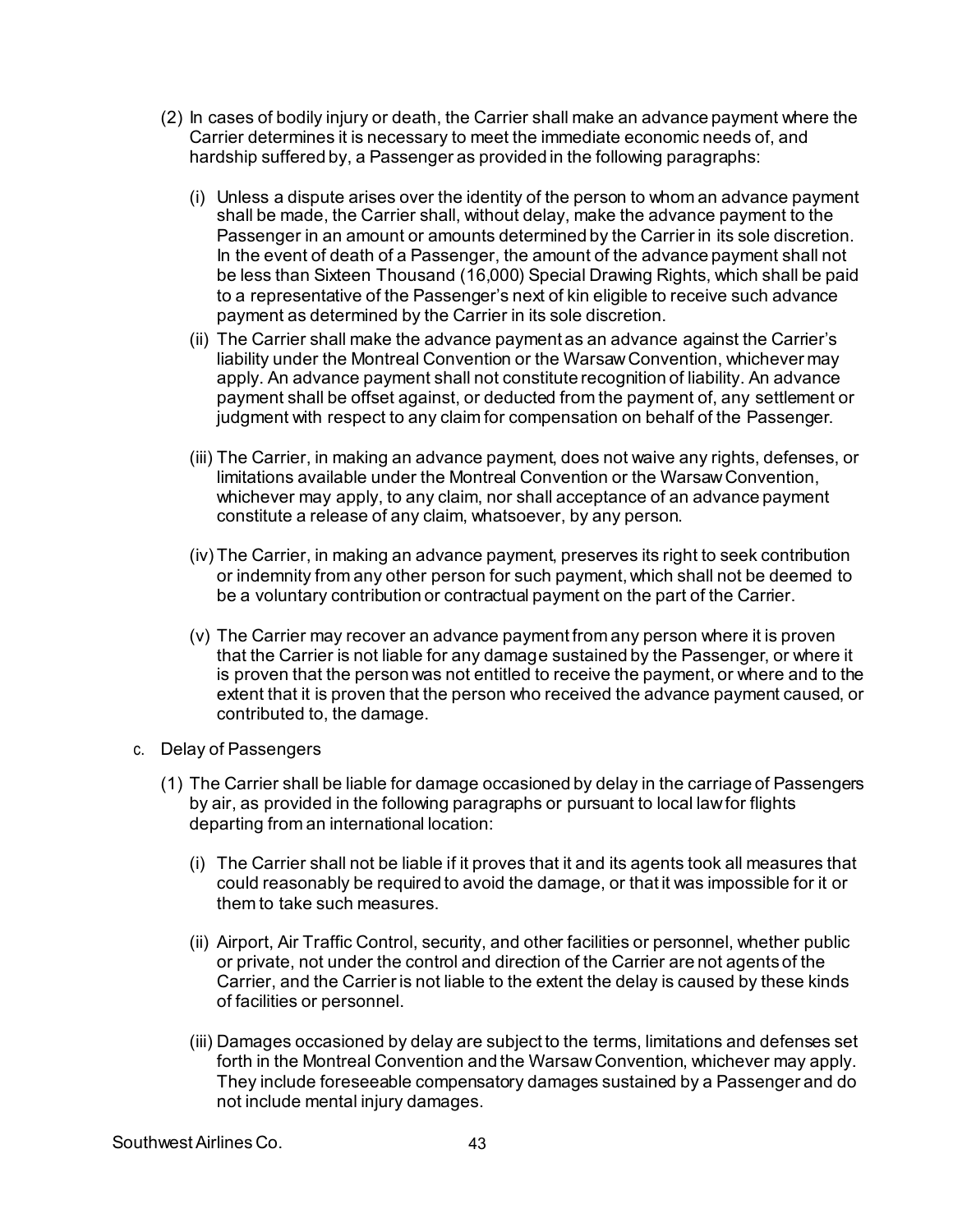- (iv) The Carrier reserves all defenses and limitations available under the Montreal Convention or the Warsaw Convention, whichever may apply to claims for damage occasioned by delay, including, but not limited to, the exoneration defense of Article 20 of the Montreal Convention and Article 21 of the Warsaw Convention. Under the Montreal Convention, the liability of the Carrier for damage caused by delay is limited to Five Thousand Three Hundred Forty-Six (5,346) Special Drawing Rights per Passenger. The limits of liability shall not apply in cases described in Article 22 (5) of the Montreal Convention or Article 25 of the Warsaw Convention, whichever may apply.
- d. Destruction, Loss, or Delay of Baggage
	- (1) The Carrier is liable for damages sustained in the case of destruction or loss of, damage to, or delay of Checked Baggage and unchecked Baggage, as provided in the following paragraphs:
		- (i) Except as provided below, the liability of the Carrier is limited to One Thousand Two Hundred Eighty-Eight (1,288) Special Drawing Rights for each Passenger in the case of destruction, loss, damage, or delay of Baggage, whether checked or unchecked, under the Montreal Convention or the Warsaw Convention, whichever may apply. Unless the Passenger proves otherwise:
			- (a) All Baggage checked by a Passenger shall be considered to be the property of that Passenger;
			- (b) A particular piece of Baggage, checked or unchecked, shall not be considered to be the property of more than one (1) Passenger;
			- (c) Unchecked Baggage, including personal items, shall be considered to be the property of the Passenger in possession of the Baggage at the time of embarkation.
		- (ii) If a Passenger makes, at the time Checked Baggage is handed to the Carrier, a special declaration of interest and has paid a supplementary sum, if applicable, the Carrier will be liable for destruction, loss, damage, or delay of such Checked Baggage in an amount not exceeding the declared amount, unless the Carrier proves that the declared amount is greater than the Passenger's actual interest in delivery at destination. The declared amount, and the Carrier's liability, shall not exceed the total amount of declaration permissible under the Carrier's regulations, inclusive of the limitation of paragraph (1)(i) hereof. In the case of transportation under the Warsaw Convention, no supplementary sum shall apply unless the declared amount exceeds Twenty-Two (22) Special Drawing Rights per kilogram of the total recorded weight of the checked Baggage at the time the Baggage is handed to the Carrier. Nevertheless, the Carrier may impose charges for pieces of Baggage in excess of any free allowance the Carrier may provide.
		- (iii) In the case of unchecked Baggage, the Carrier is liable only to the extent the damage resulted from its fault, or that of its agents.
		- (iv) The Carrier is not liable for destruction, loss, damage, or delay of baggage not in the charge of the Carrier, including Baggage undergoing security inspections or measures not under the control and direction of the Carrier.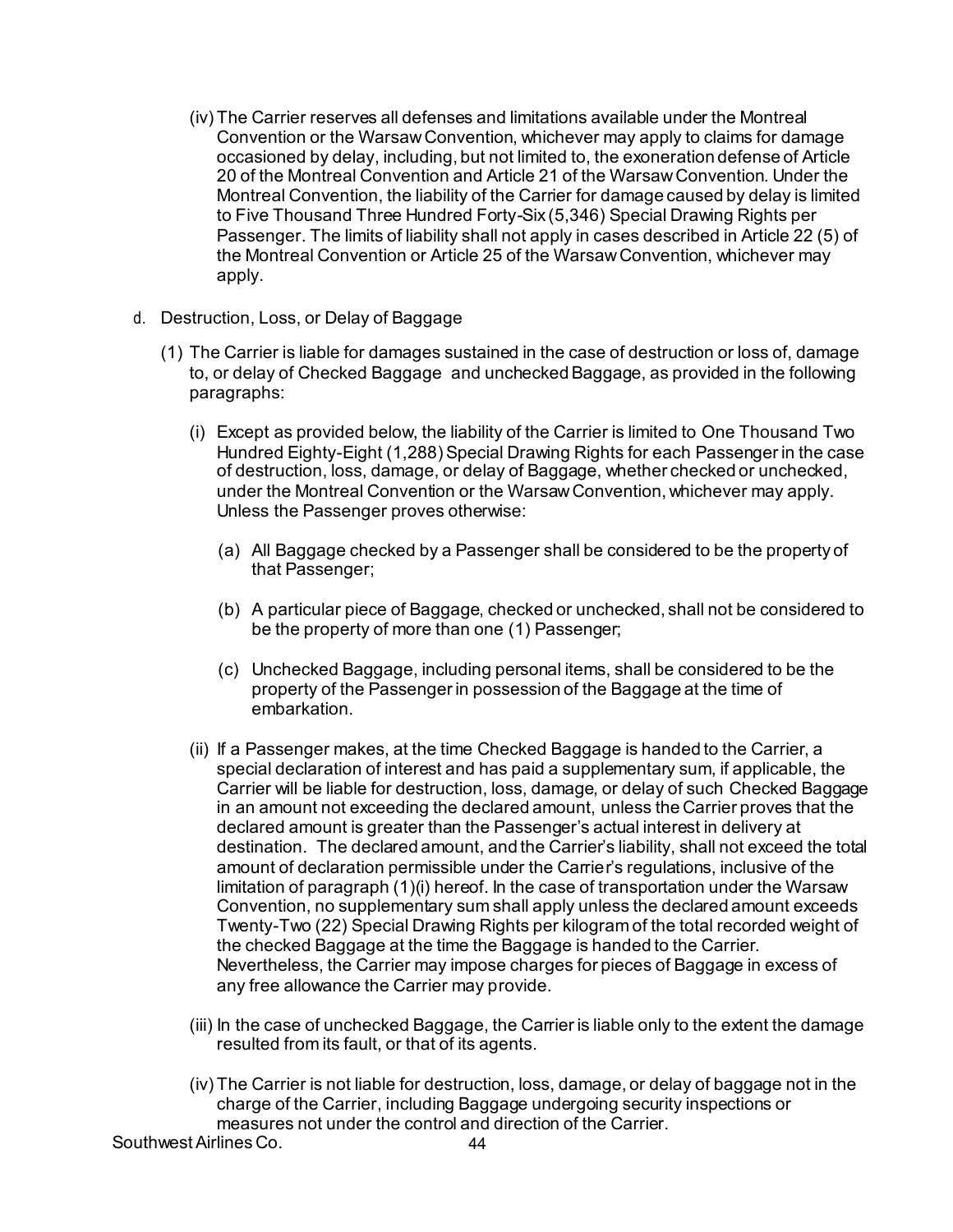- (v) The Carrier reserves all defenses and limitations available under the Montreal Convention and the Warsaw Convention, whichever may apply, to such claims including, but not limited to, the defense of Article 20 of the Warsaw Convention and Article 19 of the Montreal Convention, and the exoneration defense of Article 21 of the Warsaw Convention and Article 20 of the Montreal Convention, except that the Carrier shall not invoke Article 22(2) and (3) of the Warsaw Convention in a manner inconsistent with paragraph (i) hereof. The limits of liability shall not apply in cases described in Article 25 of the Warsaw Convention or Article 22(5) of the Montreal Convention, whichever may apply.
- e. Time Limitations on Claims and Actions
	- (1) Under the Montreal Convention and the Warsaw Convention, whichever may apply, an action for damages must be brought within two (2) years, and a complaint must be made to the Carrier no later than seven (7) calendar days in the case of damage to baggage, and twenty-one (21) calendar days in the case of delay thereof.
- <span id="page-44-0"></span>f. International Travel Documents
	- (1) Each Passenger traveling on an international itinerary is solely responsible for obtaining and completing all documentation required for entry into and exit from each country, as well as for complying with the laws, requirements or procedures of each country listed on such itinerary. The Carrier is not liable for any assistance or information provided by any employee or agent of the Carrier to any Passenger relating to such documents or compliance with such laws.
	- (2) Parents/guardians of persons under eighteen (18) years of age are responsible for compliance with all requirements and procedures for persons under eighteen (18) years of age traveling internationally, which may include, but may not be limited to, documentary evidence, such as a notarized letter of relationship and permission for the child's travel from the birth parent(s) or legal guardian(s) not present.
	- (3) The Carrier reserves the right, in its sole discretion, to deny boarding to any Passenger whose documentation is deemed by either Carrier or a governmental agency to be insufficient for travel or who otherwise does not comply with laws, requirements, or procedures of the specific country the Passenger is traveling to, departing from, transiting through, or returning to.
	- (4) Subject to applicable laws and regulations, the Passenger is solely responsible for any expenses incurred or any consequences resulting from his or her failure to obtain, complete, or present sufficient documentation for entry into and exit from each country, as well as for complying with the applicable laws and regulations. Carrier expressly reserves the right to seek reimbursement from the Passenger for any loss, damage, or expense suffered or incurred by Carrier resulting from Passenger's failure to obtain, complete, or present sufficient documentation for entry into and exit from each country, as well as for complying with the applicable laws and regulations.
- g. Foreign Currency
	- (1) To the extent permitted by local law, Passenger agrees to contract exclusively in U.S. dollars.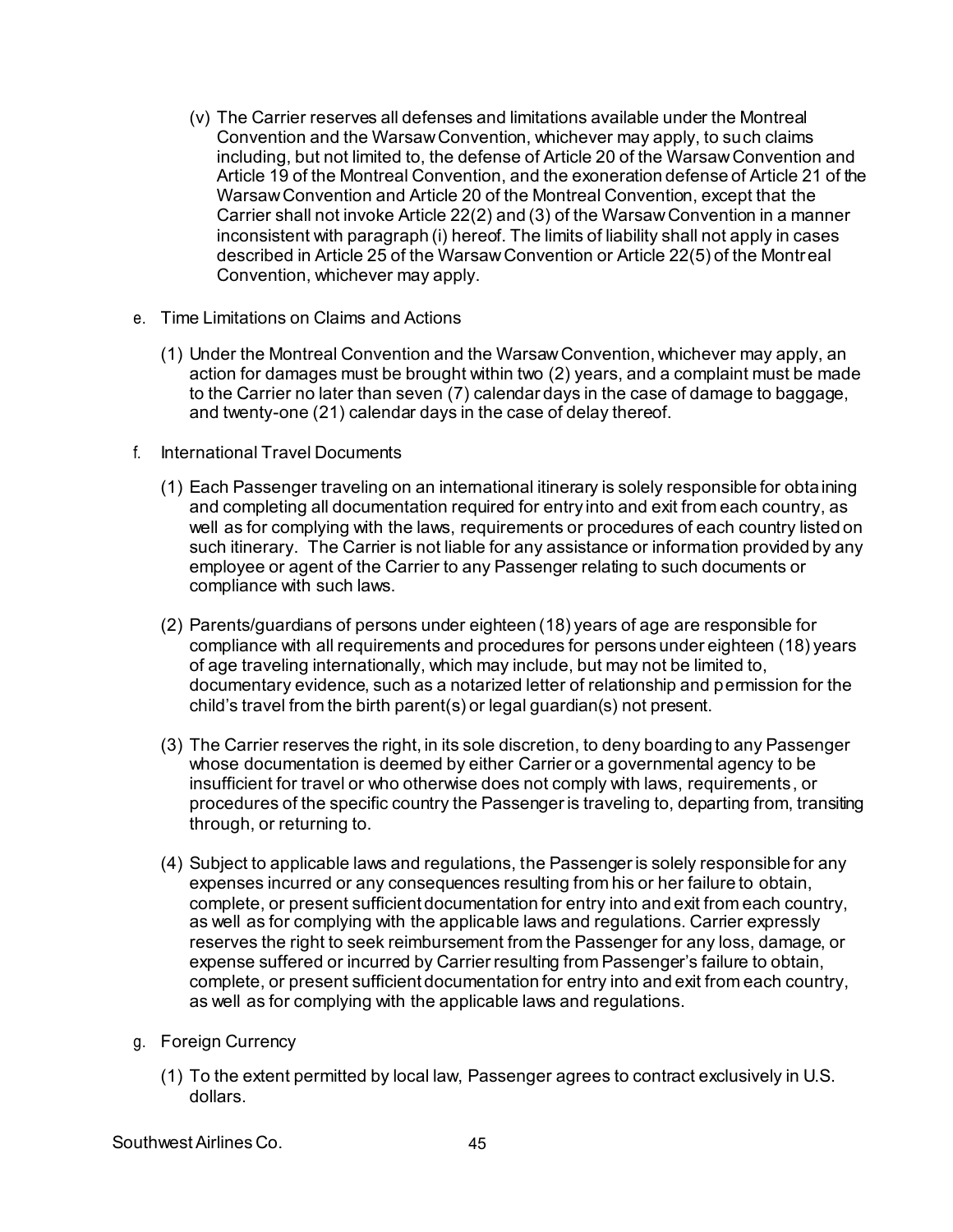- (2) All refunds will be subject to government laws, rules, regulations, or orders of the country in which the Ticket was originally purchased and of the country in which the refund is being made.
- (3) Refunds will be made in the currency in which the fare was paid, or, at Carrier's election where legally permissible, in U.S. dollars in the amount equivalent to the amount due in the currency in which the fare or fares for the flight covered by the Ticket as originally issued was collected.
- h. Partial Tax Refunds in Limited Circumstances
	- (1) For administrative purposes, the Carrier may collect certain taxes, fees, and charges imposed by a governmental entity without regard to whether the Passenger is exempt from the tax, fee, or charge by applicable law. Additional information regarding such taxes, fees, and charges (including the potential availability if any of a refund) may be found o[n Southwest.com](http://www.southwest.com/).
- i. Check-in Times for International Flights
	- (1) Minimum check-in time for Passengers (with or without Checked Baggage) is at least sixty (60) minutes prior to scheduled departure. Passengers who do not meet this checkin time will not be permitted to check-in or board the flight. For flights departing Aruba, the minimum check-in time for Passengers (with or without Checked Baggage) is at least seventy-five (75) minutes prior to scheduled departure. Passengers who do not meet this check-in time will not be permitted to check-in or board the flight.
	- (2) Passengers must arrive at the gate and be ready to board at least ten (10) minutes prior to scheduled departure. See [Section 2.a.\(2\)](#page-8-3) an[d Section 5.b.](#page-20-2) for complete information on check-in requirements.
- j. Travel by Persons under the Age of Eighteen (18)
	- (1) Unaccompanied Travel of Persons under the Age of Eighteen (18). The Carrier will not transport a person under the age of eighteen (18) on an international flight unless accompanied by a parent or companion at least eighteen (18) years of age or older.
	- (2) Persons under the Age of Eighteen (18) Accompanied by One (1) Parent or Someone who is not a Parent. Special documentation may be required for admission to or departure from certain countries when a person under the age of eighteen (18) is accompanied by only one (1) parent or a person who is not the legal guardian. See [Section 8.f.](#page-44-0)
	- (3) Children fourteen (14) days old and younger than two (2) years old carried on the lap of an accompanying Passenger twelve (12) years of age or older. When a child fourteen (14) days old and younger than two (2) years old is added as a lap child to the reservation of an accompanying Passenger twelve (12) years of age or older, applicable government-imposed taxes and fees must be paid, and a Ticket will be issued for each such lap child.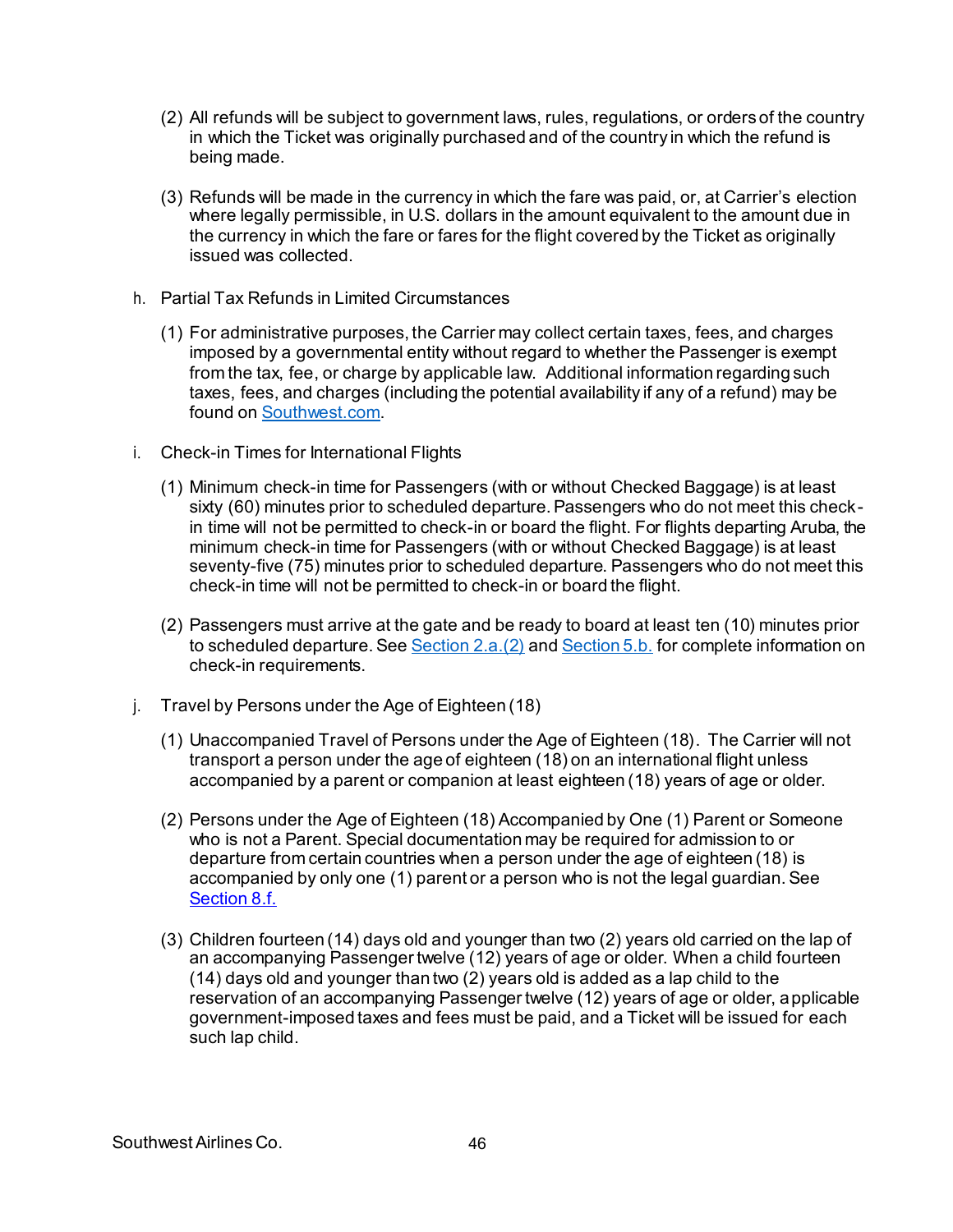- k. Carriage of Animals
	- (1) Pets. No pets are accepted on international itineraries.
	- (2) Law Enforcement and Search and Rescue Dogs. Law enforcement and search and rescue dogs are allowed subject to the requirements contained i[n Section 6.f](#page-30-1)., except where prohibited due to a conflict of law.
	- (3) Trained Service Animals. Trained Service Animals for Qualified Individuals with a Disability are accepted as required by 14 CFR § 382, except where prohibited due to a conflict of law. See **Section 6.d.(4)** for more information.
- l. Firearms
	- (1) The Carrier will not accept firearms or ammunition for international travel.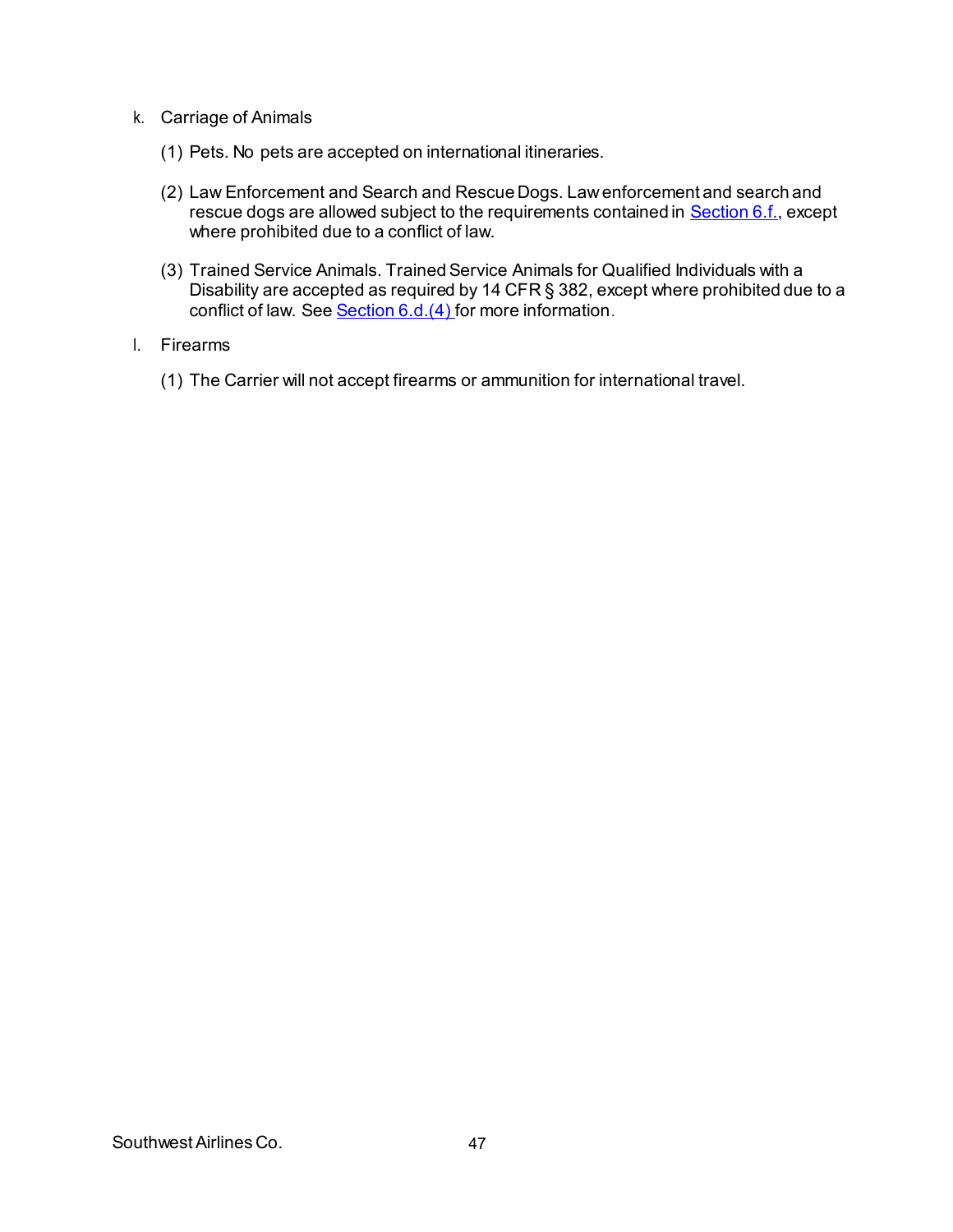### <span id="page-47-1"></span>**9. Service Interruptions**

Refer t[o Section 8](#page-41-0) for conditions applicable to international travel.

- <span id="page-47-2"></span>a. Failure to Operate as Scheduled
	- (1) Canceled Flights or Irregular Operations. In the event the Carrier cancels or fails to operate any flight according to Southwest Airlines published schedule, or significantly changes the schedule of any flight, or there is a significant delay, Carrier will, at the request of a Passenger with a confirmed Ticket on such flight, take one of the following actions:
		- (i) Transport the Passenger at no additional charge on Southwest Airlines next flight(s) on which space is available to the Passenger's intended destination, in accordance with Southwest Airlines established re-accommodation practices; or
		- (ii) Following a request by the Customer, refund the unused portion of the Customer's fare in accordance wit[h Section 4.c.](#page-15-0)
	- (2) Diverted Flights. In the event the Carrier diverts any flight, the Carrier, at its sole discretion, will take reasonable steps to transport Passenger on Southwest Airlines next flight(s) on which space is available to his or her intended final destination or to provide reasonable accommodations as approved in writing in advance by Southwest Airlines.
	- (3) Flight Schedule Changes. Flight schedules are subject to change without notice, and times shown are not guaranteed. At times, without prior notice to Passengers, Southwest Airlines may need to substitute other aircraft and may change, add, or omit intermediate stops. The Carrier cannot guarantee that Passengers will make connections to other flights operated by Southwest Airlines or by other airlines. In the event of flight schedule changes or service withdrawals, the Carrier will attempt to notify affected Passengers as early as possible.
	- (4) Limitation of Liability. Except to the extent provided i[n Section 9.a](#page-47-2)., the Carrier shall not be liable for any failure or delay in operating any flight, with or without notice, for reasons of aviation safety or when advisable, in its sole discretion, due to Force Majeure Events, as defined above.
- <span id="page-47-0"></span>b. Denied Boarding Procedures Due to an Oversale
	- (1) The following definitions, as prescribed in 14 CFR § 250.1, pertain solely to the denied boarding compensation provisions of this section:

**Airport** means the airport at which the direct or connecting flight on which the Passenger holds Confirmed Reserved Space is planned to arrive, or some other airport serving the same metropolitan area, provided that the transportation to the other airport is accepted (i.e., used) by the Passenger.

**Alternate Transportation** means air transportation with a confirmed reservation at no additional charge, operated by a Carrier as defined belowor other transportation accepted and used by the Passenger in the case of denied boarding.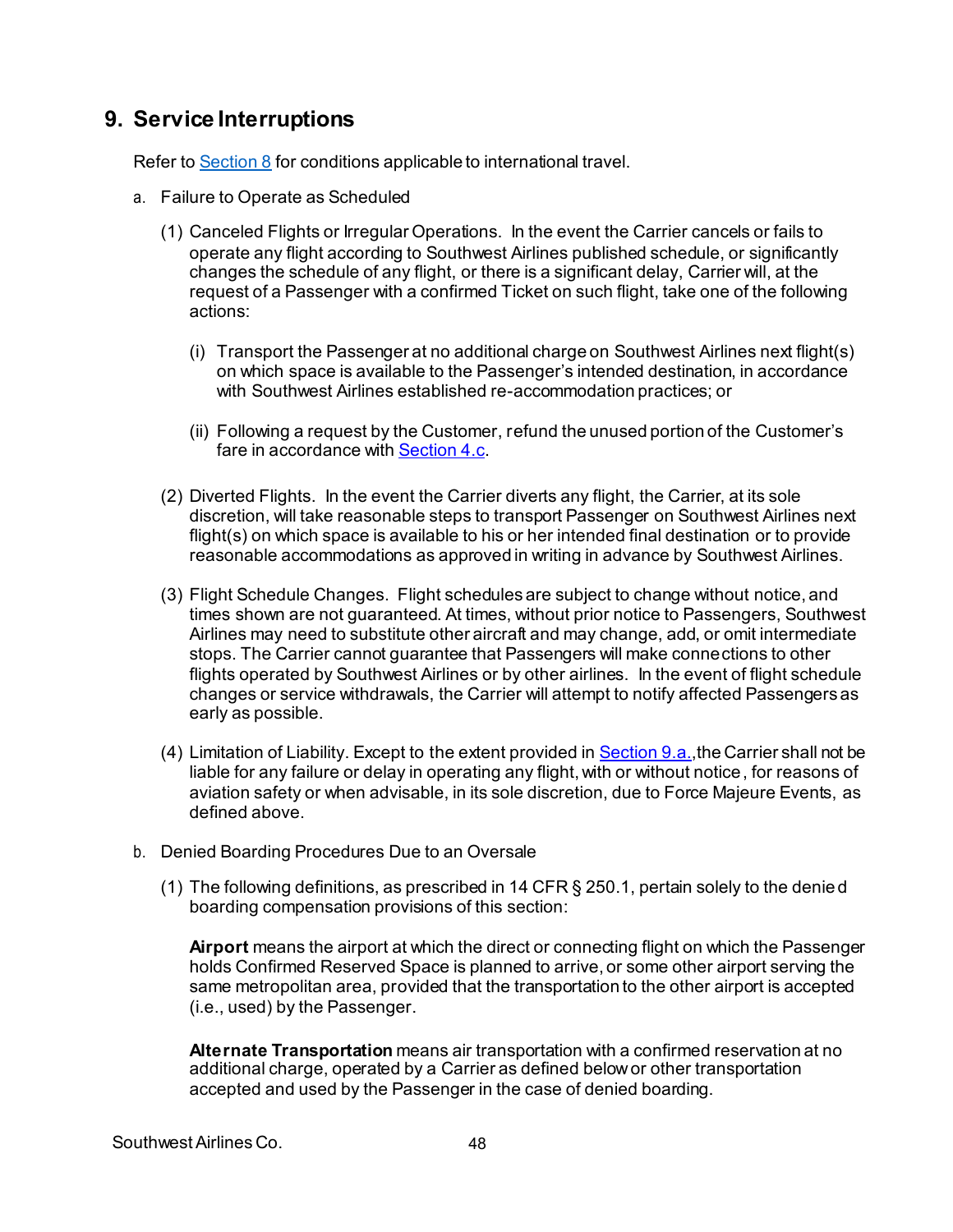#### *Carrier* means:

- (i) A direct air carrier, except a helicopter operator, holding a certificate issued by the Department of Transportation pursuant to 49 U.S.C. § 41102 or that has been found fit to conduct commuter operations under 49 U.S.C. § 41738, or an exemption from 49 U.S.C. § 41102, authorizing the scheduled transportation of persons; or
- (ii) A foreign air carrier holding a permit issued by the Department pursuant to 49 U.S.C. § 41302, or an exemption from that provision, authorizing the scheduled foreign air transportation of persons.

**Class of Service** means seating in the same cabin class such as First, Business, or Economy class, or in the same seating zone if the Carrier has more than one (1) seating product in the same cabin such as Economy and Premium Economy class.

**Confirmed Reserved Space** means space on a specific date and on a specific flight and Class of Service of the Carrier which has been requested by a Passenger, including a Passenger with a ''zero fare ticket,'' and which the Carrier or its agent has verified, by appropriate notation on the Ticket or in any other manner provided therefore by the Carrier, as being reserved for the accommodation of the Passenger.

**Fare** means the price paid for air transportation including all mandatory taxes and government fees. It does not include ancillary fees for optional services.

**Stopover** means a deliberate interruption of a journey by the Passenger, scheduled to exceed four (4) hours, at a point between the place of departure and the place of final destination.

**Zero Fare Ticket** means a Ticket acquired without a substantial monetary payment such as by using frequent flyer points or vouchers, or a consolidator Ticket obtained after a monetary payment that does not show a Fare amount on the Ticket. A Zero Fare Ticket does not include free or reduced rate air transportation provided to airline employees and guests.

- (2) Request for Volunteers.
	- (i) In the event of an oversold flight, the Carrier shall request volunteers for denied boarding before using any other boarding priority pursuant to 14 CFR § 250.2b. A "volunteer" is a person, including the holder of a Zero Fare Ticket, who responds to the Carrier's request for volunteers and who willingly accepts the Carrier's offer of compensation, in any amount, in exchange for relinquishing their Confirmed Reserved Space. Any other Passenger denied boarding is considered to have been denied boarding involuntarily, even if that Passenger accepts denied boarding compensation.
	- (ii) The Carrier will advise each Passenger solicited to volunteer for denied boarding, no later than the time the Carrier solicits that Passenger to volunteer, whether he or she is in danger of being involuntarily denied boarding and, if so, the compensation the Carrier is obligated to pay if the Passenger is involuntarily denied boarding. If an insufficient number of volunteers come forward, Carrier may deny boarding to other Passengers in accordance with Carrier's boarding priority rules as specified in [Section 9.b.\(6\)](#page-50-0).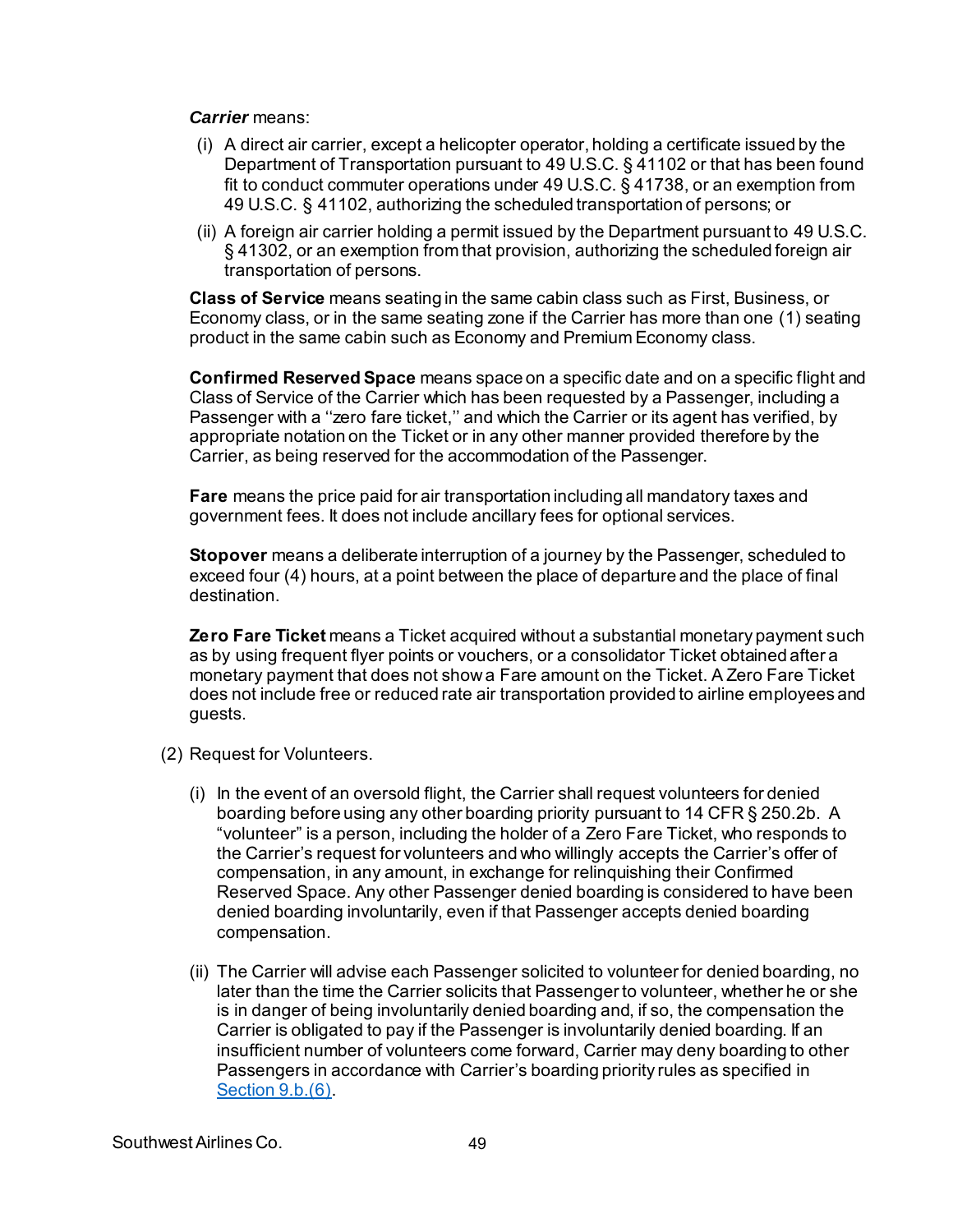- (3) Conditions for Payment of Compensation to Passengers Involuntarily Denied Boarding due to an Oversale. Subject to the exception i[n Section 9.b.\(4\)](#page-49-0) the Carrier will tender to a Passenger the amount of compensation specified i[n Section 9.b.\(5\)](#page-49-1), provided that:
	- (i) The Passenger holds a Ticket, including a Zero Fare Ticket, for Confirmed Reserved Space and presents himself or herself for Carriage at the appropriate time and place, having complied fully with the Carrier's requirements as to ticketing, check-in, and acceptability for transportation in accordance with this *Contract of Carriage*; and
	- (ii) Other than for reasons set forth in  $Section 6$ , or when resulting from substitution, for operational or safety reasons, of an aircraft having a lesser seating capacity than the aircraft originally scheduled, the Carrier is unable to accommodate the Passenger on the flight for which the Passenger holds a Confirmed Reserved Space, and such flight departs without the Passenger.
- <span id="page-49-0"></span>(4) Comparable Transportation. The Passenger will not be eligible for compensation if the Carrier offers comparable air transportation, or other transportation used by the Passenger at no extra cost, that, at the time such arrangements are made, is planned to arrive at the airport of the Passenger's next Stopover or, if none, at the Airport of the Passenger's final destination no later than one (1) hour after the planned arrival time of the Passenger's original flight or flights.
- <span id="page-49-1"></span>(5) Involuntarily Denied Boarding Compensation for an Oversale pursuant to 14 CFR § 250.5.
	- (i) Compensation shall be at least two hundred percent (200%) of the Fare to the Passenger's destination or first Stopover, or Seven Hundred Seventy-Five and 00/100 dollars (\$775.00), whichever is lower, if the Carrier offers Alternate Transportation that, at the time the arrangement is made, is planned to arrive at the Airport of the Passenger's first Stopover, or if none, the Airport of the Passenger's final destination:
		- More than one (1) hour but less than two (2) hours after the planned arrival time of the Passenger's original flight on a domestic itinerary; or
		- More than one (1) hour but less than four (4) hours after the planned arrival time of the Passenger's original flight on an international itinerary; and
	- (ii) Compensation shall be at least four hundred percent (400%) of the Fare to the Passenger's destination or first Stopover, or One Thousand Five Hundred Fifty and 00/100 dollars (\$1,550.00), whichever is lower, if the Carrier does not offer Alternate Transportation that, at the time the arrangement is made, is planned to arrive at the Airport of the Passenger's first Stopover, of if none, the Airport of the Passenger's final destination:
		- Less than two (2) hours after the planned arrival time of the Passenger's original flight on a domestic itinerary; or
		- Less than four (4) hours after the planned arrival time of the Passenger's original flight on an international itinerary.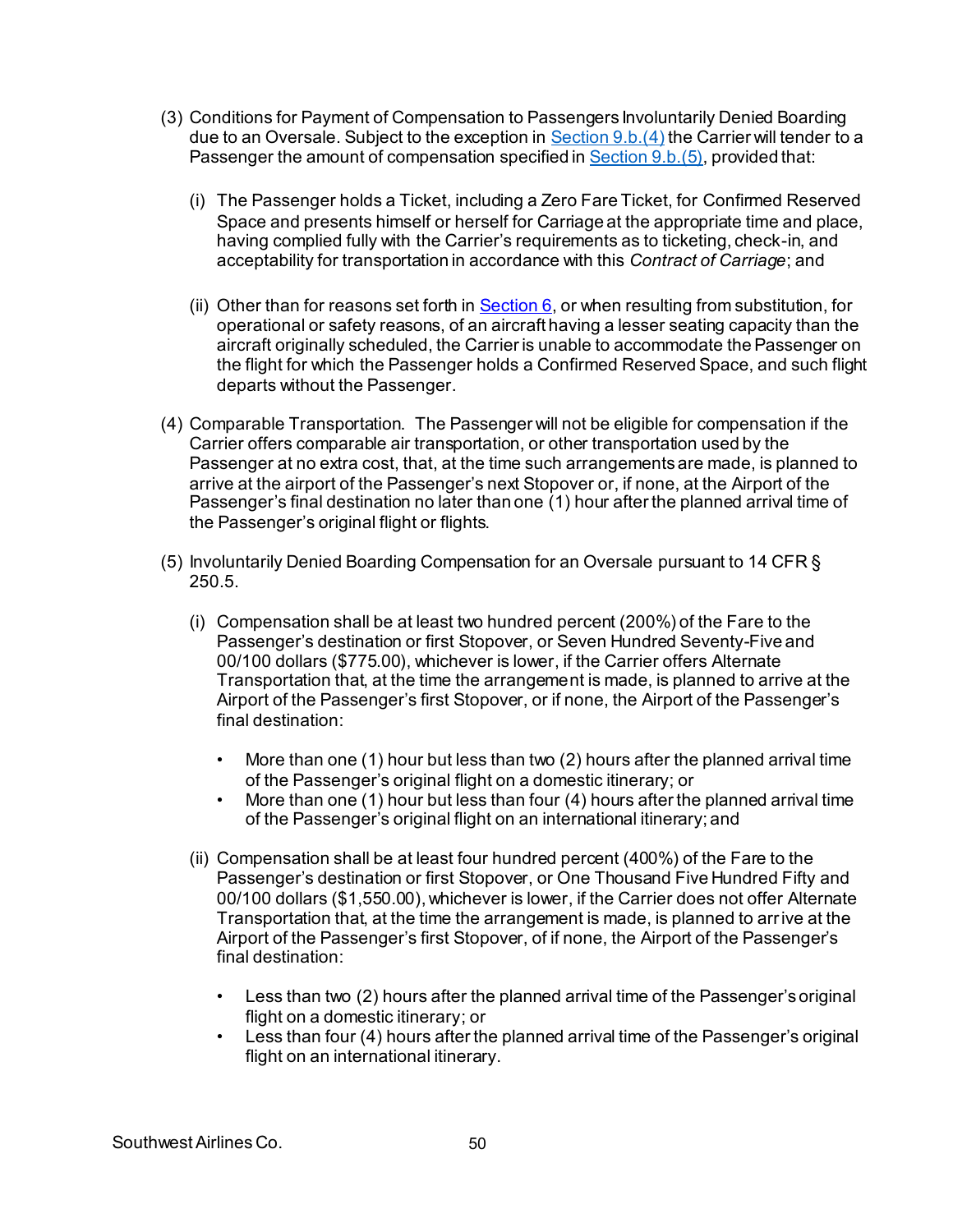- (iii) Compensation will be paid by the Carrier on the day and at the place where the denied boarding occurs, except that if Carrier arranges, for the Passenger's convenience, alternate means of transportation that departs before the payment can be made, payment will be sent by mail or other means within twenty-four (24) hours after the time the denied boarding occurs.
- (iv) Compensation will initially be provided in the form of a draft payable to the Passenger. With the Passenger's consent, the Carrier may also offer a *Southwest LUV Voucher* to be applied toward future travel in lieu of the draft. The Passenger may refuse Carrier's offer of a voucher and insist on receiving compensation by draft in the amount specified i[n Section 9.b.\(5\)](#page-49-1).
- (v) Acceptance of compensation by the Passenger relieves the Carrier from any further liability to the Passenger or Customer caused by the Carrier's failure to honor the confirmed reservation.
- <span id="page-50-0"></span>(6) Denied Boarding Priority Rules. The Carrier's boarding priority is established on a firstcome, first-served basis in the order boarding positions are secured. In determining which Passengers holding Confirmed Reserved Space shall be denied boarding involuntarily, the Carrier shall deny boarding in reverse order from the order in which the Passengers' boarding positions were secured (i.e., the last Passenger who receives a boarding position will be the first Passenger denied boarding involuntarily in an oversale situation), with no preference given to any particular person or category of Fares.
- (7) Written Explanation of Denied Boarding Compensation and Boarding Priority Rules. When a denied boarding occurs, the Carrier will give Passengers who are denied boarding involuntarily a written explanatory statement describing the terms and conditions of denied boarding compensation and the Carrier's boarding priority rules.
- (8) In addition to the denied boarding compensation specified herein the Carrier shall refund all unused ancillary fees for optional services paid by a Passenger who is voluntarily or involuntarily denied boarding. An eligible refund will be issued in accordance with Section  $4.c.(3)$ . The Carrier is not required to refund the ancillary fees for services that are provided with respect to the Passenger's Alternate Transportation.
- c. Ground Transportation
	- (1) Unless provided at the direction of the Carrier, the Carrier does not assume responsibility for the ground transportation of any Passenger or his or her Baggage between any Airport used by the Carrier and any other location. Ground Transportation is at the Passenger's expense.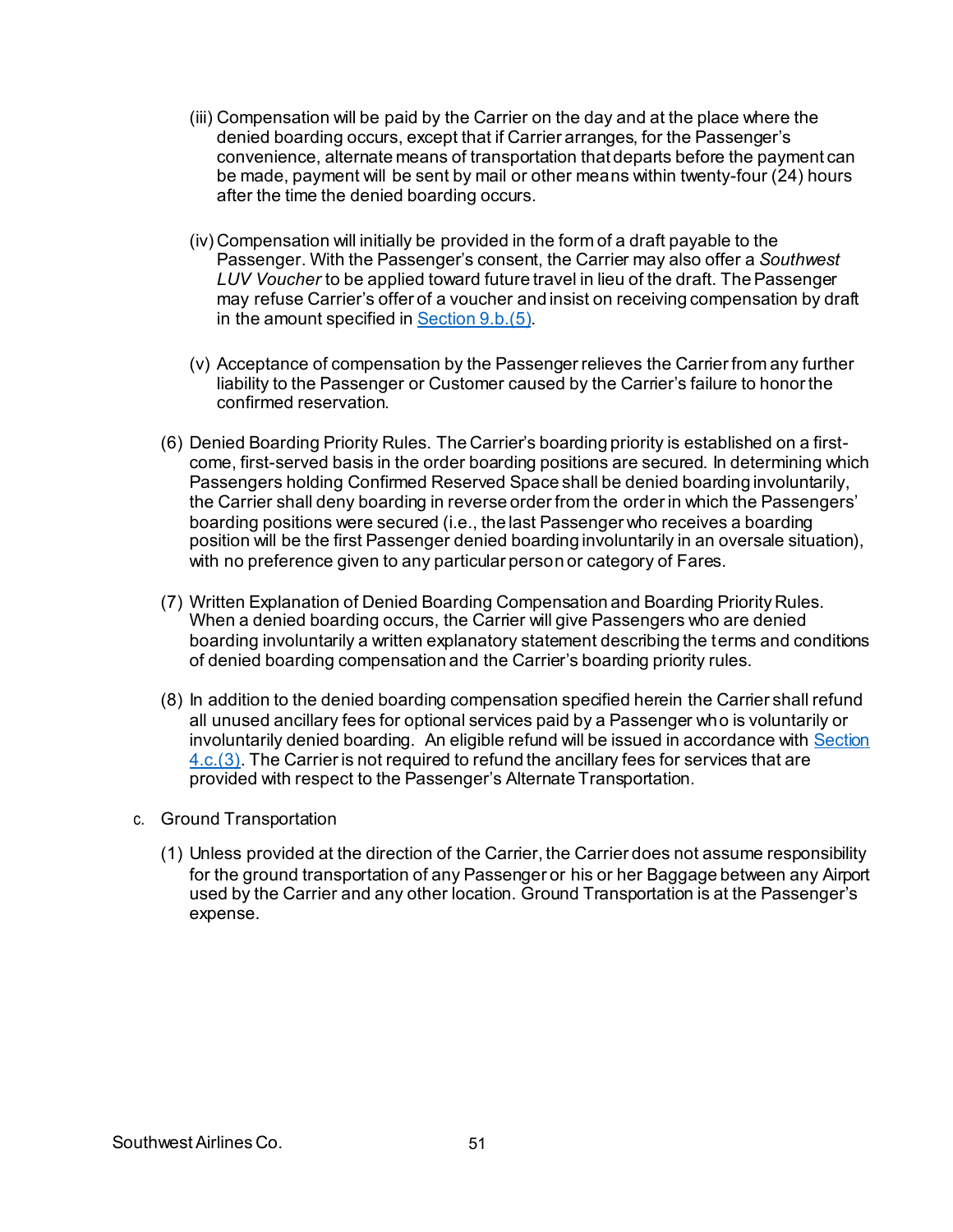### **10. Miscellaneous**

- a. Claims
	- (1) No claim for personal injury or death of a Passenger will be entertained by Carrier unless written notice of such claim is received by Southwest Airlines within twenty-one (21) days after the occurrence of the event giving rise to the claim.
	- (2) No legal action on any claim described above may be maintained against Carrier unless commenced within one (1) year of Southwest Airlines written denial of a claim, in whole or in part.
	- (3) **Class Action Waiver**. Both Passenger and Customer agree to waive any right to assert any claim against the Carrier as a representative or member in any class or representative action. To the extent the Passenger or the Customer is permitted by law or court of law to proceed with a class or representative action against the Carrier, the Passenger and Customer agree that neither the Passenger, the Customer nor any legal or other representative or person purporting to act on behalf of the either shall:
		- (i) Be entitled to recover attorneys' fees or costs associated with pursuing the class or representative action; and
		- (ii) Submit a claim or otherwise participate in any recovery secured through the class or representative action. Se[e Section 8](#page-41-0) for additional information for international travel.
- b. Customer Service Plan
	- (1) The *Southwest Airlines Customer Service Plan ("CSP")* is issued by Southwest Airlines pursuant to 14 CFR § 259.5. The *CSP* reflects Southwest Airlines dedication to high quality customer service but is not a contract, and does not create any contractual obligations on the part of Carrier. In addition, if there is any conflict between the language of the *CSP* and the *Contract of Carriage,* the *Contract of Carriage* shall govern.
- c. Choice of Law, Entire Agreement
	- (1) Any and all matters arising out of or relating to this *Contract of Carriage* and/or the subject matter hereof shall be governed by, construed, and enforced in accordance with the laws of the United States of America and, to the extent not preempted by federal law, the laws of the State of Texas without regard to conflict of law principles, regardless of the legal theory upon which such matter is asserted.
	- (2) This *Contract of Carriage* represents the entire, integrated agreement between the parties relating to transportation by the Carrier, and shall supersede all prior representations, understandings or agreements pertaining thereto, either oral or written. No other covenants, warranties, undertakings, or understandings may be implied, in law or in equity.
	- (3) To the extent that an implied covenant of good faith and fair dealing would otherwise be deemed applicable to this *Contract of Carriage*, the agreement to transport the Passenger, or any aspect of the relationship between the Carrier and the Passenger, to the extent permissible by applicable state law the implied covenant of good faith and fair dealing is hereby rendered inapplicable and is disclaimed.